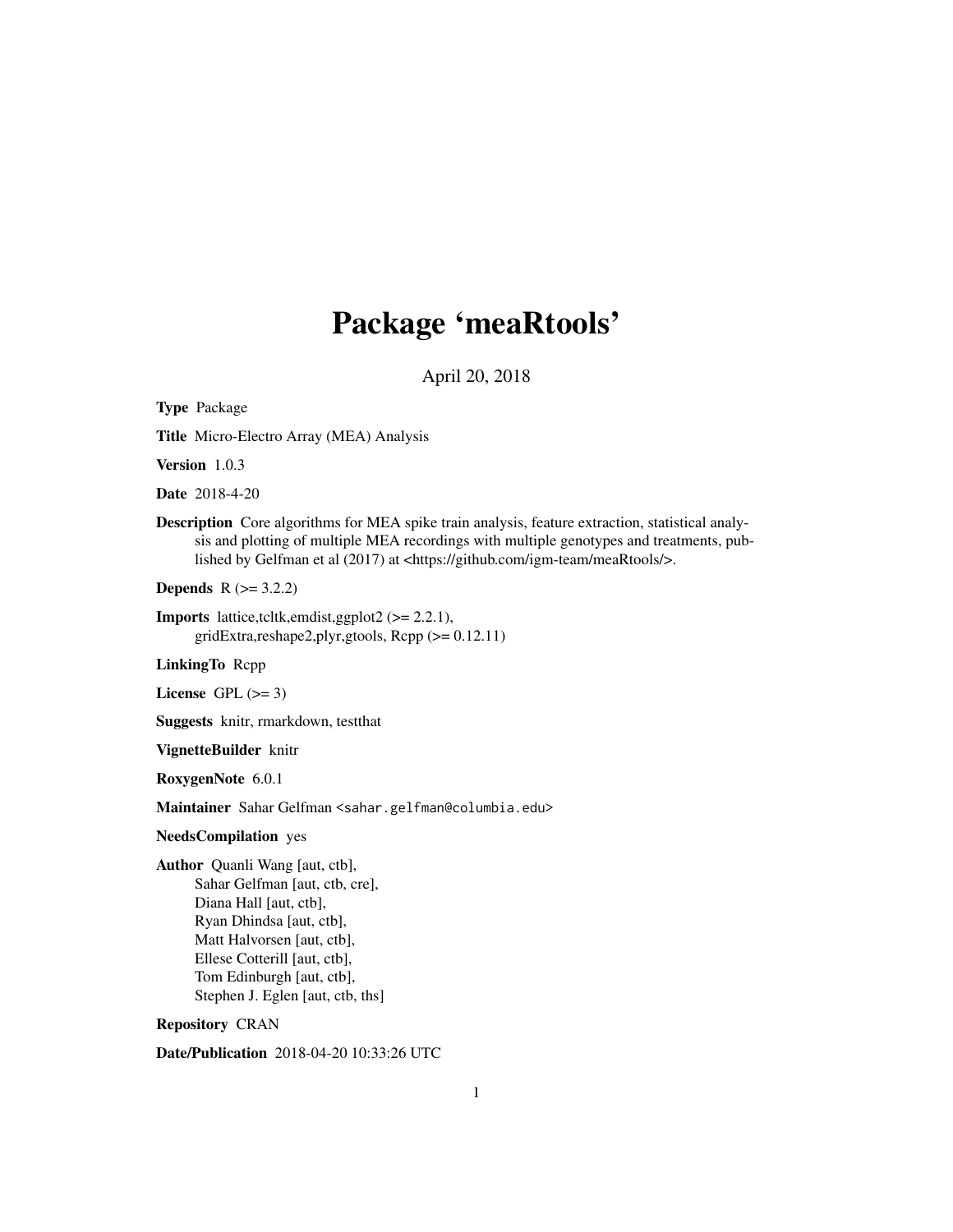# R topics documented:

|                                                                                                           | 3              |
|-----------------------------------------------------------------------------------------------------------|----------------|
|                                                                                                           | 4              |
|                                                                                                           | $\overline{4}$ |
|                                                                                                           | 5              |
|                                                                                                           | 6              |
|                                                                                                           | 7              |
|                                                                                                           | 8              |
|                                                                                                           | 8              |
|                                                                                                           | 10             |
|                                                                                                           | 11             |
|                                                                                                           | 12             |
|                                                                                                           | 13             |
|                                                                                                           | 13             |
|                                                                                                           | 14             |
|                                                                                                           | 15             |
|                                                                                                           | 16             |
|                                                                                                           | 17             |
|                                                                                                           | 18             |
|                                                                                                           | 19             |
|                                                                                                           | 19             |
|                                                                                                           | 21             |
|                                                                                                           | 21             |
| $get\_project\_plate\_name \dots \dots \dots \dots \dots \dots \dots \dots \dots \dots \dots \dots \dots$ | 22             |
|                                                                                                           | 23             |
|                                                                                                           | 23             |
|                                                                                                           | 24             |
|                                                                                                           | 24             |
|                                                                                                           | 25             |
|                                                                                                           | 26             |
|                                                                                                           | 26             |
|                                                                                                           | 27             |
|                                                                                                           | 28             |
|                                                                                                           | 29             |
|                                                                                                           |                |
|                                                                                                           |                |
|                                                                                                           |                |
|                                                                                                           | 31             |
|                                                                                                           | 32             |
| read spikelist                                                                                            | 33             |
| remove_spikes                                                                                             | 34             |
|                                                                                                           | 35             |
|                                                                                                           | 36             |
|                                                                                                           | 37             |
|                                                                                                           | 38             |
|                                                                                                           | 39             |
|                                                                                                           | 40             |
|                                                                                                           |                |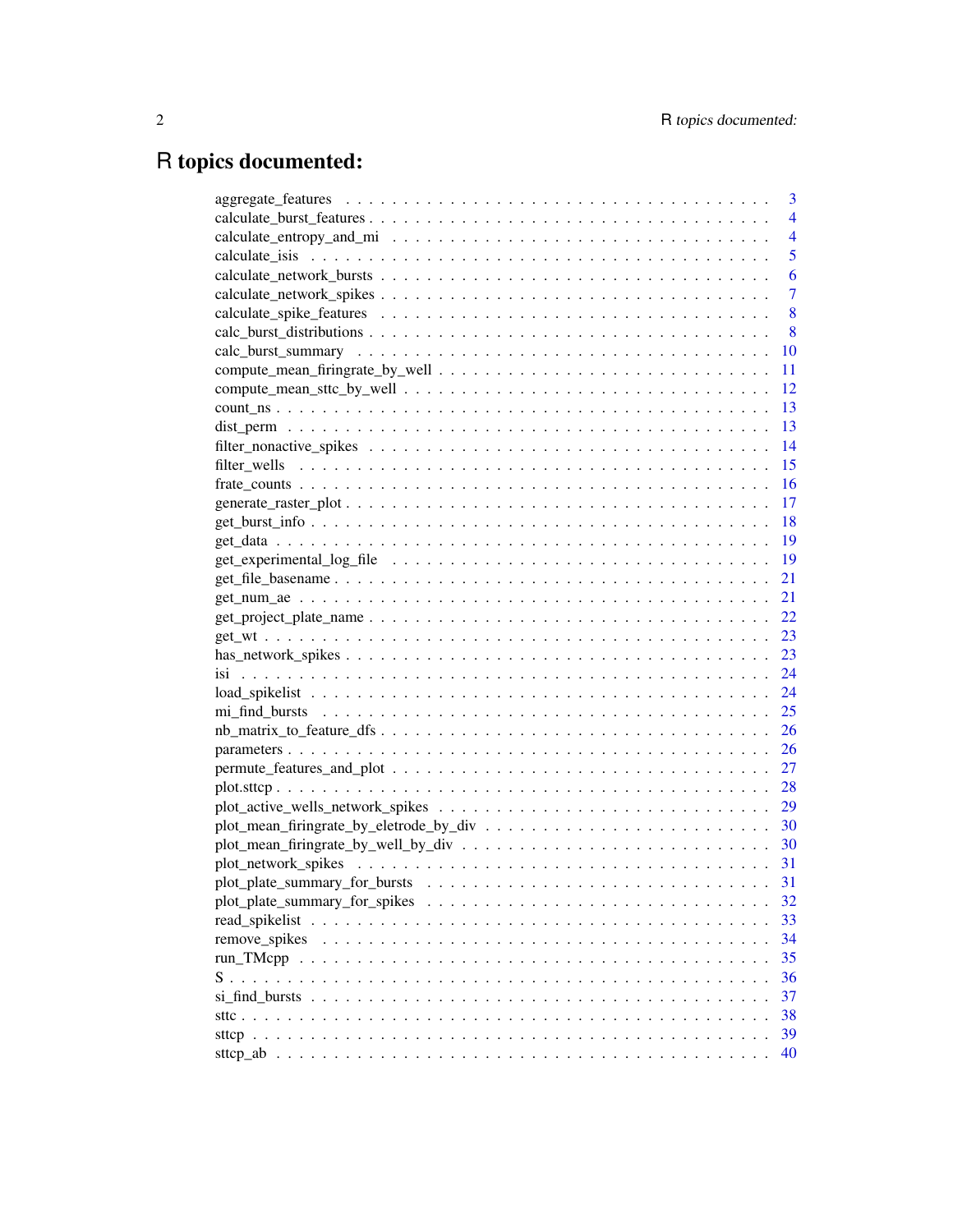## <span id="page-2-0"></span>aggregate\_features 3

| Index |  |
|-------|--|
|       |  |
|       |  |
|       |  |
|       |  |
|       |  |
|       |  |
|       |  |
|       |  |
|       |  |

<span id="page-2-1"></span>aggregate\_features *Aggregate Feature Data*

## Description

Takes data from S object (MEA data structure) and makes a list of dataframes. Each dataframe corresponds to one feature, containing values for each well across each DIV of recording

## Usage

aggregate\_features(s, feat\_type, parameters)

## Arguments

| -S         | MEA data structure                               |
|------------|--------------------------------------------------|
| feat_type  | Type of features (e.g. "spikes", "ns", "bursts") |
| parameters | A list of parameters, see data("parameters")     |

## Value

A list of dataframes for a given set of features

#### Examples

```
data("S")
data("parameters")
s<-list()
s[[1]]<-S
spike_features = suppressWarnings( aggregate_features(s, "spike", parameters))
ns_features = suppressWarnings( aggregate_features(s, "ns", parameters) )
burst_features = suppressWarnings( aggregate_features(s, "burst", parameters) )
```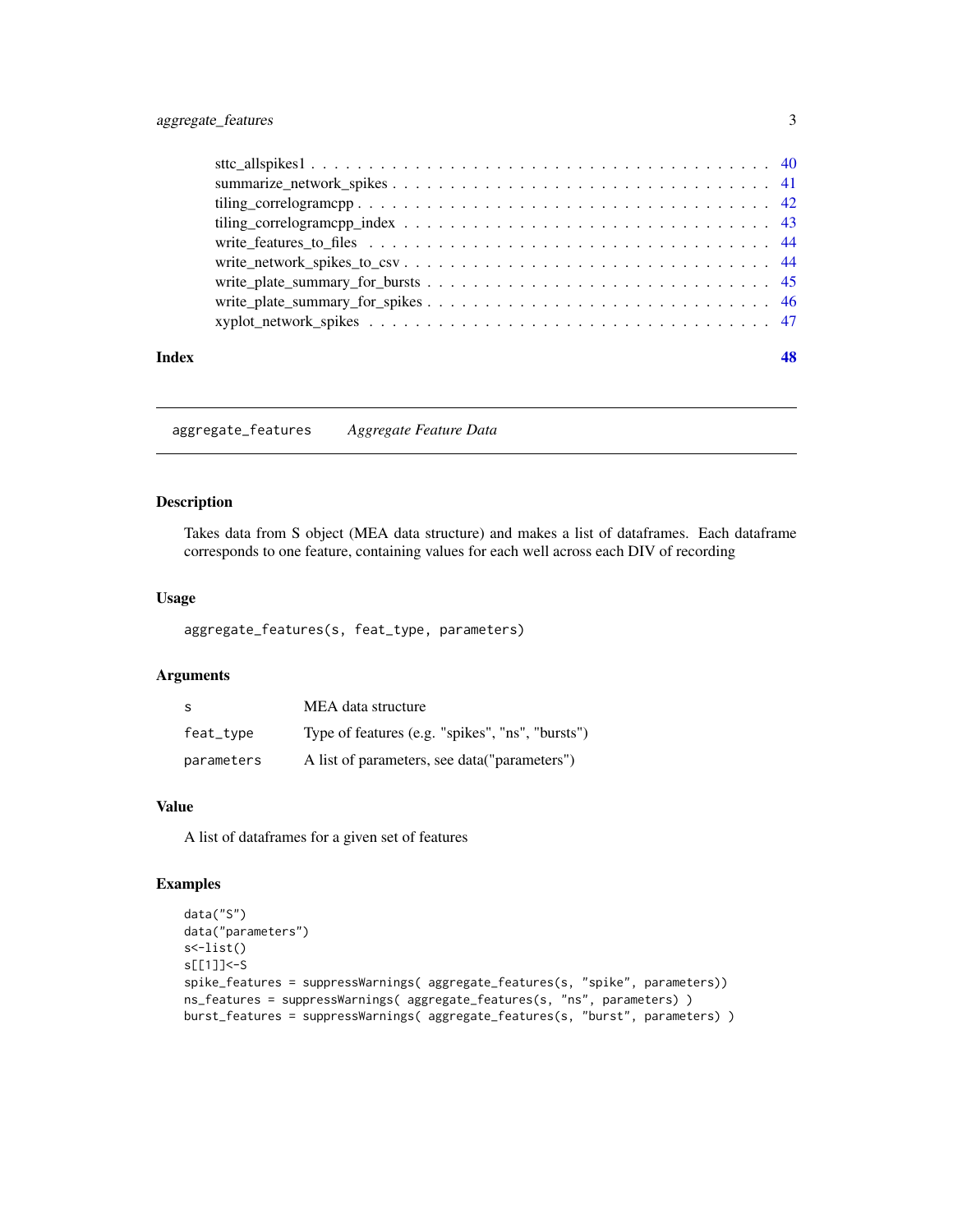```
calculate_burst_features
```
*Filter spikes and bursts in recording objects*

## Description

Apply user defined filters on the spikes that were recorded and calculate spike features.

## Usage

calculate\_burst\_features(s)

## Arguments

s A spikelist object returned from calling calculate\_spike\_features.

## Value

Returns an 's' object containing all the spikes and bursts of all the loaded recording Robjects.

### Author(s)

Diana Hall

calculate\_entropy\_and\_mi

*Calculate Entropy and mututal information for each treatment level*

#### Description

Given an MEA recording, this function computes entropy and mutual information measures for each treatment level.

## Usage

```
calculate_entropy_and_mi(mea, treatments, mult_factor = 1.5, bin_size = 0.1)
```
#### Arguments

| mea         | The input mea spikelist object                                                                                                                          |
|-------------|---------------------------------------------------------------------------------------------------------------------------------------------------------|
| treatments  | The treatment levels that MI and entropy will be computed.                                                                                              |
| mult_factor | The multiplication factor relating to the inter quartile range used in the algo-<br>rithm. It serves as a tuning parameter with a default value of 1.5. |
| bin_size    | The bin size (in second) used to compute mutual information.                                                                                            |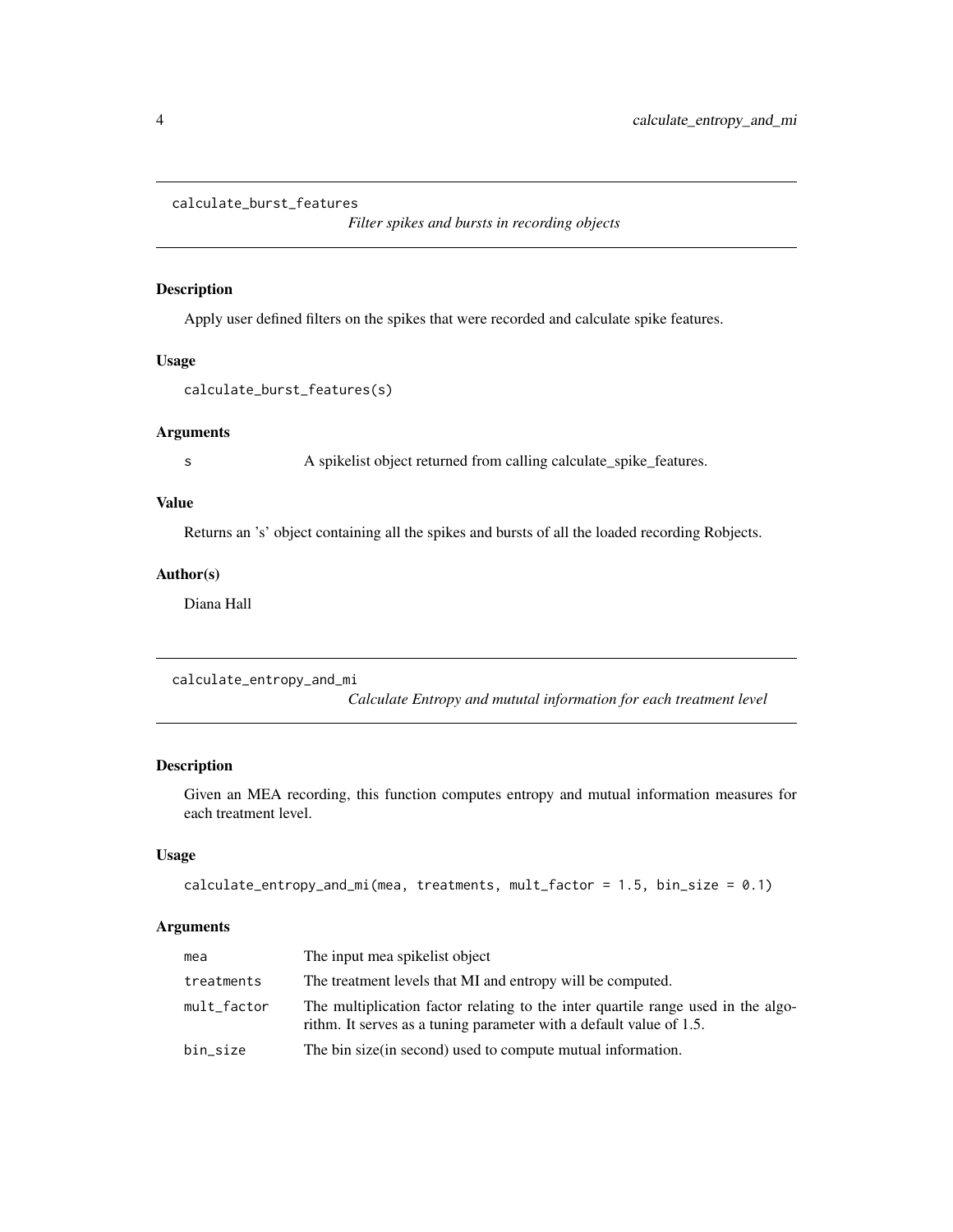<span id="page-4-0"></span>calculate\_isis 5

## Value

A list object holding MI and Entropy for each treatment level.

#### Examples

```
library(meaRtools)
data(S)
S <- filter_nonactive_spikes(S,spikes_per_minute_min=1)
treatments <- c("treatX", "treatY")
## compute entropies and MI's
ENT.MI <- calculate_entropy_and_mi(S, treatments, mult_factor=1.5, bin_size=0.1)
data_dists <- ENT.MI[["data_dists"]]
norm_mis_per_well <- ENT.MI[["norm_mis_per_well"]]
# test for difference in mean entropy between treatmentA, treatmentB
ent <- data_dists[["ENT"]]
ent.WT <- mean(ent[[treatments[1]]])
ent.MUT <- mean(ent[[treatments[2]]])
ent.res <- wilcox.test(ent[[treatments[1]]], ent[[treatments[2]]])
cat("entropy means (WT / MUT) :", ent.WT, "/", ent.MUT, "\n")
print(ent.res)
# test for diff in mutual info btwn treatmentA, treatmentB
mi <- data_dists[["MI"]]
mi.WT <- mean(mi[[treatments[1]]])
mi.MUT <- mean(mi[[treatments[2]]])
mi.res <- wilcox.test(mi[[treatments[1]]], mi[[treatments[2]]])
cat("mutual info means (WT / MUT) :", mi.WT, "/", mi.MUT, "\n")
print(mi.res)
  plot(density(mi[[treatments[1]]]))
  lines(density(mi[[treatments[2]]]), col="red")
```
calculate\_isis *Calculate inter spike intervals*

#### Description

The function calculates all the interspikes interval between all spikes of each of the channels recorded.

#### Usage

calculate\_isis(s)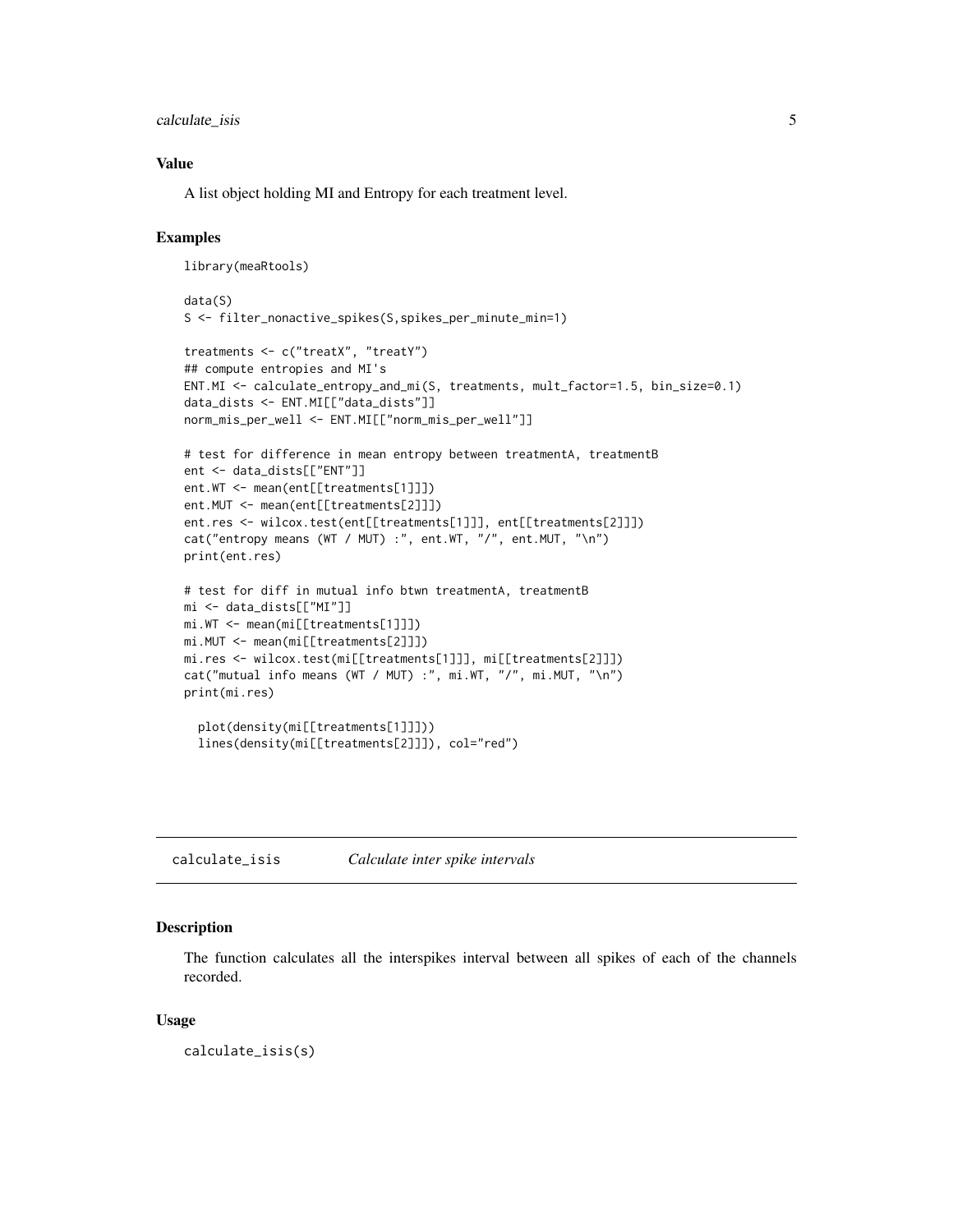#### <span id="page-5-0"></span>Arguments

s MEA data structure

## Value

Returns the MEA data structure (S object in the example) with the following new lists:

| S\$isis      | list of all isis for each channel |
|--------------|-----------------------------------|
| S\$mean isis | mean is s for each channel        |
| S\$sd isis   | sd of is is for each channel      |

## Examples

data("S") S <- calculate\_isis(S)

<span id="page-5-1"></span>calculate\_network\_bursts

*Compute network bursts for a list of MEA recordings.*

## Description

For a list of MEA recordings, ususally from the same plate at different time point,This function detects and report network burst features at the well level.

#### Usage

```
calculate_network_bursts(s,sigmas, min_electrodes, local_region_min_nae)
```
## Arguments

| -S                   | A list of MEA recordings, typically from the same MEA plate at different time |  |
|----------------------|-------------------------------------------------------------------------------|--|
|                      | point.                                                                        |  |
| sigmas               | The window size used to generate network bursts.                              |  |
|                      | min_electrodes Minimum number of electrodes to call a network burst           |  |
| local_region_min_nae |                                                                               |  |
|                      | Indicates if an adaptive threthold method should be used.                     |  |

#### Value

Returns an object containing summary, nb\_all, nb\_features, result, and nb\_features\_merged.

| summary     | brief summary                                                            |
|-------------|--------------------------------------------------------------------------|
| nb all      | Each well has 3 data frames with nb times, one for each smoothing window |
| nb_features | a list containing a data-frame for each DIV analyzed                     |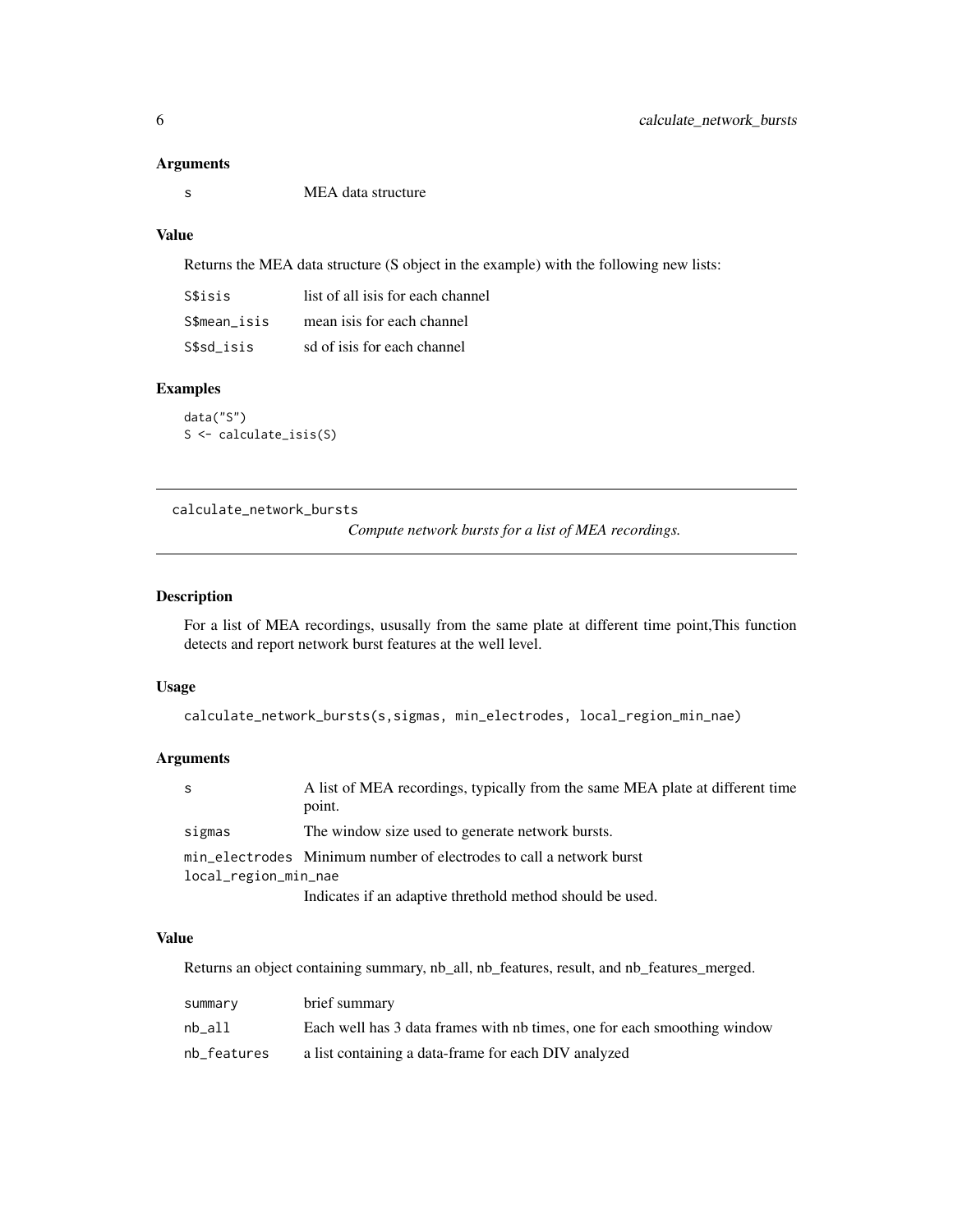<span id="page-6-0"></span>

| result             | for each DIV analyzed, information on the DIV, times of nb for each well and |
|--------------------|------------------------------------------------------------------------------|
|                    | each smoothing window                                                        |
| nb_features_merged |                                                                              |
|                    | data frame with nb related features averaged across DIVs                     |

## Author(s)

Quanli Wang

## References

Add reference to Yi-Fan Lu's paper when it is in press.

calculate\_network\_spikes

*Compute the netwrok spikes statistics from spike lists.*

## Description

Taken a spike list object for a set of electrodes, this function searches network spikes returns a list of all network spikes.

#### Usage

```
calculate_network_spikes(e, sur = 100,ns_n, ns_t)
```
## Arguments

| e    | A spike list object for a set of electrodes.                                                                                                                                                                              |
|------|---------------------------------------------------------------------------------------------------------------------------------------------------------------------------------------------------------------------------|
| sur  | This parameter is related to the number of datapoints to be used in summmariz-<br>ing mean network spikes, which will be only used for network spike diagnostics.<br>The default value of 100 will usually be sufficient. |
| ns t | global variable, time window of a network spike                                                                                                                                                                           |
| ns n | global variable, minimum number of coincident electrodes                                                                                                                                                                  |
|      |                                                                                                                                                                                                                           |

## Value

Returns a list of object, containing network spikes.

| wells       | A list of wells that network spikes were found and defined. |
|-------------|-------------------------------------------------------------|
| ns all      | A list of network spikes computed from the spike lists.     |
| well_layout | The plate/well layout identified by the function.           |

### References

Need to find the paper describe this method.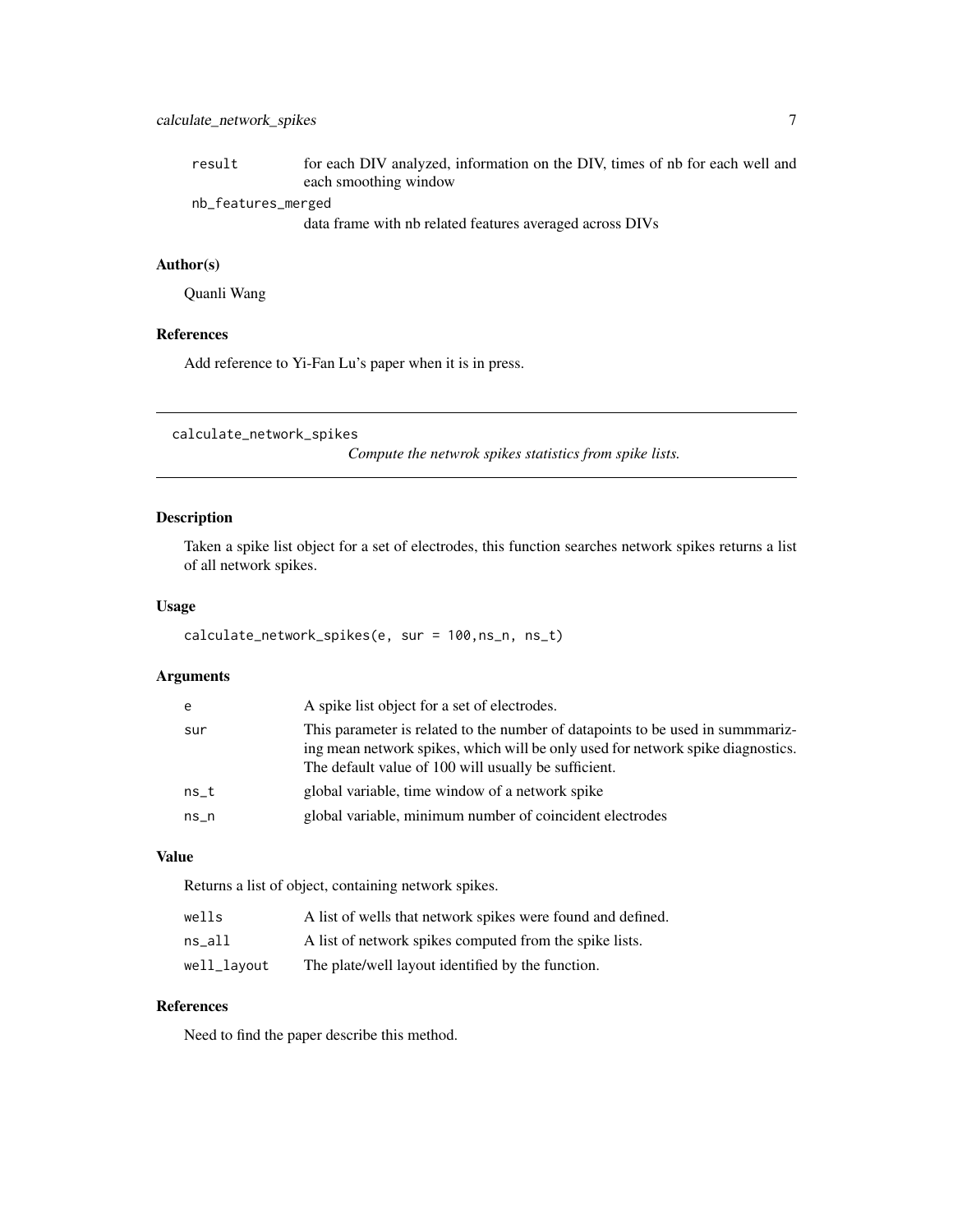```
calculate_spike_features
```
*Filter spikes and bursts in recording objects*

#### Description

Apply user defined filters on the spikes that were recorded and calculate spike features.

#### Usage

```
calculate_spike_features(r_object_files, parameters)
```
## Arguments

r\_object\_files A list of recording Robject files parameters A list of parameters, see data("parameters")

## Value

Returns an 's' object containing all the spikes and bursts of all the loaded recording Robjects.

#### Author(s)

Diana Hall

calc\_burst\_distributions

*calculate and plot burst featues distributions*

## Description

The function calculates normalized distributions of selected bursting features and plots distribution graphs of all treatments in a recording. The function also prints csv output in the /Analysis directory for downstream stats such as permutation test of treatment labels

#### Usage

```
calc_burst_distributions(s, min_vals = 1, xlimit = 25, bins_in\_sec = 5,feature = "non", filter_values_by_min = 0, min_values = 0, per_well = 0,
outputdir = tempdir(), min_electrodes = 4, time_stamp = "DATE_TIME")
```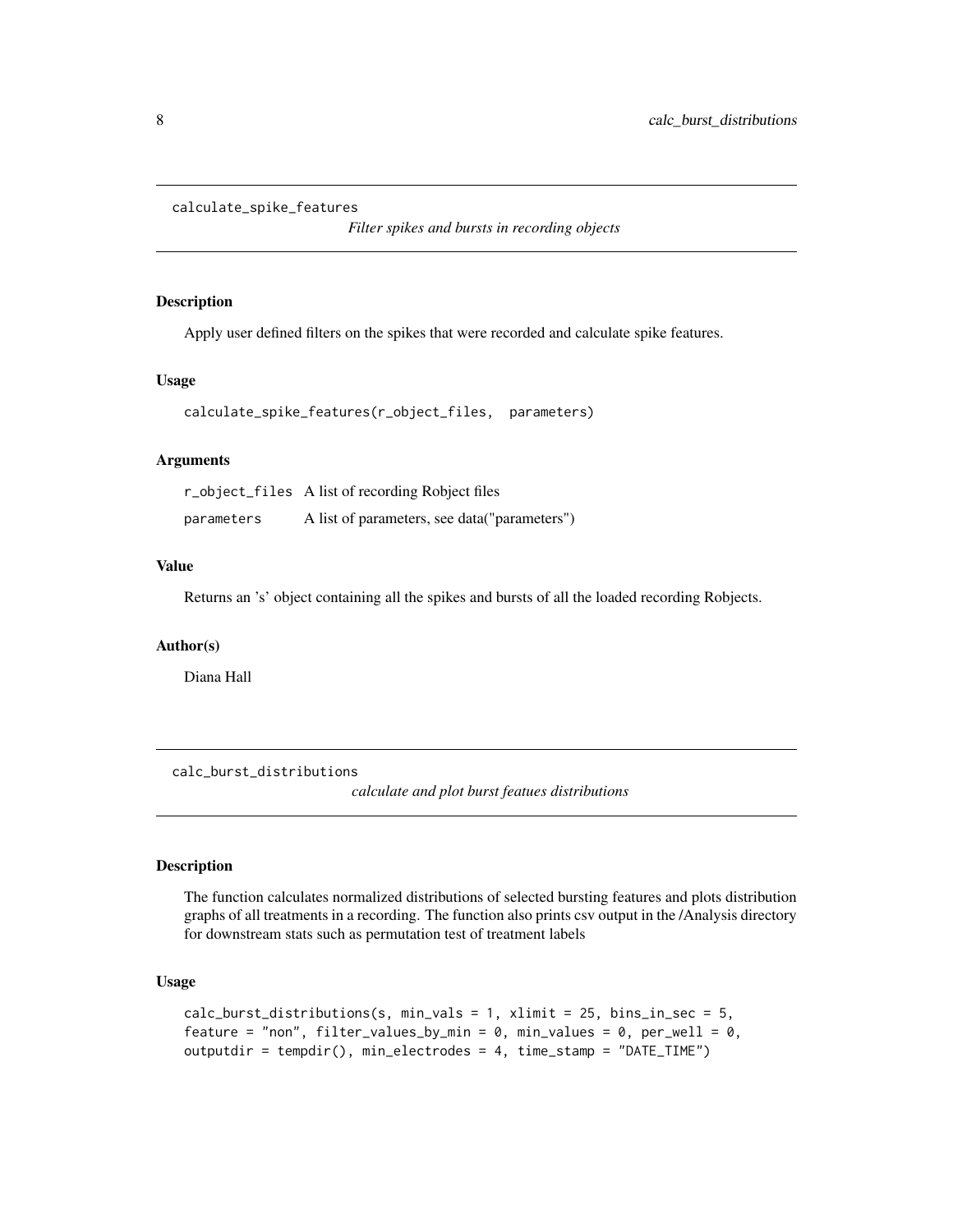## Arguments

| S                    | MEA data structure                                                                                                                                                                                                                          |
|----------------------|---------------------------------------------------------------------------------------------------------------------------------------------------------------------------------------------------------------------------------------------|
| $min\_vals$          | minimum values number per electrode, electrodes with a smaller number of<br>values than that are discarded                                                                                                                                  |
| xlimit               | max limit of values, for example: $x\text{ limit} = 25$ for IBI analysis means that IBIs<br>longer than 25 seconds will not be part of distribution calculations                                                                            |
| bins_in_sec          | how many bins to cut each of the segments. For example: IBI analysis has 25<br>seconds as xlimit, to analyse in a 0.1 sec resolution bins_in_sec should be set to<br>10, for 1 sec resolution set bins_in_sec to 1                          |
| feature              | what feature to analyze, options are "ibi", "isi, "nspikes_in_burst", "duration",<br>"spikes_density_in_burst"                                                                                                                              |
| filter_values_by_min | should analysis disregard values with lower then filter_values_by_min number<br>of values ? (0/1, default is 0). For example, if set to 1 for duration analysis,<br>should analysis consider also bursts shorter than filter_values_by_min? |
| min values           | disregards values with lower then filter_values_by_min, only if filter_values_by_min<br>set to 1                                                                                                                                            |
| per_well             | should distribution analysis be performed by testing treatment differences on<br>well level means $(1)$ or electrode level means $(0)$                                                                                                      |
| outputdir            | output directory                                                                                                                                                                                                                            |
|                      | min_electrodes minimum electrodes for an active well                                                                                                                                                                                        |
| time_stamp           | time stamp for the output files                                                                                                                                                                                                             |

## Details

Plot distributions calculates normalized distributions of bursting features. 'Normalized distribution' are a way to handle biases caused by noisy electrodes/wells. The function will calculate a normalized histogram (values 0-1) of each feature for each electrode. Next, it will average histogram values either per well and then average all wells per treatment, or directly per treatment. All comparisons between treatments will be then made by plotting the normalized histograms of each treatment and running a K-S test between them.

## Note

Output is a made of: 1) Plots of all selected burst features distributions. 2) CSV files ending with \_distributions.csv that harbor all electrodes per treatment for all the recordings loaded in the meaRtools pipeline for a specific MEA plate

## Author(s)

Sahar Gelfman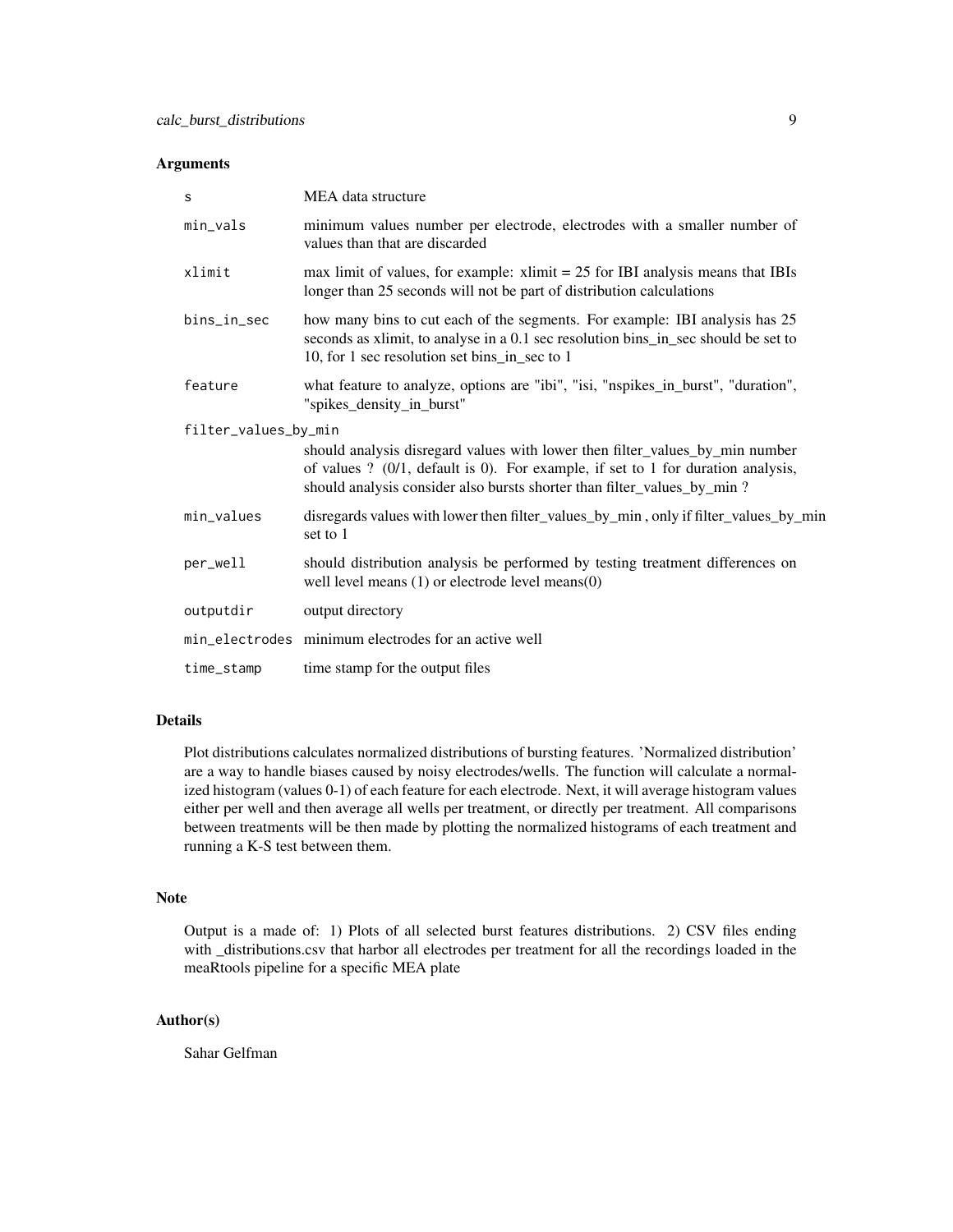## Examples

```
# Load exapmple of recording Robject (MEA data structure)
data("S")
feature="ibi";
  calc_burst_distributions(S, min_vals = 15, xlimit = 20, bins_in_sec = 5,
           feature = feature, per\_well = 0, outputdir = "/Analysis")
```
calc\_burst\_summary *Calculate average and standard deviation of the bursting features.*

## Description

The function calculates a summary of all the bursting features and returns a data.frame with those values.

## Usage

```
calc_burst_summary(s, bursty_threshold = 1)
```
## Arguments

s MEA data structure bursty\_threshold

min number of bursts/minute to count as a bursty unit.

### Value

A data frame with the following columns:

| channels                   | electrode name                                                |
|----------------------------|---------------------------------------------------------------|
| spikes                     | #spikes                                                       |
| mean_freq                  | firing rate $(Hz)$                                            |
| nbursts                    | #bursts detected                                              |
|                            | bursts_per_sec #bursts/second.matrix(nrow=0,ncol=1)           |
| bursts_per_min #bursts/min |                                                               |
| bursty                     | is bursts_per_min >bursty_threshold (defaults to 1 burst/min) |
| mean_dur                   | mean burst duration                                           |
| sd_dur                     | sd                                                            |
| mean_spikes                | mean #spikes in a burst                                       |
| sd_spikes                  | sd                                                            |
| per_spikes_in_burst        |                                                               |
|                            | % of spikes in a burst                                        |

<span id="page-9-0"></span>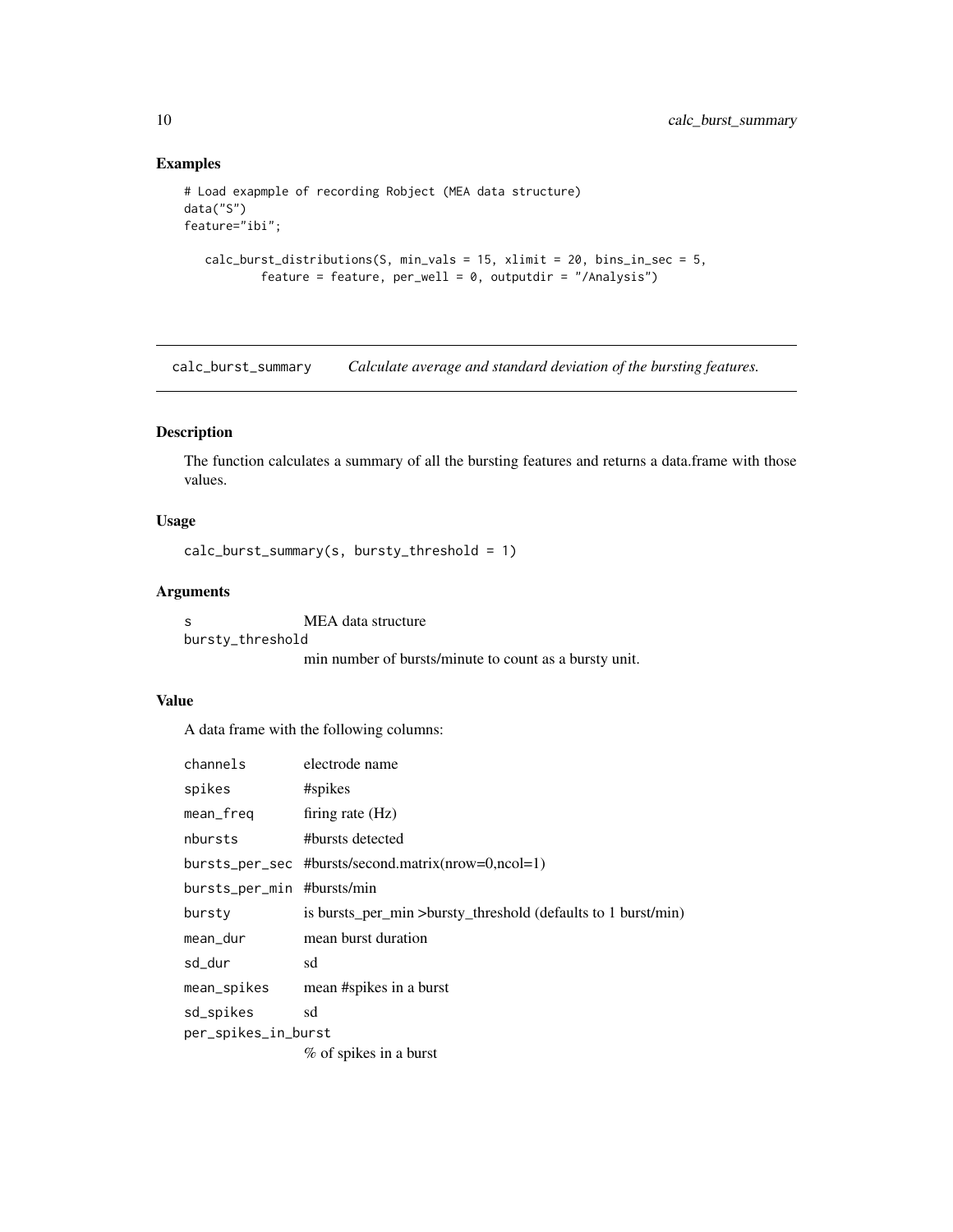<span id="page-10-0"></span>

| per_spikes_out_burst |                                                         |
|----------------------|---------------------------------------------------------|
|                      | % of spikes not in a burst                              |
| mean_si              | mean Surprise Index (only for poisson surprise measure) |
| mean_isis            | mean ISI within a burst                                 |
| sd_mean_isis         | sd                                                      |
| mean_ibis            | mean IBI                                                |
| sd_ibis              | sd                                                      |
| cv_ibis              | Coefficient of variation of IBI $(=$ mean_ibi/sd_ibi)   |

## Examples

```
# Load exapmple of recording Robject (MEA data structure)
data("S")
S$bs<-calc_burst_summary(S)
```
compute\_mean\_firingrate\_by\_well *mean.firingrate.by.well*

## Description

Creates a data frame with columns for well firing rate, mean electrode firing rate, well name and DIV. See details for computations.

## Usage

```
compute_mean_firingrate_by_well(s)
```
## Arguments

s Well firing rate= total spikes per well/recording time.

## Details

Well firing rate= total spikes per well/recording time. Electrode level firing rate= average across all electrodes in a well( total spikes on electrode/recording time)

## Examples

```
data("S")
```

```
res<-compute_mean_firingrate_by_well(S)
res[1:4,]
```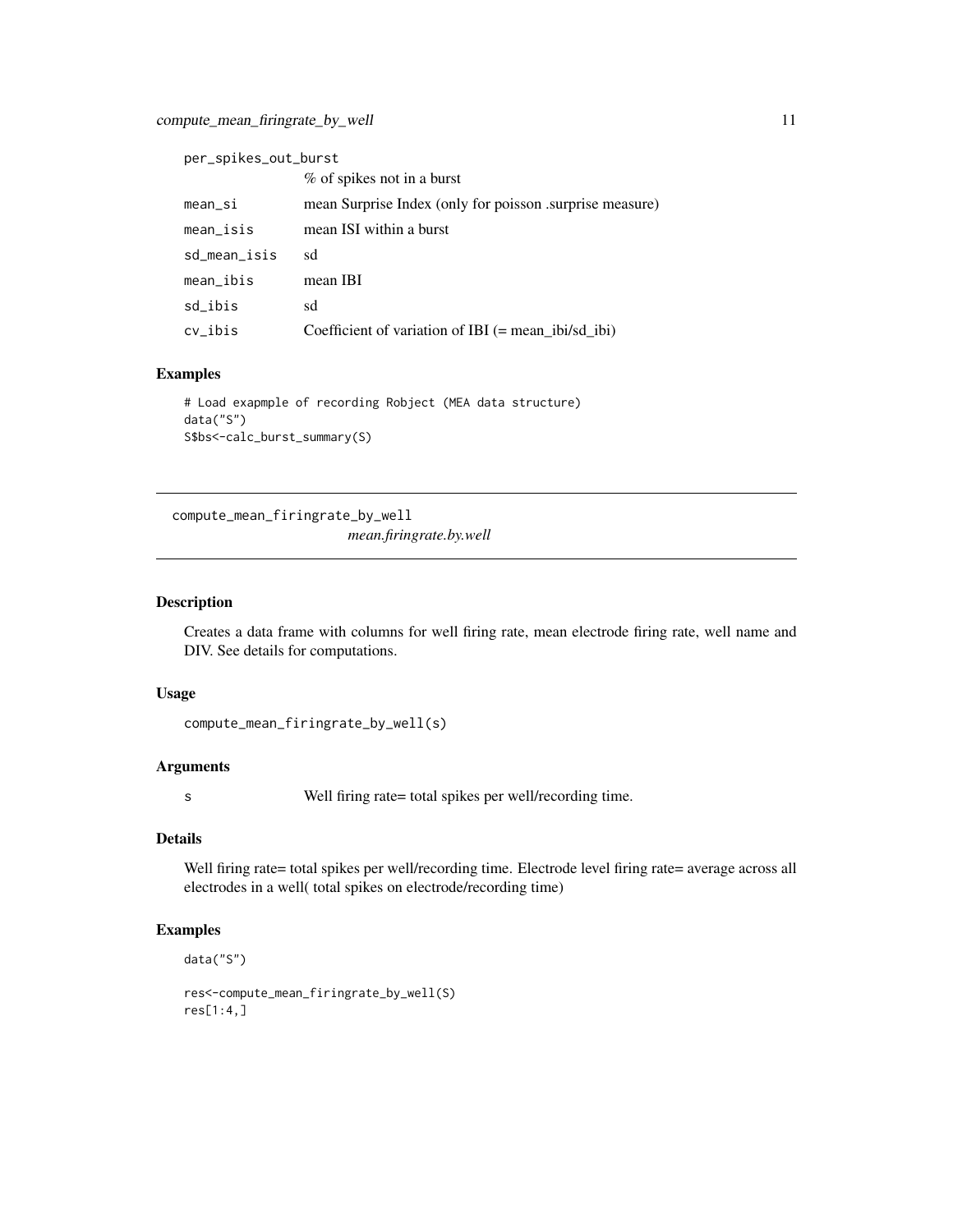<span id="page-11-0"></span>compute\_mean\_sttc\_by\_well

*Compute the mean STTC averaged across all pairwise electrodes in well*

## Description

Compute the mean STTC averaged across all pairwise electrodes in well

#### Usage

compute\_mean\_sttc\_by\_well(s, dt = 0.05, beg = NULL, end = NULL)

## Arguments

| S   | structure storing the well information                 |
|-----|--------------------------------------------------------|
| dt  | Time window for STTC (default $= 0.05$ secons)         |
| beg | Start time in seconds (defaults to start of recording) |
| end | End time in seconds (defaults to end of recording)     |

#### Details

For each pair of electrodes, we calculate the STTC. We then take the mean of these pairs, excluding autocorrelations. If a well has one (or no) electrodes, the value returned for that well is NULL.

Warning: taking the mean over a well is useful only if you do not suspect distance-dependent correlations in your firing. (For activity like retinal waves, we find that correlations are strongly dependent on the distance separating electrodes.)

#### Value

A vector giving the mean of all pairwise STTCs on each well.

## Author(s)

Stephen Eglen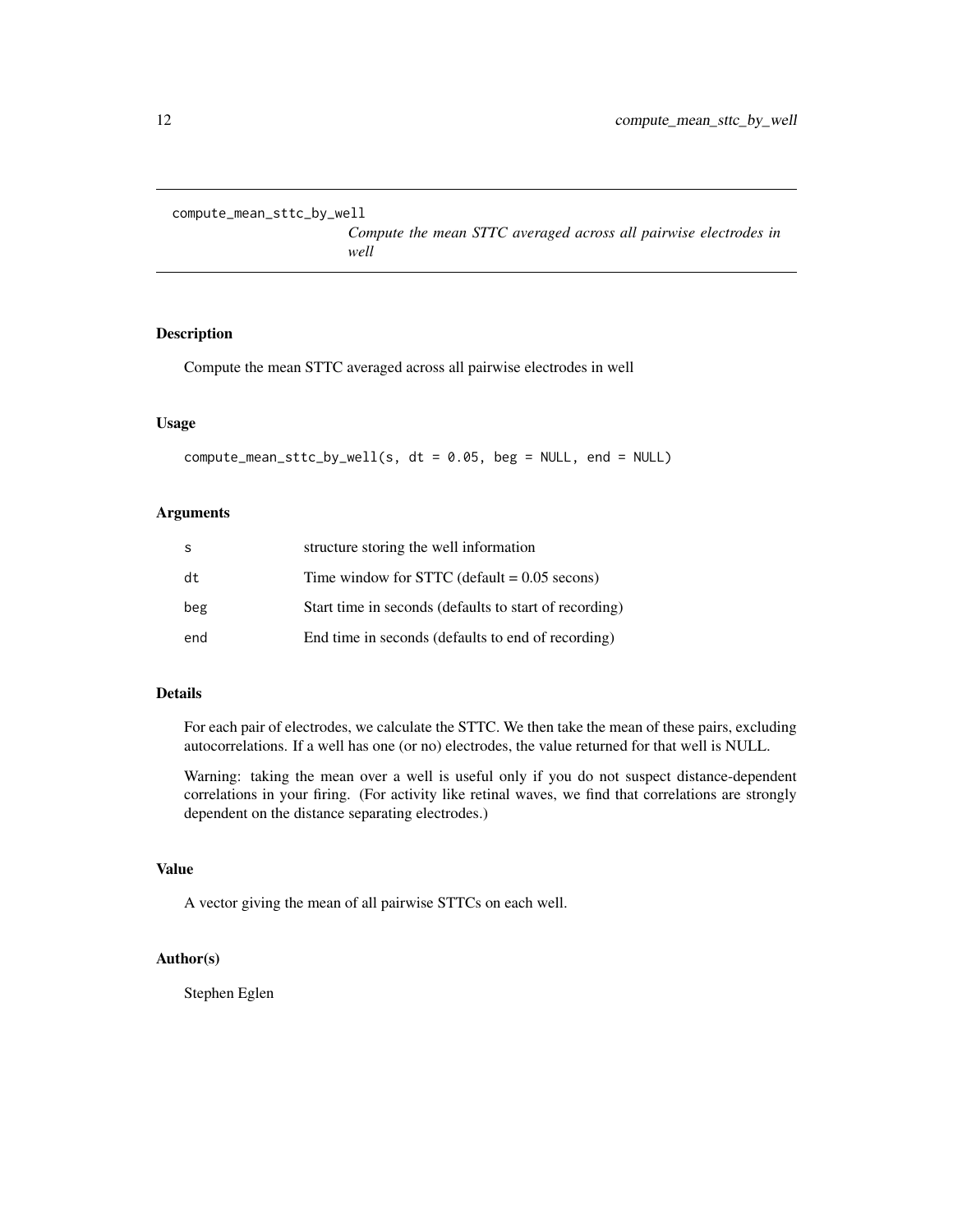<span id="page-12-0"></span>

Given a list of spike trains, this function creates evenly spaced bins and returns number of spikes from all spike trains for each bins.

#### Usage

count\_ns(spikes, beg, end, wid, nbins)

## Arguments

| spikes | The input list of spike trains.                       |
|--------|-------------------------------------------------------|
| beg    | Start time of recording in seconds.                   |
| end    | End time of recording in seconds.                     |
| wid    | Bin width in seconds.                                 |
| nbins  | Number of evenly spaced bins for given time interval. |

#### Value

Return a vector of counts of spikes from all spike trains for user-defined, evenly spaced bins.

#### Author(s)

Stephen Eglen

dist\_perm *Burst distribution permutations*

## Description

Perform two statistical tests to quantify difference between two burst probability distributions using burst probability distribution data. Performed test are the Maximum Distance between cumulative distributions and Earth Movers Distance between the original probability distributions.

## Usage

dist\_perm(datafile,np,type,kotype)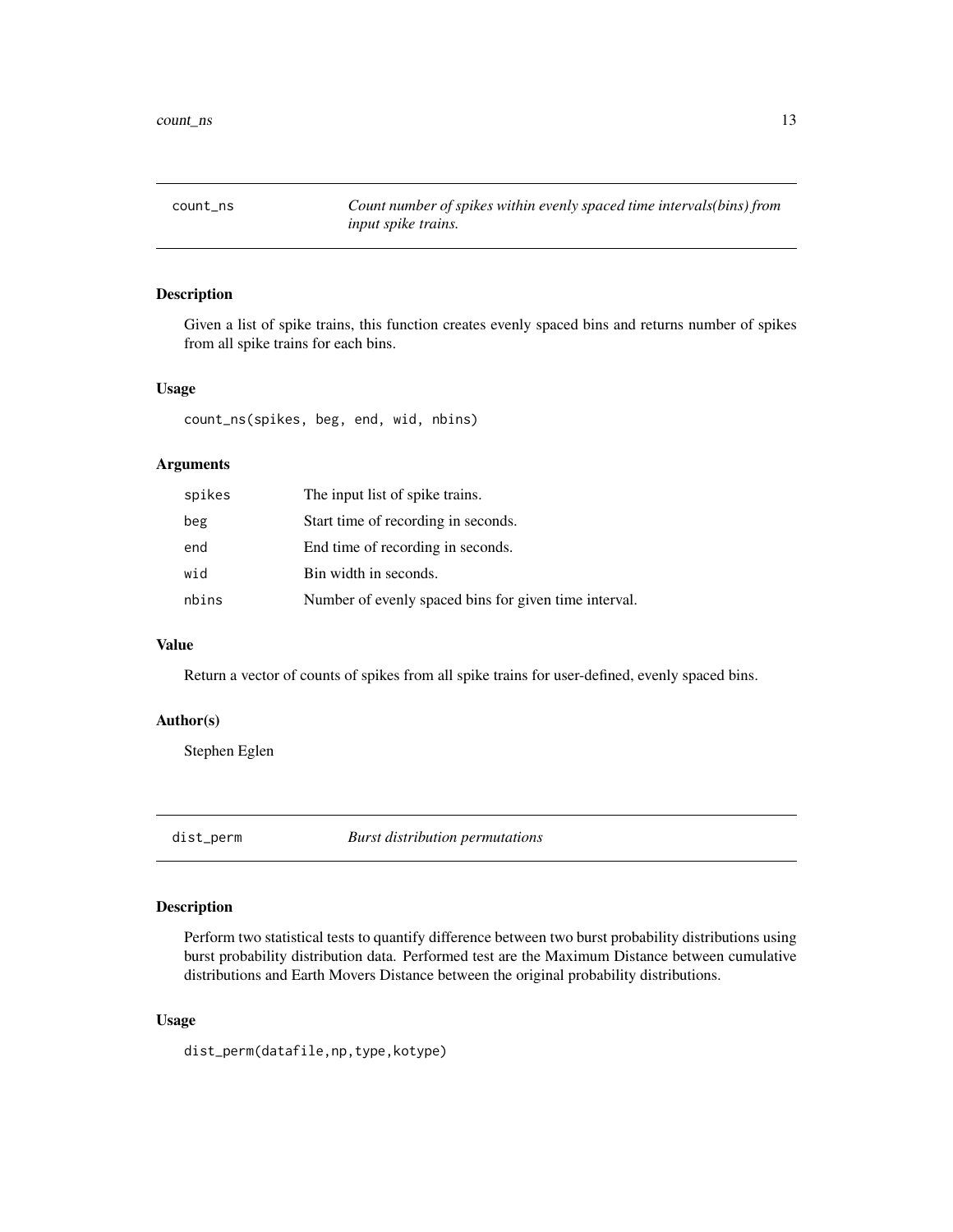## <span id="page-13-0"></span>Arguments

| datafile | A distributions csv input file. Format as the output of calc burst distributions |
|----------|----------------------------------------------------------------------------------|
| np       | Number of permutations to perform                                                |
| type     | Name of first genotype                                                           |
| kotype   | Name of second genotype                                                          |

## Value

A list containing results of two statistical tests for the input probability distributions data.

| data.EMD         | Original value of EMD distance                                                      |
|------------------|-------------------------------------------------------------------------------------|
| data.EMD         | Original value of maximum distance                                                  |
| perm.EMD         | A permuted p. value of the EMD distance                                             |
| perm_p           | A permuted p value of the maximum distance                                          |
| outp             | Maximum distances between genotypes for all permutations performed                  |
| out_emd          | Maximum Earth Movers Distance between genotypes for all permutations per-<br>formed |
| data.wt          | Cumulative probabilities of the first genotype                                      |
| data.ko          | Cumulative probabilities of the second genotype                                     |
| data.wt.Original |                                                                                     |
|                  | Probabilities distribution of the first genotype                                    |
| data.ko.Original |                                                                                     |
|                  | Probabilities distribution of the second genotype                                   |

## References

See https://redmine.igm.cumc.columbia.edu/projects/mea/wiki for further details

## Examples

result <- dist\_perm(distributionFilePath,10000,"WT","KO")

filter\_nonactive\_spikes

*Filter nonactive spikes from recordings*

## Description

Given an input MEA recording, this function removes spike trains that are deemed as nonactive based on the number of spikes per minutes.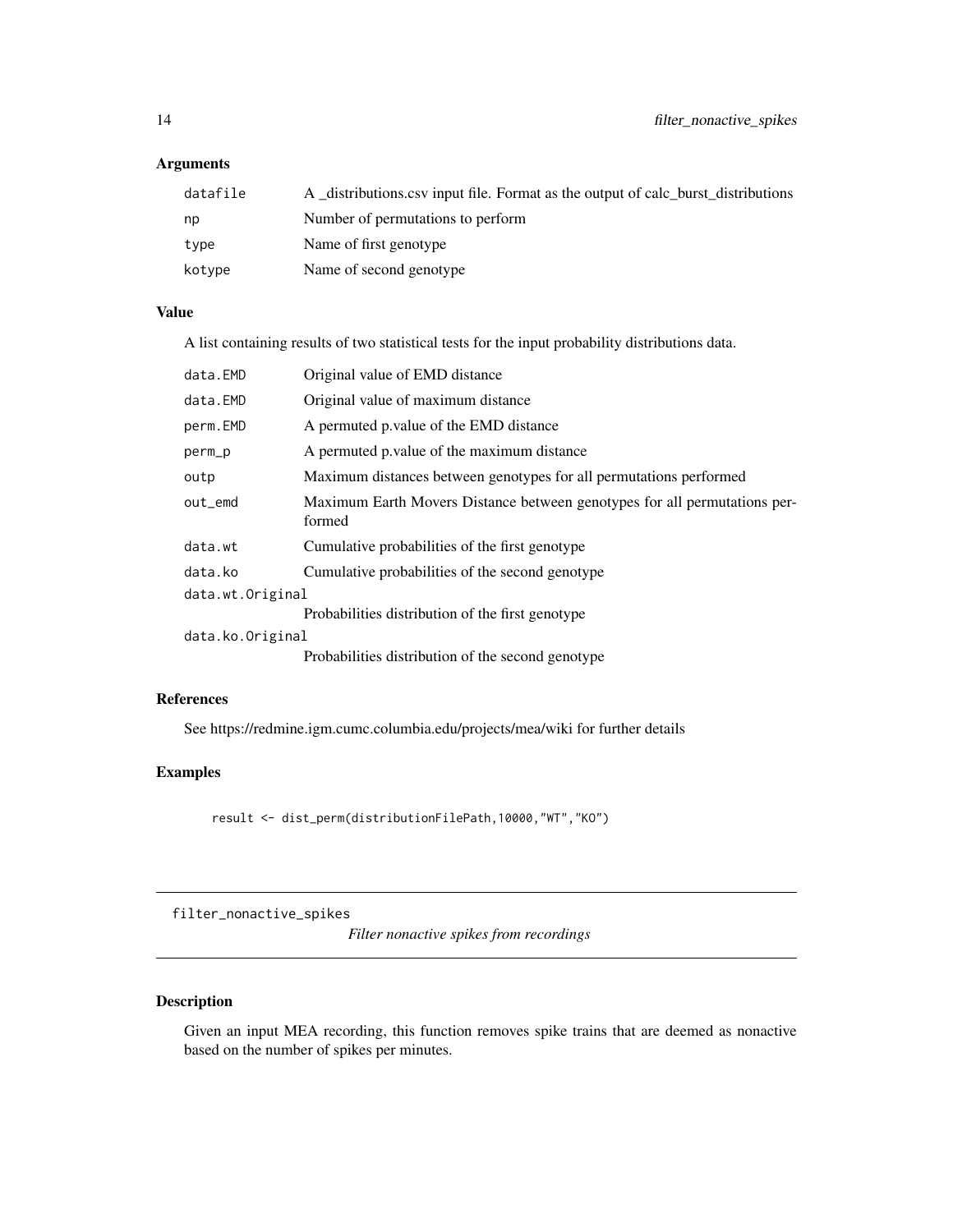## <span id="page-14-0"></span>filter\_wells 15

## Usage

filter\_nonactive\_spikes(mea, spikes\_per\_minute\_min = 1)

#### Arguments

mea The input MEA spikelist object.

spikes\_per\_minute\_min

Minimum number of spikes per minute for a spike train to be considered as active.

#### Value

An MEA spikelist object with nonactive spike trains removed.

filter\_wells *Filter wells*

## Description

Filter out wells for which the number of active electrodes is less than 4, at least 70 percent of the time

### Usage

```
filter_wells(unfiltered_df, nae,min_electrodes = 4,
well_max_div_inactive_ratio = 0.5)
```
#### Arguments

|                             | unfiltered df Dataframe generated by the spike features() function                |
|-----------------------------|-----------------------------------------------------------------------------------|
| nae                         | A data frame containing the number of active electrodes for the recording         |
|                             | min_electrodes Minimum number of active electrode to consider a well for analysis |
| well_max_div_inactive_ratio |                                                                                   |
|                             | The DIV inactive/active well ratio below which a well will be considered active   |
|                             | for a set of DIVs                                                                 |

## Value

A dataframe identical in format to the input, except that wells that do not meet the filtering criteria are removed.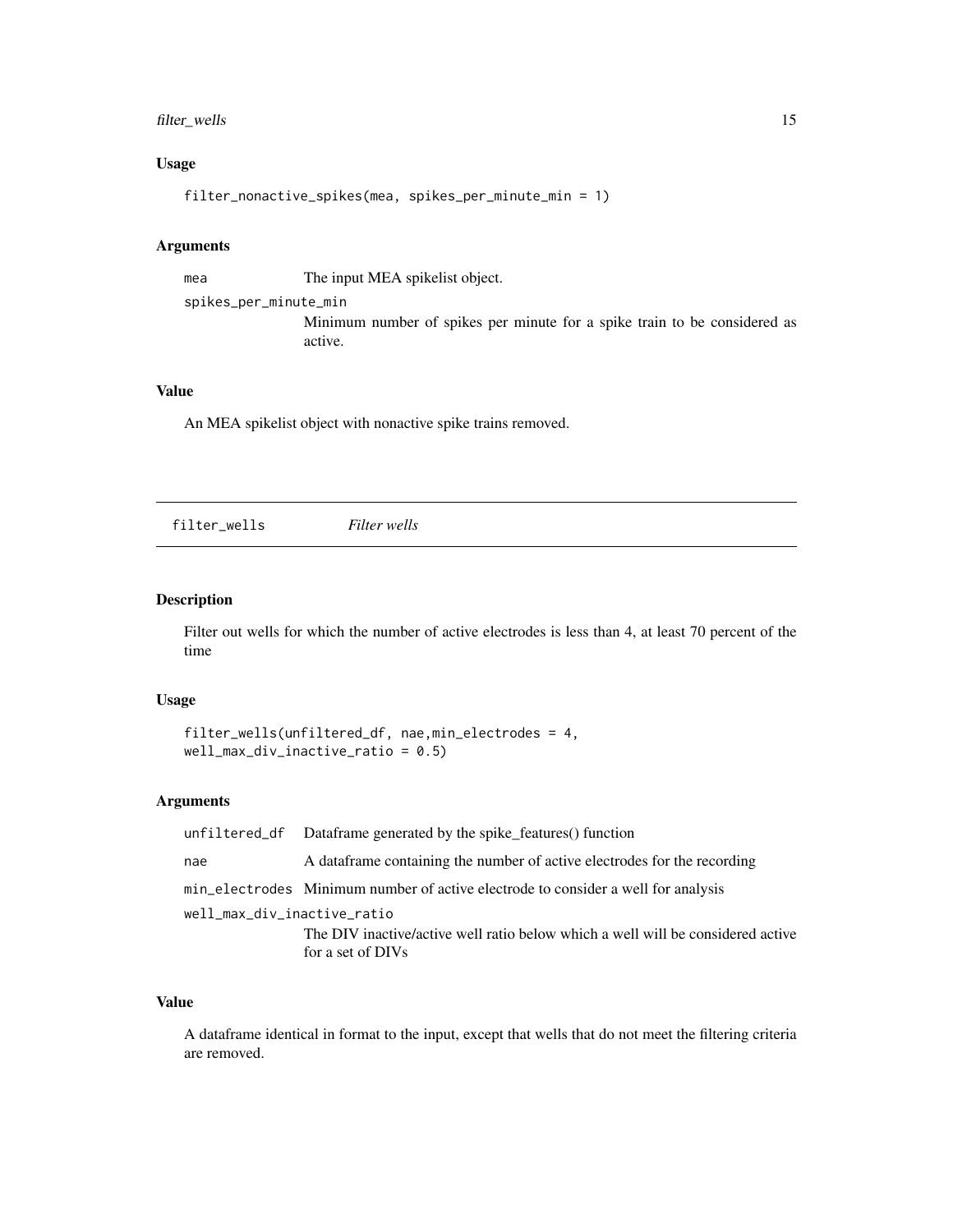## Examples

```
data("S")
data("parameters")
s<-list(); s[[1]]<-S
spike_features<-aggregate_features(s, feat_type="spike", parameters )
nae = spike_features$nae
  filtered.spike.features = lapply(spike_features, function(x) filter_wells(x, nae))
```
frate\_counts *Estimate population firing rate using fixed-width time bins.*

## Description

Estimate the population firing rate, averaging over all spikes.

#### Usage

frate\_counts(spikes, beg, end, wid, nbins)

#### Arguments

| spikes | List of simultaneously recorded spike trains |
|--------|----------------------------------------------|
| beg    | Start of the recording, in seconds.          |
| end    | The start time of the last bin, in seconds.  |
| wid    | The duration of each bin                     |
| nbins  | The number of bins to generate.              |

## Details

We compute the array-wide average activity for a list of spike trains. The duration of the recording is given in seconds by BEG and END. Time is divided up into NBINS bins, each of duration WID. Each spike is then placed in the appropriate bin and then we return the average count in each bin.

## Value

The population firing rate (in Hz) for each bin.

#### Author(s)

Stephen Eglen

<span id="page-15-0"></span>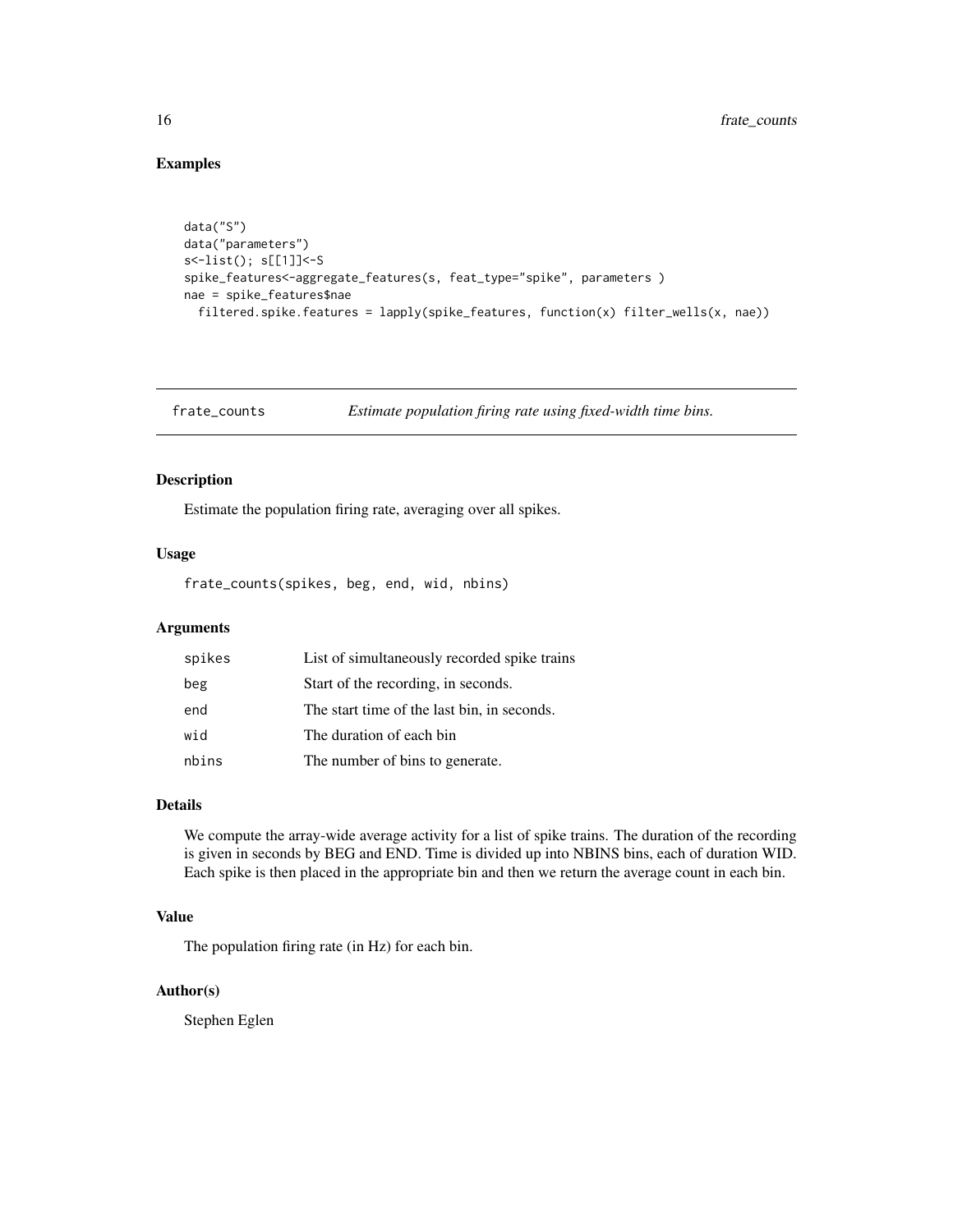<span id="page-16-0"></span>generate\_raster\_plot *generate\_raster\_plot*

#### Description

Creates a pdf raster plot of selected user selected well from an 's' object. Options include verticle lines showing network spike times, vertical bars showing bursts as well as # showing count of spikes in burst and network spikes.

## Usage

```
generate_raster_plot(r_object_file = NULL, outputdir = NULL, well_for_raster
                = NULL, interval_for_raster = NULL, show_bursts = F,
                 show_burst_number = F, show_networkspikes = F,
                 show_ns_number = F, show_nb=F, window_size=NULL)
```
## Arguments

| r_object_file       | Default value is NULL, in which case tcltk pop-up file chooser will prompt user<br>to select an 's' object. Otherwise, provide a full path to to a .RData 's' object<br>that contains burst and network data. |
|---------------------|---------------------------------------------------------------------------------------------------------------------------------------------------------------------------------------------------------------|
| outputdir           | A directory (character string in quotes) where pdf is to be saved. Default is<br>NULL, in which case the plot will be saved in the directory r_object_file loca-<br>tion.                                     |
| well_for_raster     |                                                                                                                                                                                                               |
|                     | A well name, character string, from plate. e.g. well_for_raster="A3". Default is<br>NULL, in which case first well in plate will appear in plot.                                                              |
| interval_for_raster |                                                                                                                                                                                                               |
|                     | A vector of min and max time (s) for raster marks. e.g. interval_for_raster= $c(30,60)$<br>Default is NULL, in which case the whole recording interval will be used.                                          |
| show_bursts         | A boolean value sets whether bursts are indicated by red horizontal line (TRUE/FALSE)<br>e.g. show_bursts=FALSE Default=FALSE                                                                                 |
| show_burst_number   |                                                                                                                                                                                                               |
|                     | A boolean value sets whether # spikes/bursts are indicated (TRUE/FALSE).<br>show_bursts must be set to true in order that show_burst_number=T e.g. show_burst_number=FALSE<br>Default=FALSE                   |
| show_networkspikes  |                                                                                                                                                                                                               |
|                     | A boolean value sets whether network spikes are indicated by green vertical line<br>(TRUE/FALSE) e.g. show_networkspikes=FALSE Default=FALSE                                                                  |
| show_ns_number      | A boolean value sets whether # electrodes in network spikes are indicated (TRUE/FALSE)<br>e.g. show_ns_number=FALSE Default=FALSE                                                                             |
| show_nb             | A boolean value sets whether network bursts should be indicated in raster by or-<br>ange horizontal lines (TRUE/FALSE) e.g. show_ns_number=FALSE Default=FALSE                                                |
| window_size         | A numeric value indicating which of the three smoothing sizes available in the<br>R-object should be used in network burst identification e.g. show_ns_number=10Default=NULL                                  |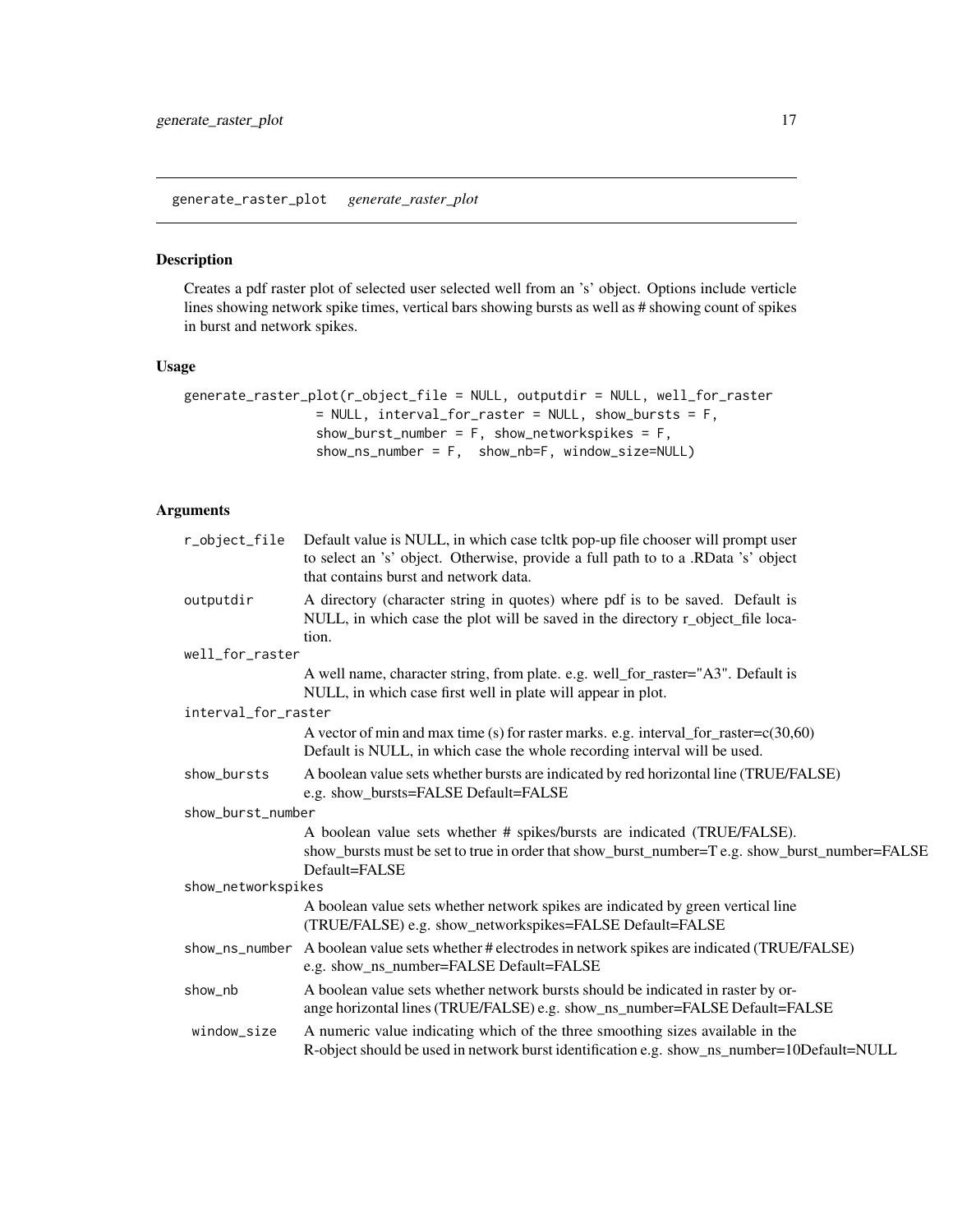## <span id="page-17-0"></span>Value

A pdf raster plot will be displayed in system viewer.

#### Author(s)

Diana Hall

## Examples

```
generate_raster_plot(r_object_file=NULL,
                      well_for_raster=NULL,
                      interval_for_raster=NULL,
                      show_bursts=F,
                      show_burst_number=F,
                      show_networkspikes=F,
                      show_ns_number=F,
                      show_nb=F,
                      window_size=NULL )
```
get\_burst\_info *get burst feature information*

## Description

The function returns a list of values of a burst feature for a desired channel

#### Usage

```
get_burst_info(allb, index)
```
#### Arguments

| allb  | The bursting features matrix of a channel (located in recording object - S object<br>in example: S\$allb[[channel number]] |
|-------|----------------------------------------------------------------------------------------------------------------------------|
| index | Name of the requested burting feature. Can be "beg", "end", "ibi", "len", "durn",<br>"mean isis" or "si"".                 |

## Value

List of values of the requested feature (index) for the desired channel.

## Examples

data("S") S\$allb[[1]]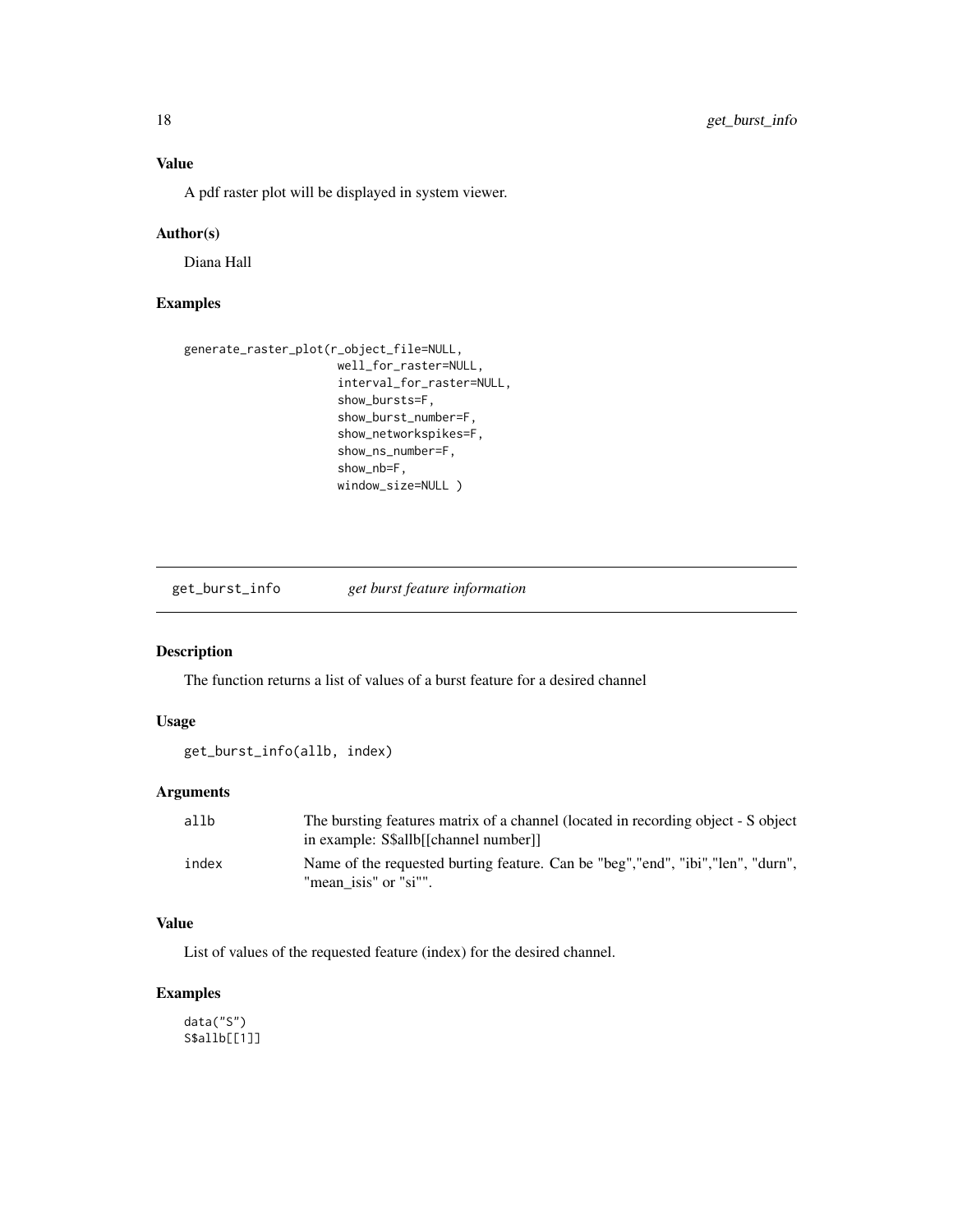<span id="page-18-0"></span>get\_data *get\_data*

## Description

pop up file chooser with caption. Also, sets directory of analysis output.

#### Usage

```
get_data(caption = "")
```
## Arguments

caption text to display in pop-up file chooser to prompt user to select appropriate file. Default is no caption.

### Value

Creates 2 directories:

'Analysis' directory in the parent directory of user selected file.

'R\_objects' a subdirectory of 'Analysis'

#### Examples

get\_data(caption="Please select a spike-list file for analysis")

get\_experimental\_log\_file *get\_experimental\_log\_file*

## Description

Extract data from experimental log file: a csv file with columns for well, treatment, dose, size and units.

## Usage

```
get_experimental_log_file(file, master_chem_file = master_chem_file)
```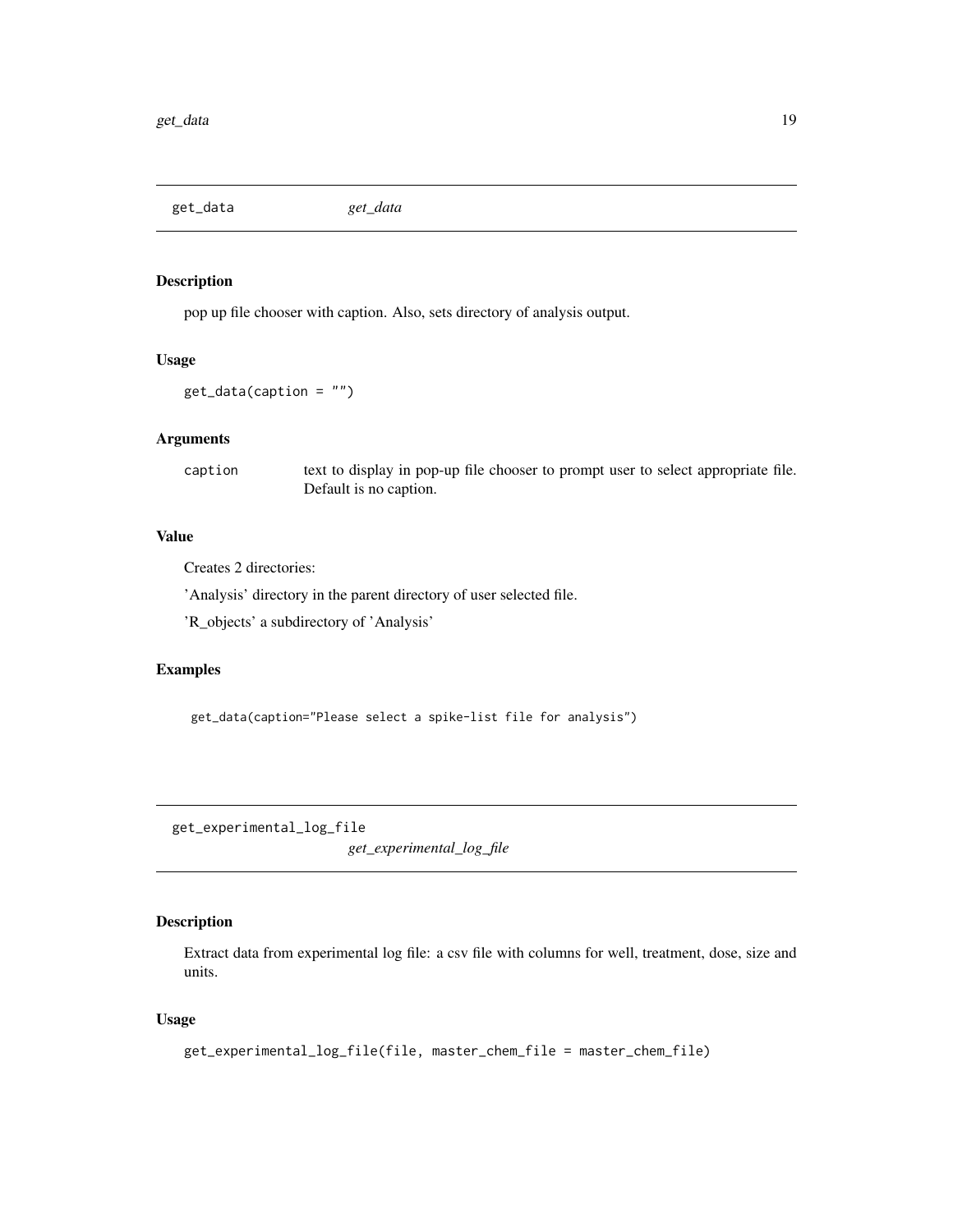#### **Arguments**

| file | spike-list csy file, one of the possible plate recording file formats available from |
|------|--------------------------------------------------------------------------------------|
|      |                                                                                      |
|      | Axion. Format: one spike and corresponding electrode name per row. See Axion         |
|      | biosystems website for details.                                                      |

#### master\_chem\_file

A csv file containing the following columns: "Project", "Experiment.Date", "Plate.SN", "DIV", "Well", "Treatment", "Size", "Dose", and "Units". Empty wells must still be represented in file. If column is irrelavent to a given data set, then 'NA' or blank is sufficient. "Project" columm must match the first character string preceeding "\_" in spike-list file name. e.g. exampleRecording\_1012016\_plate1\_DIV1\_spike\_list.csv". Similarly, "Experiment.Data" and "Plate.SN" must match second and third character strings as separated by "\_" in spike-list file name. "DIV" column does not need to be matched.

#### Value

list containing character vector of experimental log information.

| well      | well name e.g. "A4""                   |
|-----------|----------------------------------------|
| treatment | treatment on well e.g. 'WT'            |
| size      | size information of chemical treatment |
| dose      | dose information for treatment         |
| units     | units of dosage e.g. $uL/g$            |

## References

See http://www.axionbiosystems.com/products/software/ for details on spike-list csv file format

#### Examples

```
temp_path=tempdir()
master_chem_file<-paste0( temp_path,"/data",
   "/exampleRecording_1012016_plate1_expLog.csv" )
```

```
spike_list_file<-paste0( temp_path,"/data",
"/exampleRecording_1012016_plate1_DIV1_spike_list.csv" )
```
plate.data<-getxperimental.log.file( file=spike.list.file, master\_chem\_file = master\_chem\_file )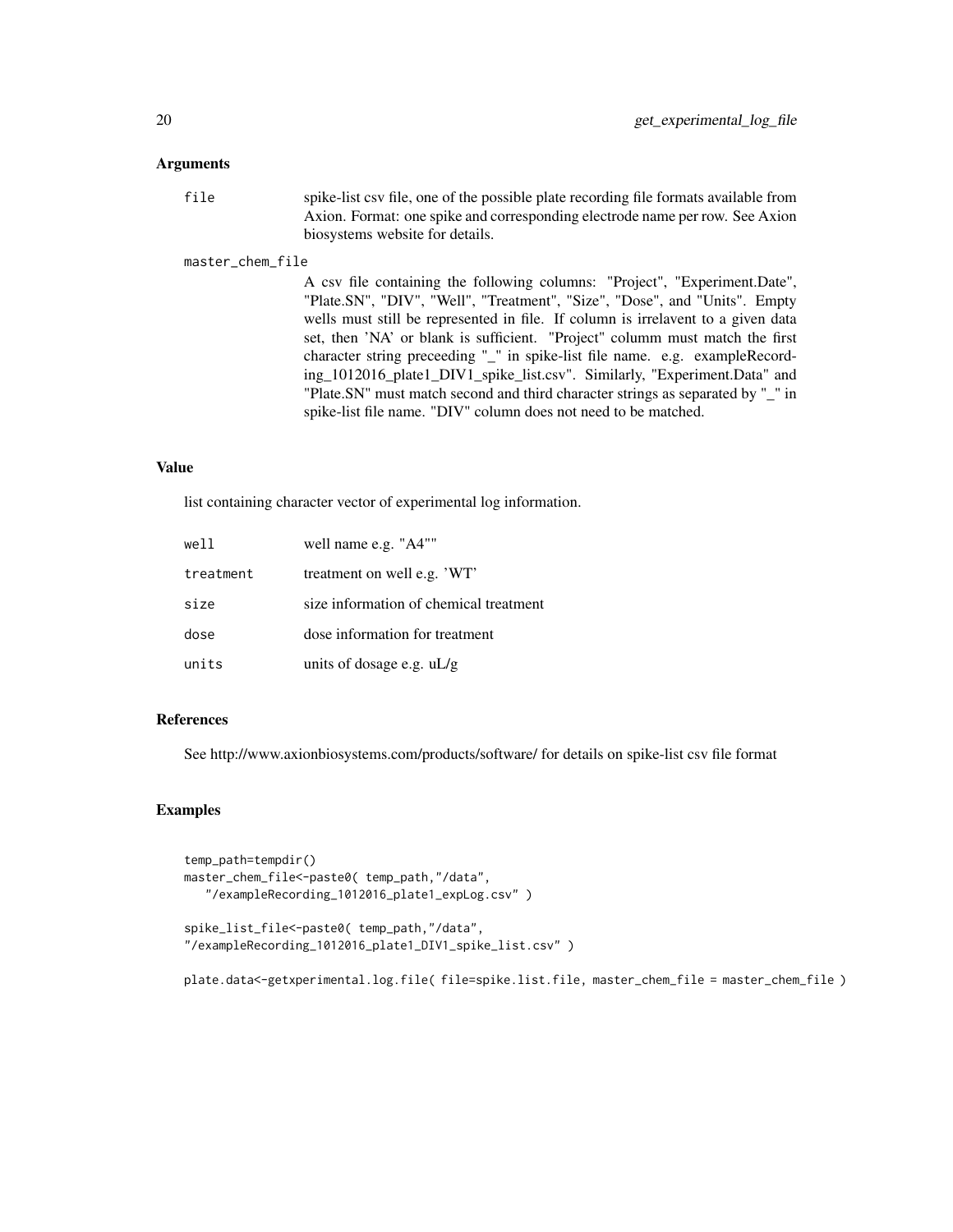<span id="page-20-0"></span>Retreives the first 4 character strings separated by '\_' from from a file path to a .RData object.

## Usage

```
get_file_basename(filename)
```
## Arguments

filename a file name or full file path. filename must have file extension '.RData'.

## Details

filename must have file extension '.RData'.

## Value

Returns the first 4 character strings separated by '\_' from from a file path to a .RData object.

### Author(s)

Diana Hall

## Examples

```
data("S") # load data
get_file_basename(S$file)
```
get\_num\_ae *get\_num\_ae*

#### Description

Adds a field to a 's' spike object 'nae' that lists for each well the # of active electrodes (electodes firing > 5spike/minute).

#### Usage

get\_num\_ae(s2)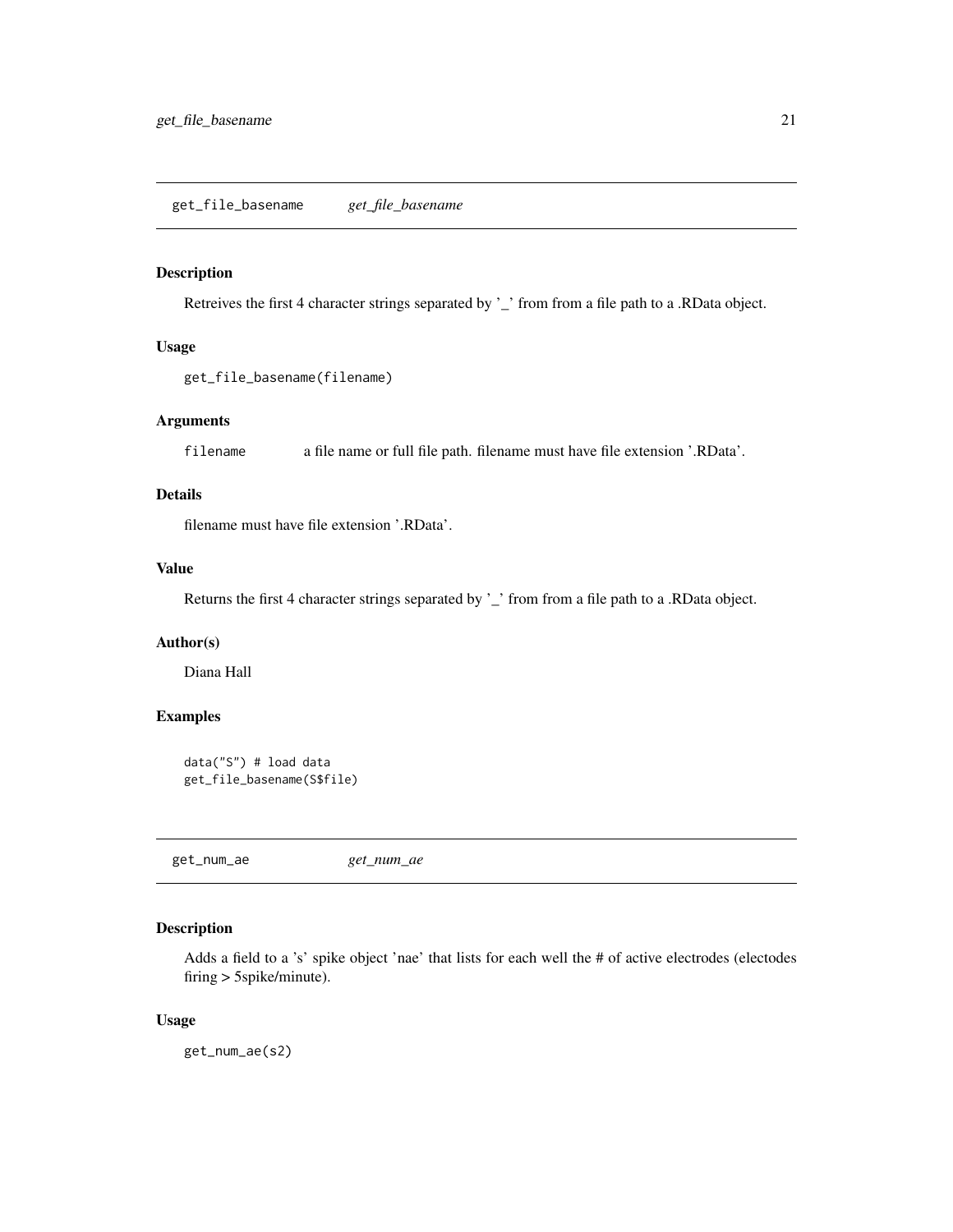#### <span id="page-21-0"></span>Arguments

s2 an 's' object containing spike trains, channel names, etc.

## Value

returns 'nae' field in 's' which is a vector of # of active electrodes (electodes firing > 5 spikes/minute). Each vector entry is named by the well to which the data corresponds.

## Author(s)

Diana Hall

#### Examples

```
data("S") # load data
b<-get_num_ae(S)
b$nae
```
get\_project\_plate\_name

*get\_project\_plate\_name*

## Description

returns the first portion of file .RData spike object named according to convention of Project name, experiment date (MMDDYYYY format) and plate serial number separated by a '\_' as in "exampleRecording\_1012016\_plate1\_DIV1\_spike\_list.csv" in data package directory.

#### Usage

```
get_project_plate_name(file)
```
## Arguments

file a full file path or file name

## Value

Returns a character string of the project name, experiment date and plate serial number in a .RData file path. see example.

#### Examples

data("S") # load data get\_project\_plate\_name(S\$file)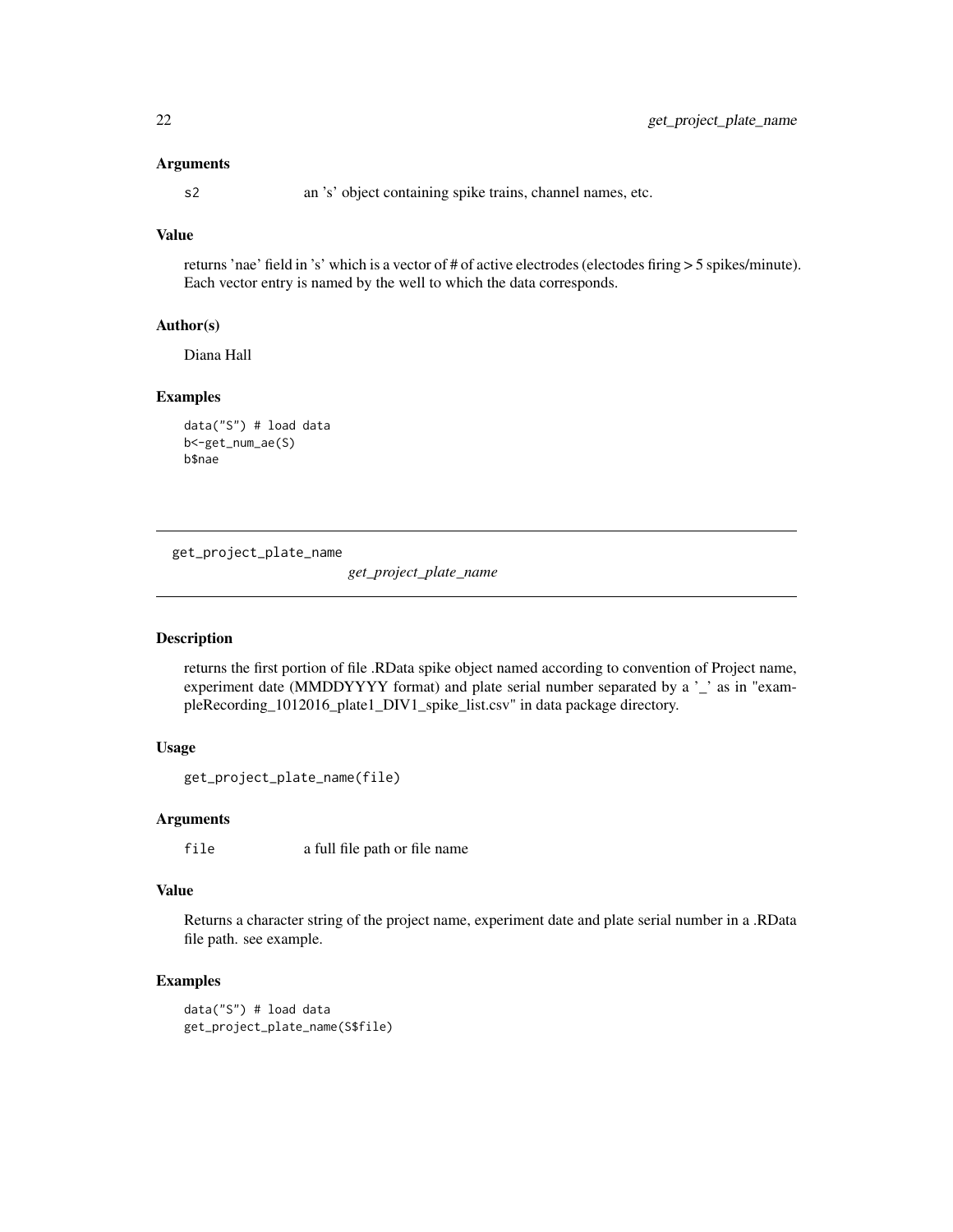<span id="page-22-0"></span>get\_wt *Get WT*

## Description

Extracts all treatments/genotypes and allows user to choose single treatment as wild type/reference for downstream analyses

#### Usage

get\_wt(s)

#### Arguments

s MEA dataframe structure

#### Value

A string corresponding to the user's choice

#### Examples

data("S") s<-list() s[[1]]<-S  $wt$  <-  $get_wt(s)$ 

has\_network\_spikes *A utility function to check if network spikes are detected.*

#### Description

For an returned object from calcualte.network.spikes, this function provides a utility checking if it contains any network spikes from any well.

## Usage

```
has_network_spikes(nspikes)
```
## Arguments

nspikes The network spike object returned by calling calcualte.network.spikes.

## Value

Return a boolean value indicating if any network spikes are found from the network spikes object.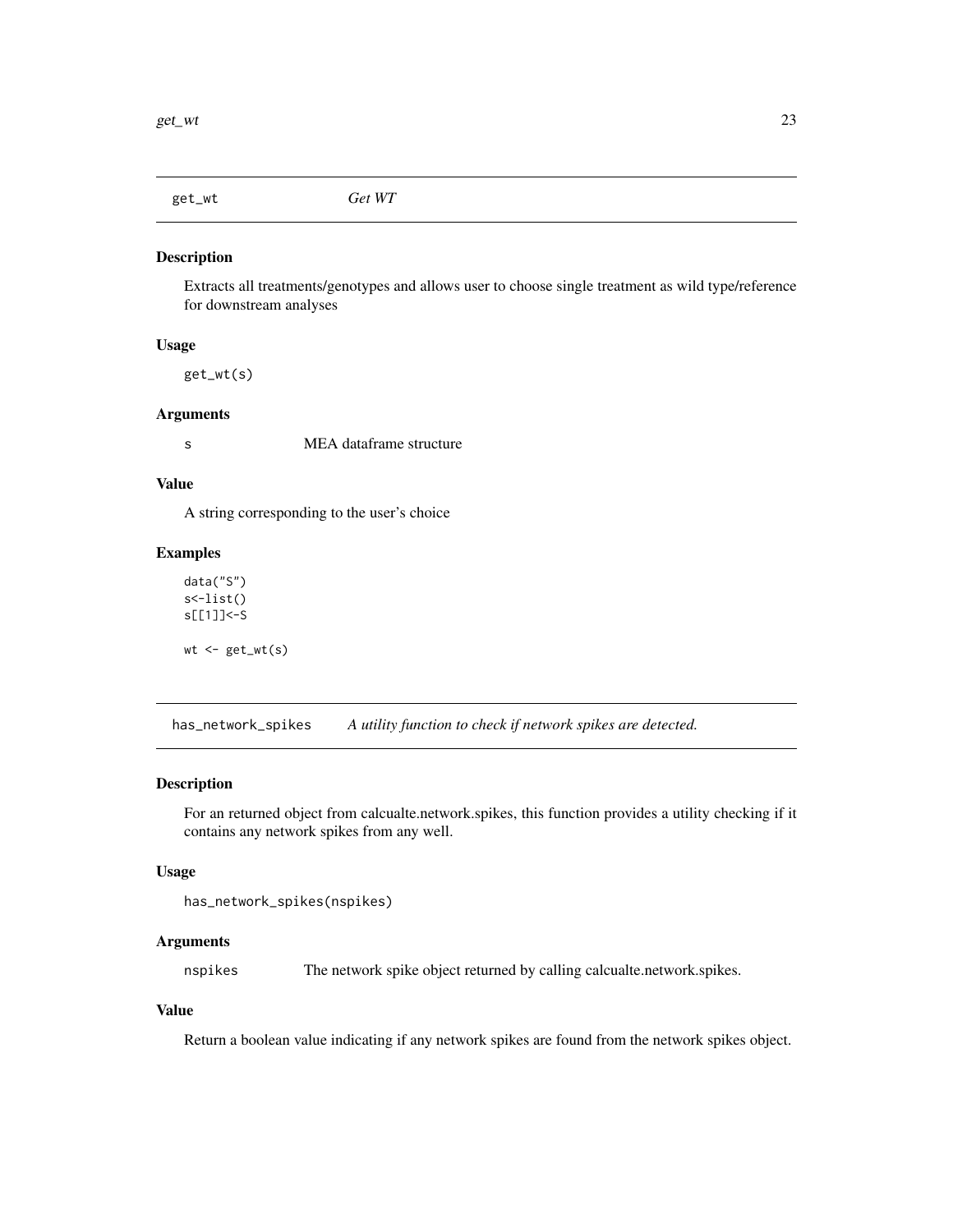<span id="page-23-0"></span>isi *isi*

#### Description

calculates the isi (inter-spike interval) (s) between sucessive spikes in a input spike train.

## Usage

isi(train)

## Arguments

train spike train: a set of non-decreasing timestamps (s)

## Value

a vector of isis: first entry is ISI between first & second spike in input spike train and so forth. Total length is 1 less than input spike train.

#### Author(s)

Diana Hall

## Examples

```
data("S") # load data
b<-isi(S$spikes[[1]])
S$spikes[[1]][1:4]
b[1:3]
```
load\_spikelist *Load Robject File*

## Description

Loads a previously saved Rdata file of a recording.

## Usage

```
load_spikelist(spk_data_file)
```
## Arguments

spk\_data\_file MEA recording Rdata file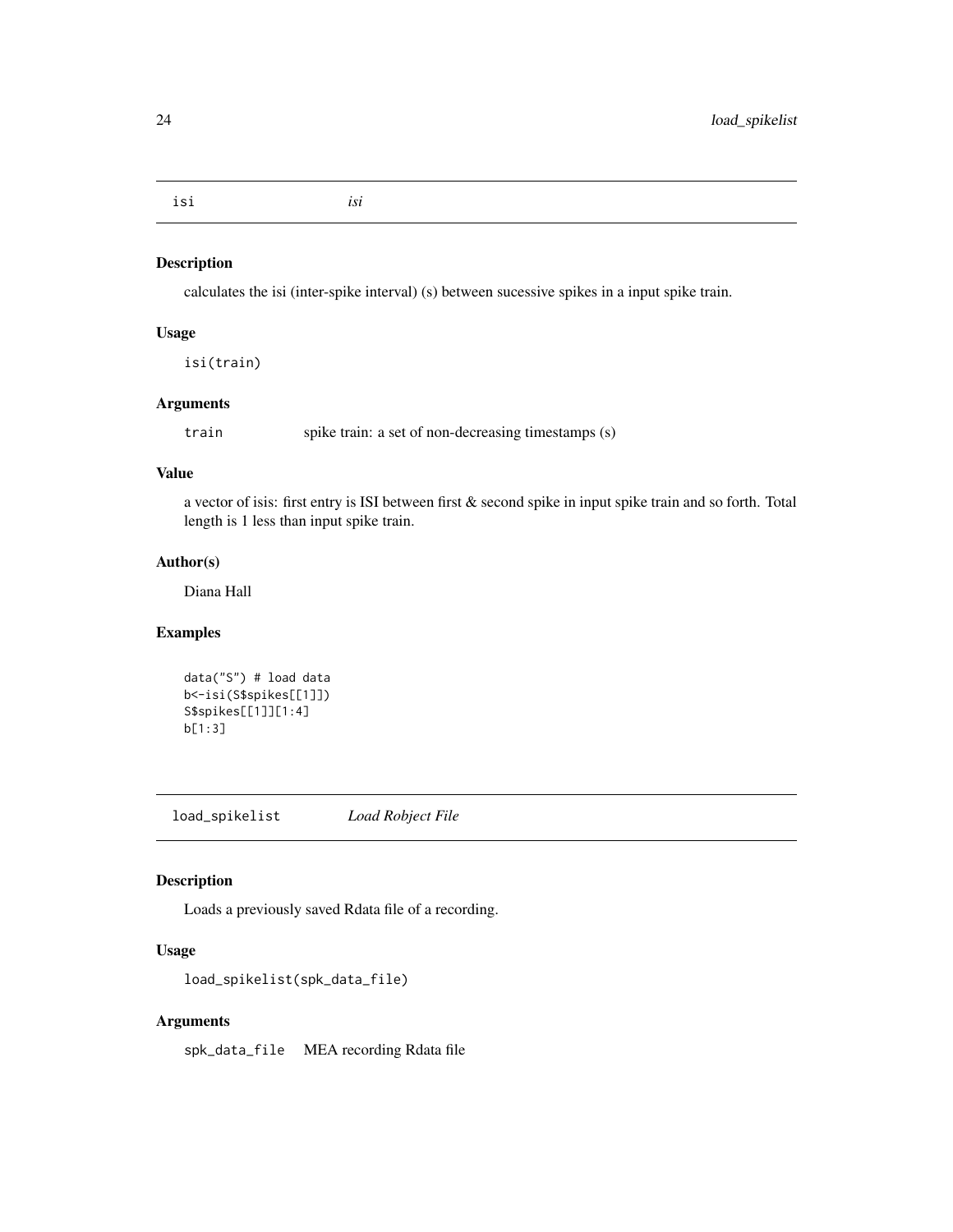## <span id="page-24-0"></span>mi\_find\_bursts 25

## Value

loaded R object

| mi_find_bursts<br><b>Find bursts</b> |  |
|--------------------------------------|--|
|--------------------------------------|--|

## Description

For one spike train, find the bursts using the maximum interval method.

## Usage

mi\_find\_bursts(spikes,mi\_par)

## Arguments

| spikes | A spike train of one channel, located in MEA data structure (example S\$spikes[[1]]). |
|--------|---------------------------------------------------------------------------------------|
| mi_par | A list of burst features:                                                             |
|        | <b>beg is i</b> Beginning inter spike interval                                        |
|        | end is Ending inter spike interval                                                    |
|        | <b>min ibi</b> Minimum inter burst interval to combine bursts                         |
|        | <b>min durn</b> Minimum duration to consider as burst                                 |
|        | min_spikes Minimum spikes to consider as burst                                        |

## Value

Returns a matrix of burst information for a specific channel. Matrix columns are:

| beg       | the number of spike that is first in the burst |
|-----------|------------------------------------------------|
| end       | number of the last spike in the burst          |
| ibi       | time interval from previous burst              |
| durn      | durarion of burst in seconds                   |
| mean_isis | average inter spike interval within the burst  |
| si        | surprise index, allways 1 for mi algorithm     |

## Author(s)

Stephen Eglen

## References

Eytan and Marom (2006) J Neuroscience.

## Examples

```
data("S")
allb <- lapply(S$spikes, mi_find_bursts, S$parameters$mi_par )
```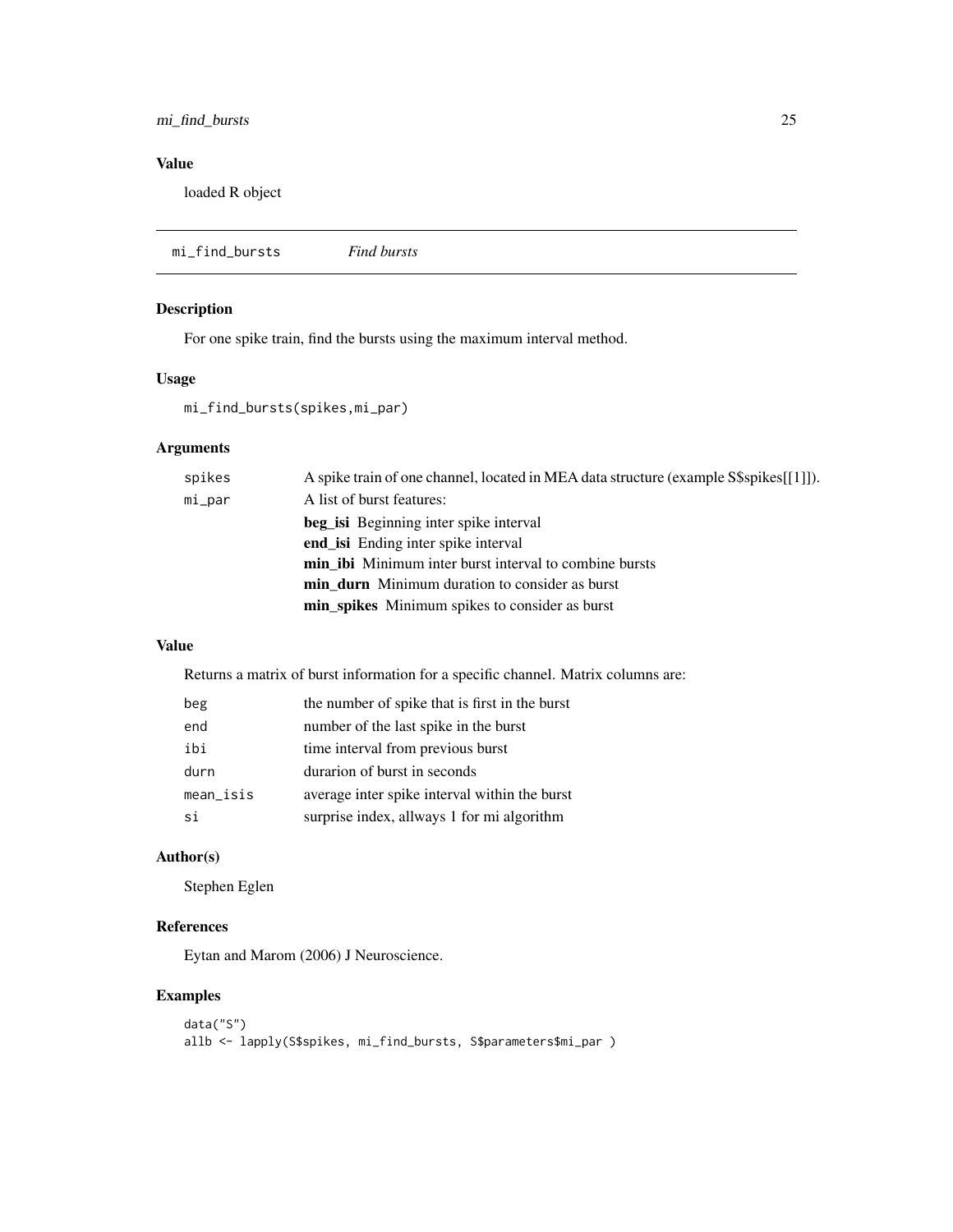```
nb_matrix_to_feature_dfs
```
*Convert network burst data matrix to a list of data frames.*

## Description

Convert network burst data matrix to a list of dataframes. Each dataframe has rows representing wells while columns representing different timepoints(DIVs). The dataframe format alllows well level permutaiton based tests to be done much easier.

## Usage

nb\_matrix\_to\_feature\_dfs(matrix\_and\_feature\_names)

## Arguments

matrix\_and\_feature\_names

The data matrix return by calling function calculate\_network\_bursts.

#### Value

Returns a list of dataframes, ith each representing a feature matrix, with rows for wells and columns for different timepoints(DIVs).

## Author(s)

Quanli Wang

## See Also

[calculate\\_network\\_bursts](#page-5-1)

parameters *A list of parameters with default values that user can customize.*

#### Description

A list of parameters with default values that user can customize.

#### Usage

data("parameters")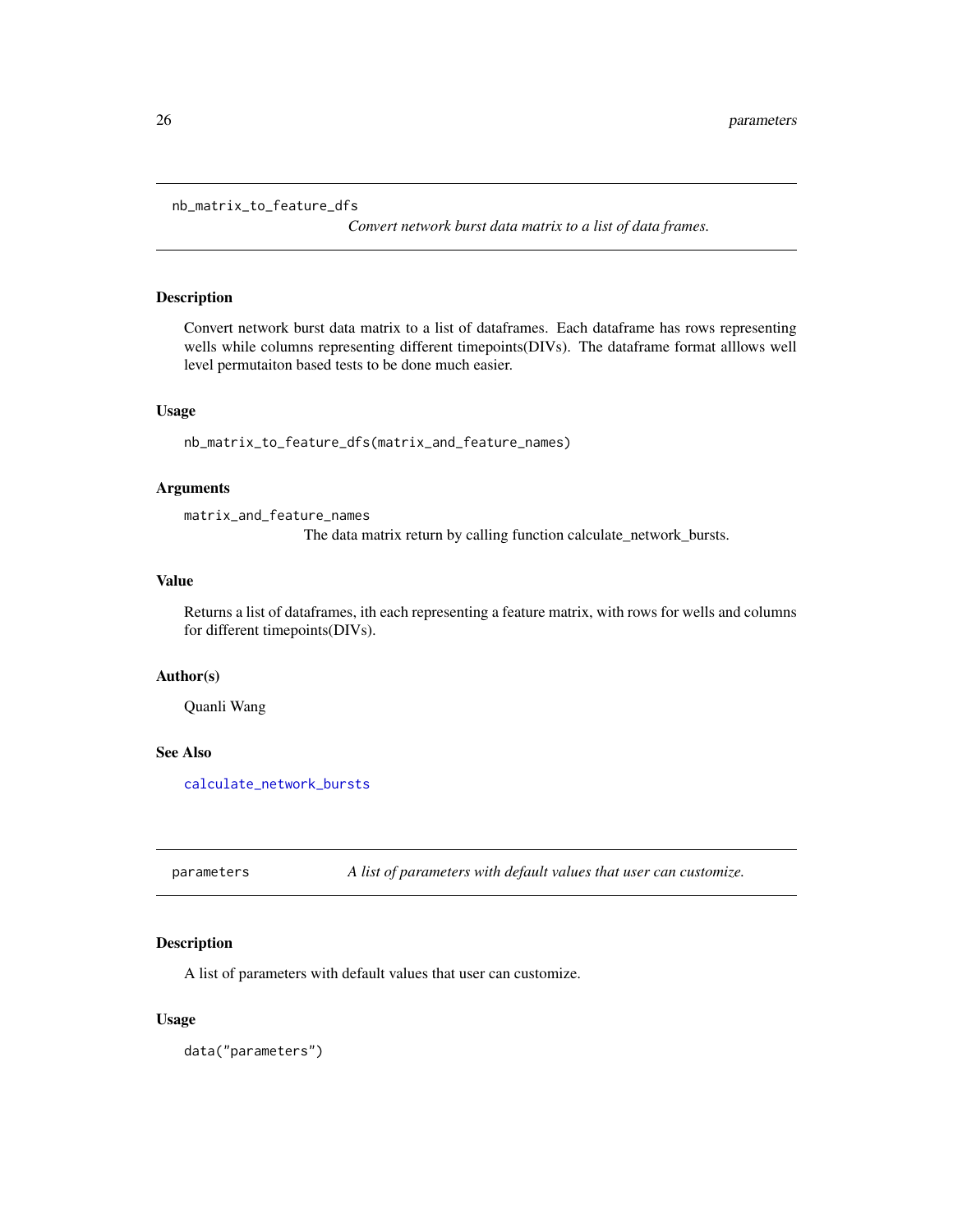#### <span id="page-26-0"></span>Format

The format is: List of 20 \$ spike.csv : logi TRUE \$ spike.plot : logi TRUE \$ burst.csv : logi TRUE \$ burst.plot : logi TRUE \$ burst\_type : chr "mi" \$ s\_min : num 5 \$ ns.csv : logi TRUE \$ ns.plot : logi TRUE \$ elec\_min\_rate : num 0.0167 \$ elec\_max\_rate : num 1000 \$ well\_min\_rate : num 0 \$ mi\_par :List of 5 ..\$ beg\_isi : num 0.1 ..\$ end\_isi : num 0.25 ..\$ min\_ibi : num 0.8 ..\$ min\_durn : num 0.05 ..\$ min\_spikes: num 5 \$ ns\_t : num 0.01 \$ ns\_n : num 3 \$ sur : num 100 \$ burst\_distribution\_ibi :List of 7 ..\$ perform : num 1 ..\$ min\_cases : num 15 ..\$ x\_axis\_lim : num 20 ..\$ bins\_in\_sec : num 5 ..\$ min\_values : num 0 ..\$ filter\_by\_min: num 0 ..\$ per\_well : num 0 \$ burst\_distribution\_durn :List of 7 ..\$ perform : num 1 ..\$ min\_cases : num 15 ..\$ x\_axis\_lim : num 18 ..\$ bins\_in\_sec : num 10 ..\$ min\_values : num 0 ..\$ filter\_by\_min: num 0 ..\$ per\_well : num 0 \$ burst\_distribution\_isi :List of 7 ..\$ perform : num 1 ..\$ min\_cases : num 15 ..\$ x\_axis\_lim : num 0.5 ..\$ bins\_in\_sec : num 100 ..\$ min\_values : num 0 ..\$ filter\_by\_min: num 0 ..\$ per\_well : num 0 \$ burst distribution nspikes :List of 7 ..\$ perform : num 1 ..\$ min cases : num 5 ..\$ x axis lim : num 200 ..\$ bins\_in\_sec : num 1 ..\$ min\_values : num 0 ..\$ filter\_by\_min: num 0 ..\$ per\_well : num 0 \$ burst\_distribution\_spike\_freq:List of 7 ..\$ perform : num 1 ..\$ min\_cases : num 15 ..\$ x\_axis\_lim : num 300 ..\$ bins\_in\_sec : num 1 ..\$ min\_values : num 0 ..\$ filter\_by\_min: num 0 ..\$ per\_well : num 0

## Examples

data(parameters)

permute\_features\_and\_plot

*Write PDF*

#### **Description**

Generates a PDF containing plots and p-values for each feature. P-values are generating using Mann Whitney and permutation tests. This function requires that you create a list of dataframes for a given feature type (e.g. spikes) using the aggregate.data() function

#### Usage

```
permute_features_and_plot(s, wt, np, features_list, type, output_dir)
```
#### Arguments

| <sub>S</sub>  | MEA data structure                                                                                  |
|---------------|-----------------------------------------------------------------------------------------------------|
| wt            | The treatment that will act as the wildtype/reference for the Mann Whitney and<br>Permutation tests |
| np            | Number of permutations to be performed                                                              |
| features_list | A list of dataframes containing data for a given feature                                            |
| type          | Type of features contained in features_list (e.g. spikes, ns, or bursts)                            |
| output_dir    | Directory where output files will be generated                                                      |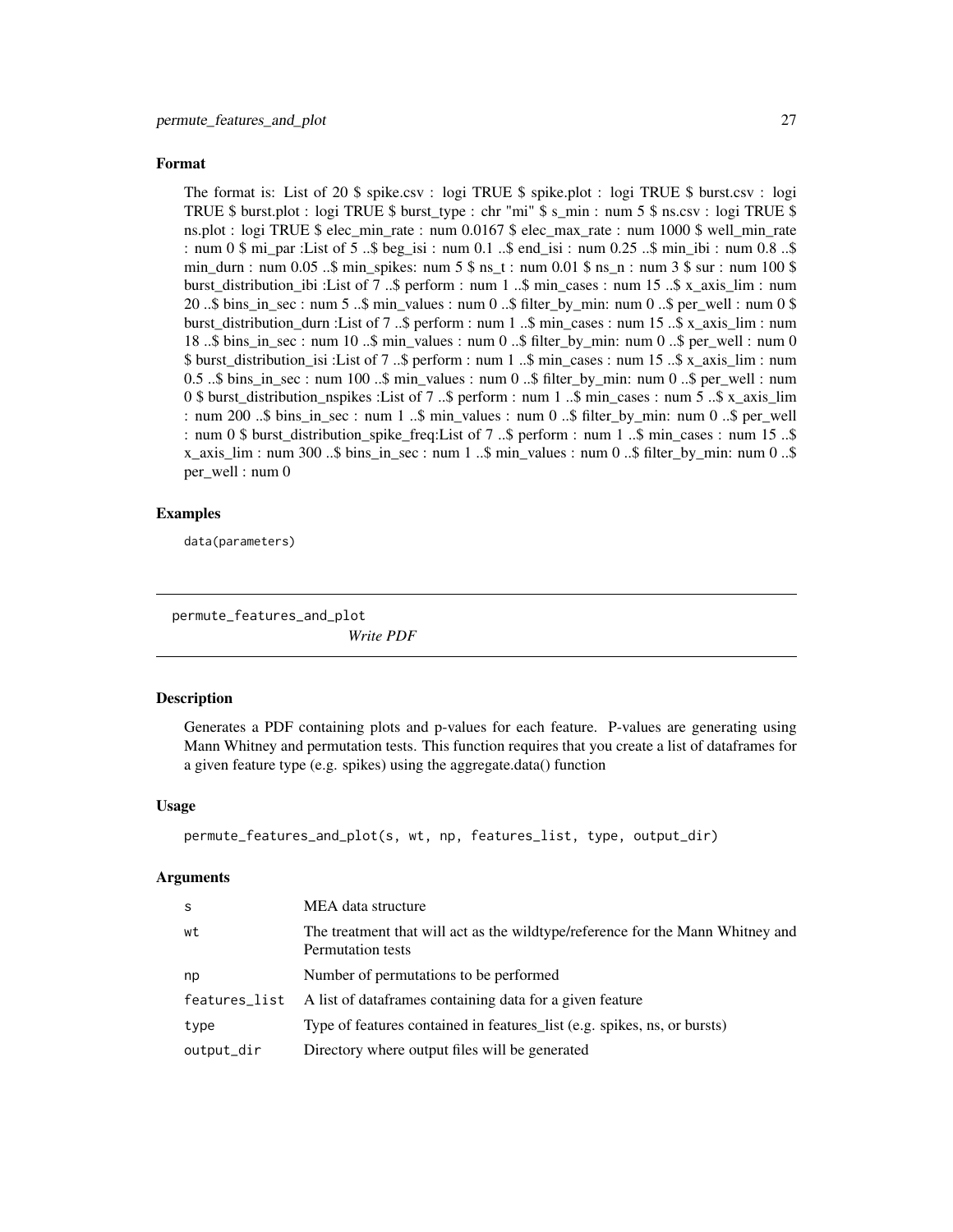## <span id="page-27-0"></span>Value

A PDF file containing the plots and p-values.

#### Author(s)

Ryan Dhindsa

## Examples

```
data("S")
spike_features<-aggregate_features(S, feat_type="spike" )
wt <- "untreated"
output_dir = tempdir()
  print(paste0("Creating output folders under ",output_dir))
permute_features_and_plot(S, wt, np, spike_features, "spikes", output_dir)
```
plot.sttcp *Simple plotting function to show STTC profile*

## Description

Simple plotting function to show STTC profile

#### Usage

## S3 method for class 'sttcp'  $plot(x, \ldots)$ 

## Arguments

|          | An sttcp object generated by the sttcp() function. |
|----------|----------------------------------------------------|
| $\cdots$ | Other plotting arguments to pass to plot()         |

## Details

This is a simple plotting function to show the STTC profile. Examples of its usage are given in the help page for sttcp.

## Value

Nothing is returned.

#### Author(s)

Stephen Eglen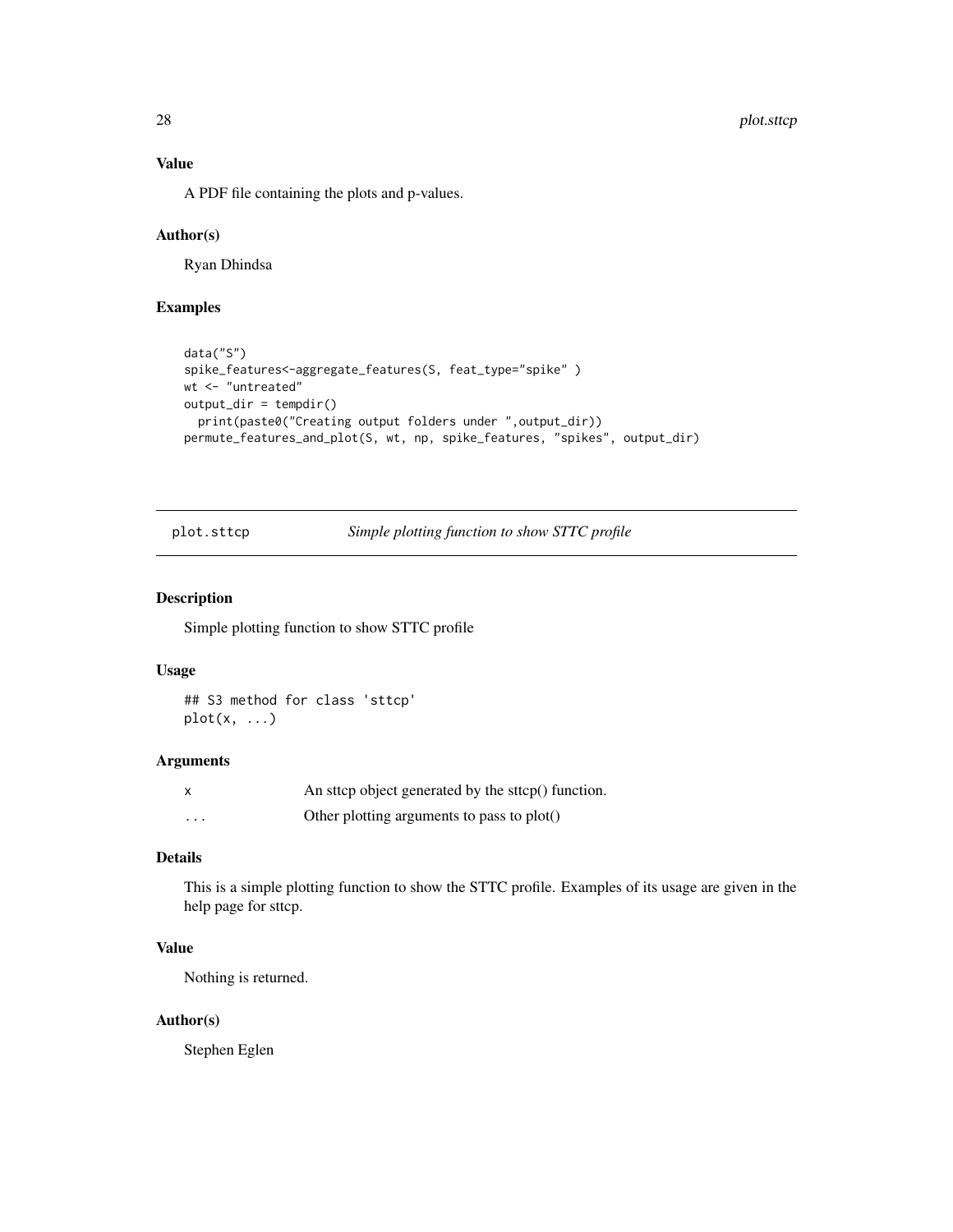#### <span id="page-28-0"></span>See Also

sttcp

plot\_active\_wells\_network\_spikes *plot\_active\_wells\_network\_spikes*

## Description

Plots related to network spike for each well with network spikes in format of users choosing.

### Usage

plot\_active\_wells\_network\_spikes(nspikes)

## Arguments

| nspikes | list of attributes related to network spikes: wells, plate layout and network spike |
|---------|-------------------------------------------------------------------------------------|
|         | information for each well. See calculate_network_spikes for further details.        |

### Value

returns a multi-page plot.

## See Also

calculate\_network\_spikes xyplot\_network\_spikes

## Examples

```
data("S")
data('parameters')
nspikes <- calculate_network_spikes( S, parameters$sur ,parameters$ns_n, parameters$ns_t )
```
pdf(file=NSPlotPath) xyplot.network.spikes(nspikes) plot\_active\_wells\_network\_spikes(nspikes) dev.off()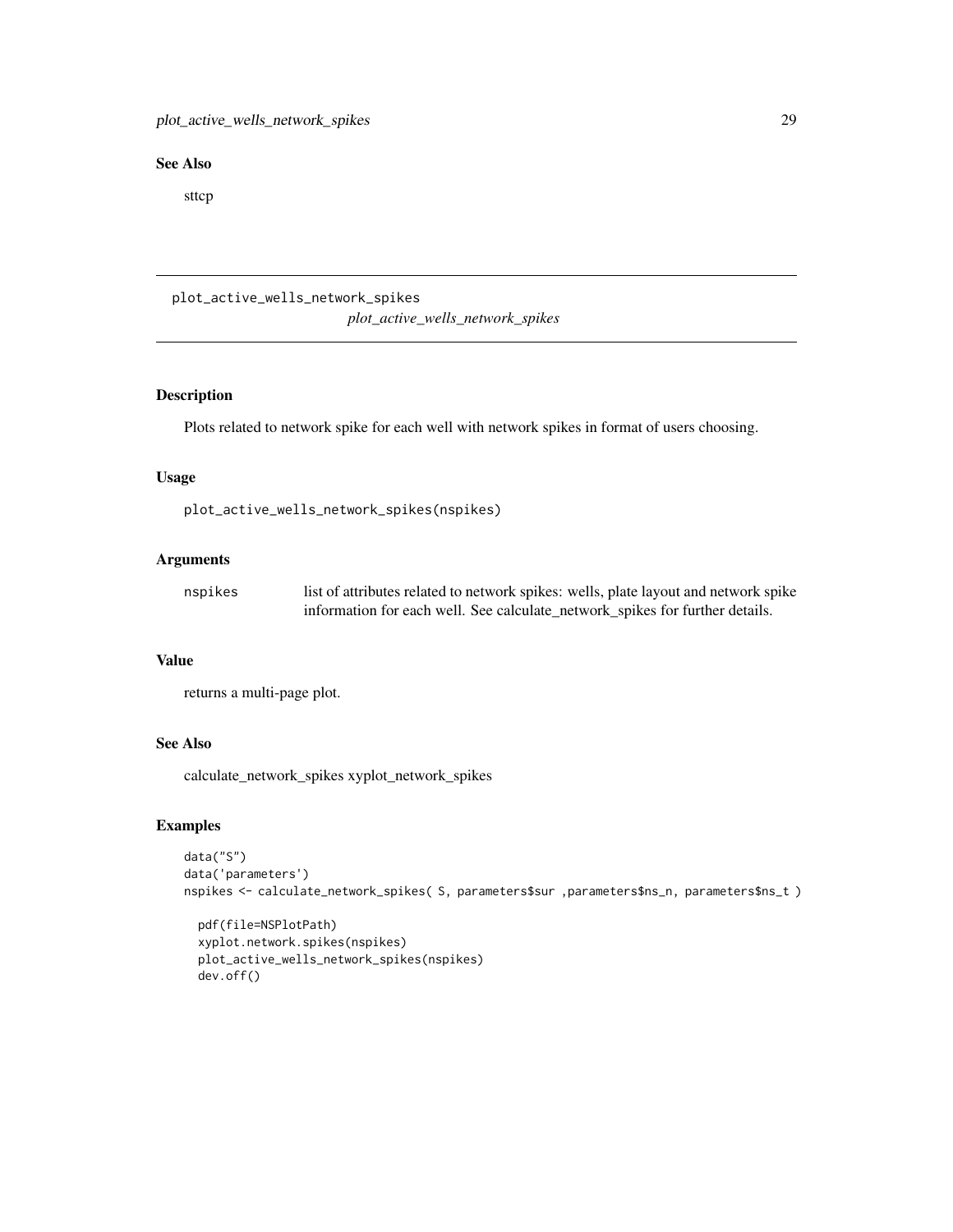<span id="page-29-0"></span>plot\_mean\_firingrate\_by\_eletrode\_by\_div *plot.mean.firingrate.by.eletrode.by.div*

## Description

Displays average firing rate by well and by electrode for each DIV available.

#### Usage

```
plot_mean_firingrate_by_eletrode_by_div(s)
```
#### Arguments

s 's' object. must be a list, with each DIV a different entry.

#### Examples

data("S") s<-list() s[[1]]<-S

plot.mean.firingrate.by.eletrode.by.div(s)

plot\_mean\_firingrate\_by\_well\_by\_div *plot.mean.firingrate.by.well.by.div*

#### Description

Displays average firing rate by well for each DIV available. First plot well rate in average Hz/electrode and second plot is Hz/total spikes well.

## Usage

```
plot_mean_firingrate_by_well_by_div(s)
```
## Arguments

s 's' object. must be a list, with each DIV a different entry.

## Value

Plot is output, location and path to plot may be controlled by R's plotting apparatus e.g. 'pdf()'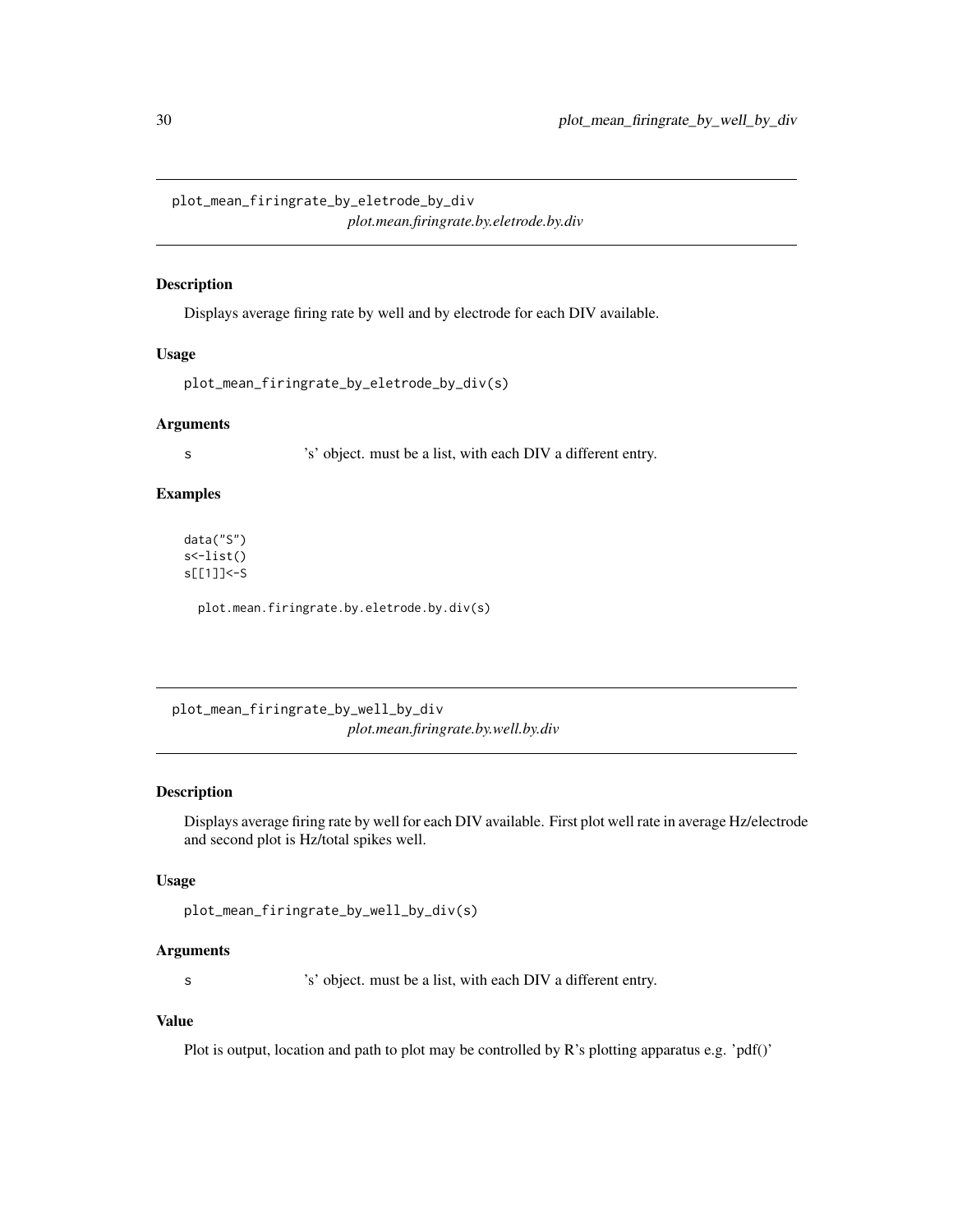## <span id="page-30-0"></span>plot\_network\_spikes 31

## Author(s)

Diana Hall

## Examples

data("S") s<-list() s[[1]]<-S

plot.mean.firingrate.by.well.by.div(s)

plot\_network\_spikes *Generic method for plotting network spikes.*

## Description

The generic plotting function for network spikes.

## Usage

plot\_network\_spikes(ns, ...)

#### Arguments

| ns       | The network spike object returned after running calculate_network_spikes. |
|----------|---------------------------------------------------------------------------|
| $\cdots$ | Additional plotting options that is general to plot functions.            |

## Value

None. network spikes related plots will be generated in current plotting device.

plot\_plate\_summary\_for\_bursts *Plot burst features*

## Description

Plots all bursting features in a \_burst\_plot.pdf under the output directory.

## Usage

plot\_plate\_summary\_for\_bursts(s, outputdir,parameters)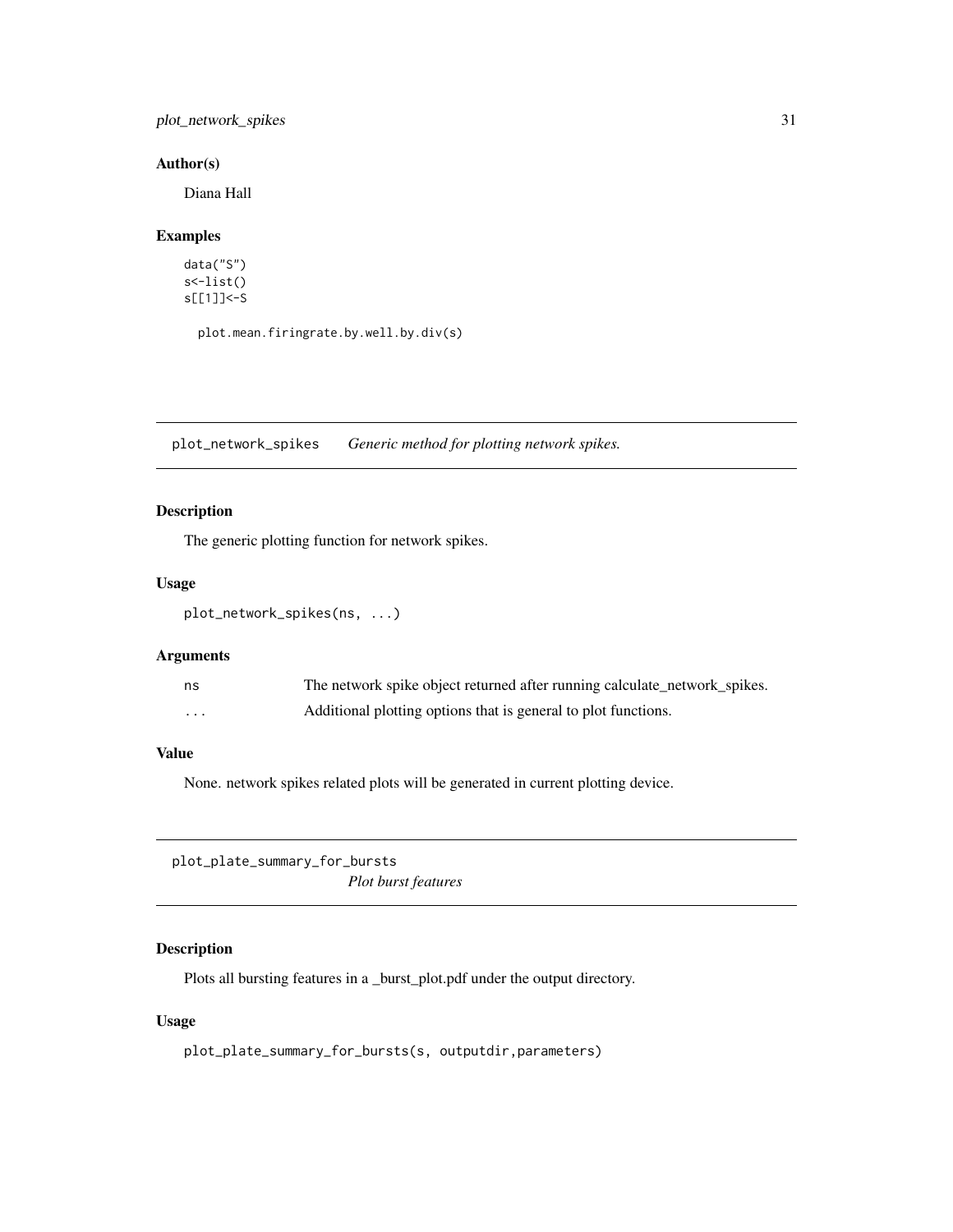#### <span id="page-31-0"></span>**Arguments**

| - S        | MEA data structure             |
|------------|--------------------------------|
| outputdir  | Output directory               |
| parameters | meaRtools basic parameter list |

#### Details

The plot function will plot all the features calculated for the bursts in the recording. Those include: Mean Firing Rate by Plate (Hz), Mean firing rate, Mean Duration, Number of bursts by channel and well, Mean Inter Burst Interval, Mean ISI within bursts, Mean burst per minute, Mean spikes in a burst and % spikes in a burst. The function also calls calc\_burst\_distributions to calculate and plot burst feature distributions.

## Value

A \_burst\_plot.pdf is printed under the output directory

## Examples

```
data("S")
plot_plate_summary_for_bursts(S,"/Analysis")
```
plot\_plate\_summary\_for\_spikes *plot.plate.summary.for.spikes*

## Description

Diana needs to add document here.

## Usage

```
plot_plate_summary_for_spikes(s, outputdir)
```
#### Arguments

|           | 's'. RData object. Each DIV must constitute one entry in list. |
|-----------|----------------------------------------------------------------|
| outputdir | directory path where plot will be saved to.                    |

## Value

Multiple page plot in pdf format containing data on which electrodes have recorded any spikes, ISI (inter-spike interval) histogram by plate and by well by electrode, log ISI histogram by plate and by electrode, average electrode firing rate by well, & binned electrode firing rate over recording duration.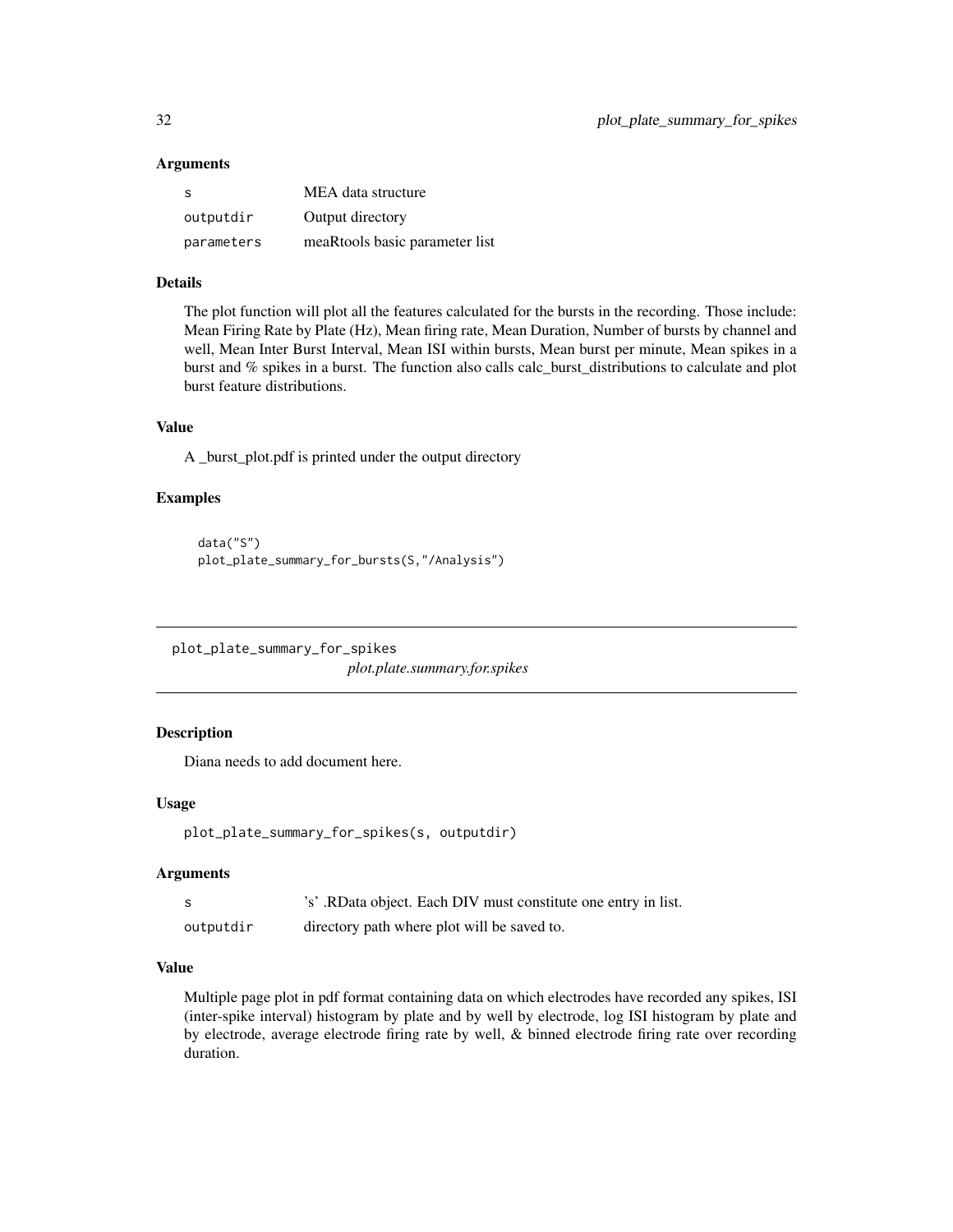## <span id="page-32-0"></span>read\_spikelist 33

## Author(s)

Diana Hall

## Examples

data("S") s<-list() s[[1]]<-S

plot.plate.summary.for.spikes(s, outputdir="/Desktop")

## read\_spikelist *Axion convert spk\_list to r\_object*

## Description

Converts the Axion spk\_list file to a Rdata object and initializes it with all spike and plate info

#### Usage

```
read_spikelist(key, spk_list_file, chem_info ,r_object_dir)
```
## Arguments

| key       | base name of spk_list file                                         |
|-----------|--------------------------------------------------------------------|
|           | spk_list_file The full spk list file name (including path)         |
| chem_info | plate layout information list as loaded using function chem_info_2 |
|           | r_object_dir Directory of r_object files                           |

## Value

save\_file Full path of the saved r\_object data file

## See Also

chem.info.2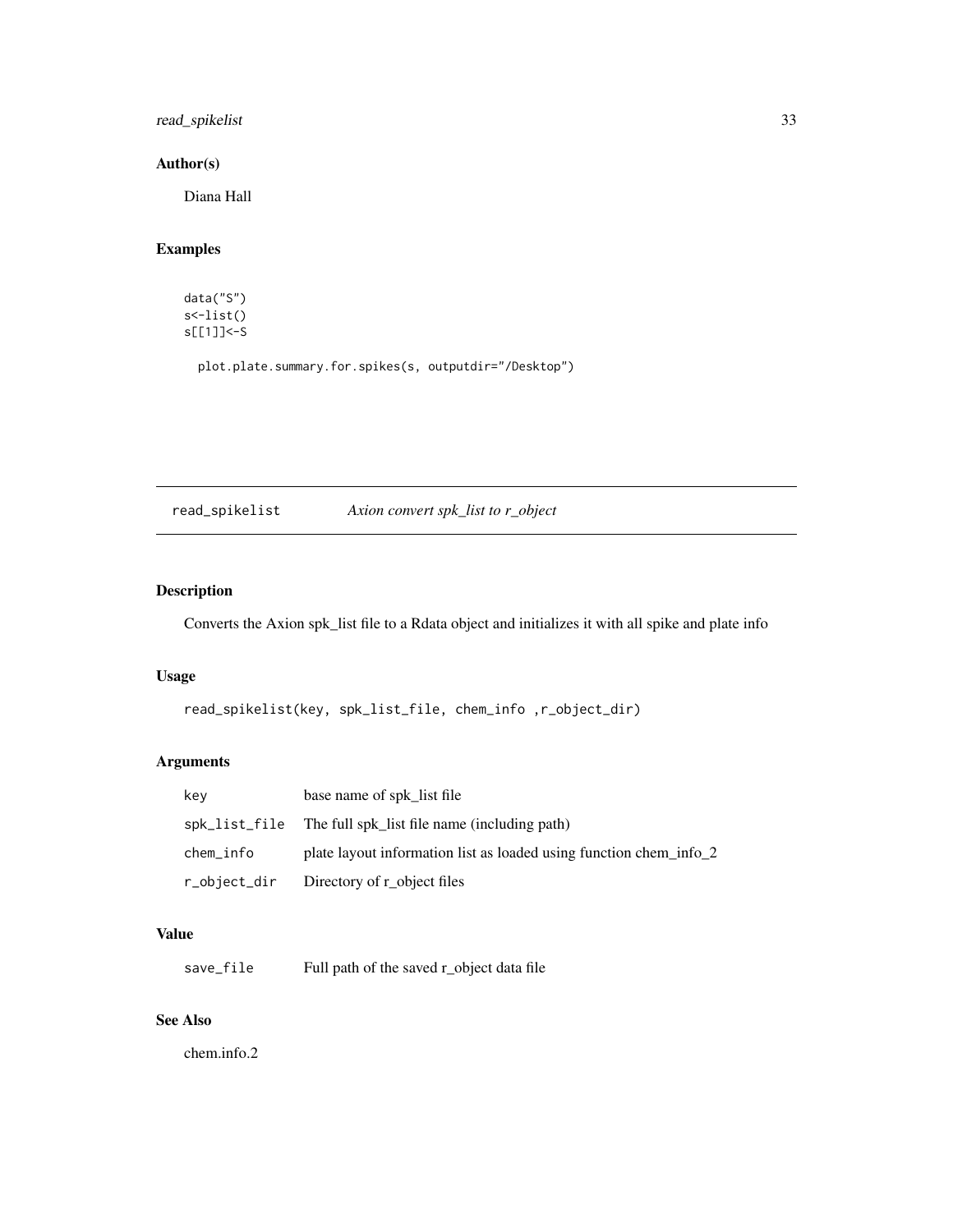## Examples

```
temp_path=tempdir()
master_chem_file<-paste0( temp_path,"/data",
   "/exampleRecording_1012016_plate1_expLog.csv" )
spike_list_file<-paste0( temp_path,"/data",
"/exampleRecording_1012016_plate1_DIV1_spike_list.csv" )
title<-strsplit(basename(spike_list_file), ".csv")[[1]][1]
# get plate chemical info for each file in the list
plate_chem_info<-chem_info_2( file=spike_list_file, master_chem_file = master_chem_file )
r_object_file_name<-read_spikelist(key=title,
                  spk_list_file=plate_chem_info,
                  chem_info=plate_chem_info,r_object_dir="/")
```
remove\_spikes *remove\_spikes*

#### Description

removes all spikes and associated meta data from 's' spike object except those specified by 'ids'.

#### Usage

remove\_spikes(s, ids)

#### Arguments

| S.  | 's' list object, needs to contain a 'spikes' field with spike train                                                                                                                                                                                                    |
|-----|------------------------------------------------------------------------------------------------------------------------------------------------------------------------------------------------------------------------------------------------------------------------|
| ids | Name or index of channel(s) to be kept, all other channels removed, either name<br>of channel, e.g. "E5_12" or an vector of idices $c(1,2)$ corresponding to channel<br>index. If a negative index is given, then that channel and associated data will be<br>removed. |

#### Value

's' object.

#### See Also

construct.s

<span id="page-33-0"></span>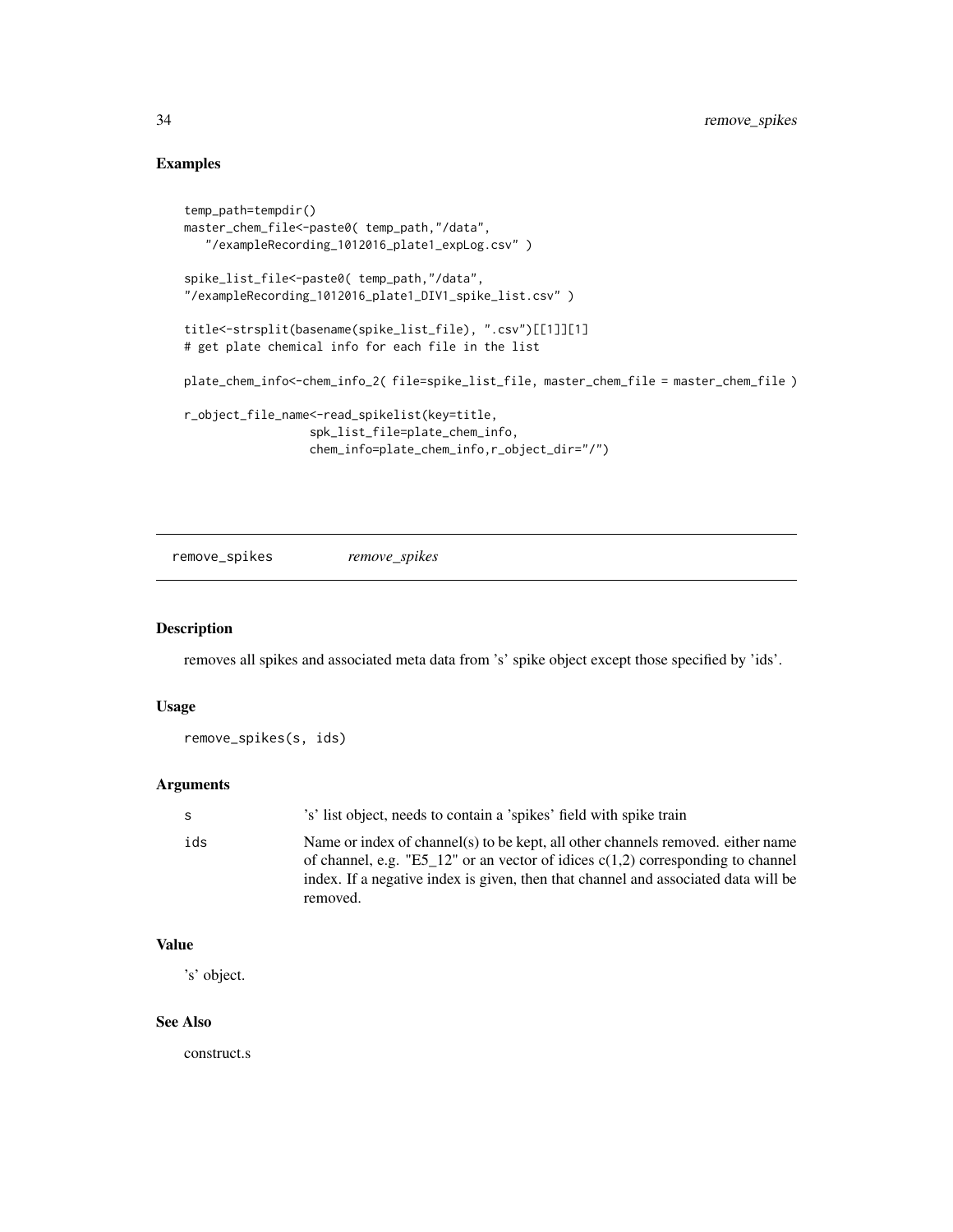## <span id="page-34-0"></span>run\_TMcpp 35

## Examples

```
data("S") # load data
r<-remove_spikes(S, c(-1, -2))
S$channels[1:2] # original 's' object first 2 channels
r$channels[1:2] # first 2 channels have been removed
S$NCells # original count of channels
r$NCells # count of channels after 2 channels removed
S$nspikes # original spike count of first 2 channels
r$nspikes # spike count of first 2 channels after 2 channels removed
# OR keep only first 2 channels
t<-remove_spikes(S, c(1, 2))
t$channels
```
run\_TMcpp *Compute STCC direct in Cpp*

## Description

run the STTC code for a spike train (Cpp version)

## Usage

```
run_TMcpp(dt, start, end, spike_times_1, spike_times_2)
```
### Arguments

| dt                          | bin width for         |
|-----------------------------|-----------------------|
| start                       | start time in seconds |
| end                         | end time in seconds   |
| spike_times_1 spike train 1 |                       |
| spike_times_2               | spike train 2         |

#### Details

Internal computation

## Value

STTC value

#### Author(s)

Stephen Eglen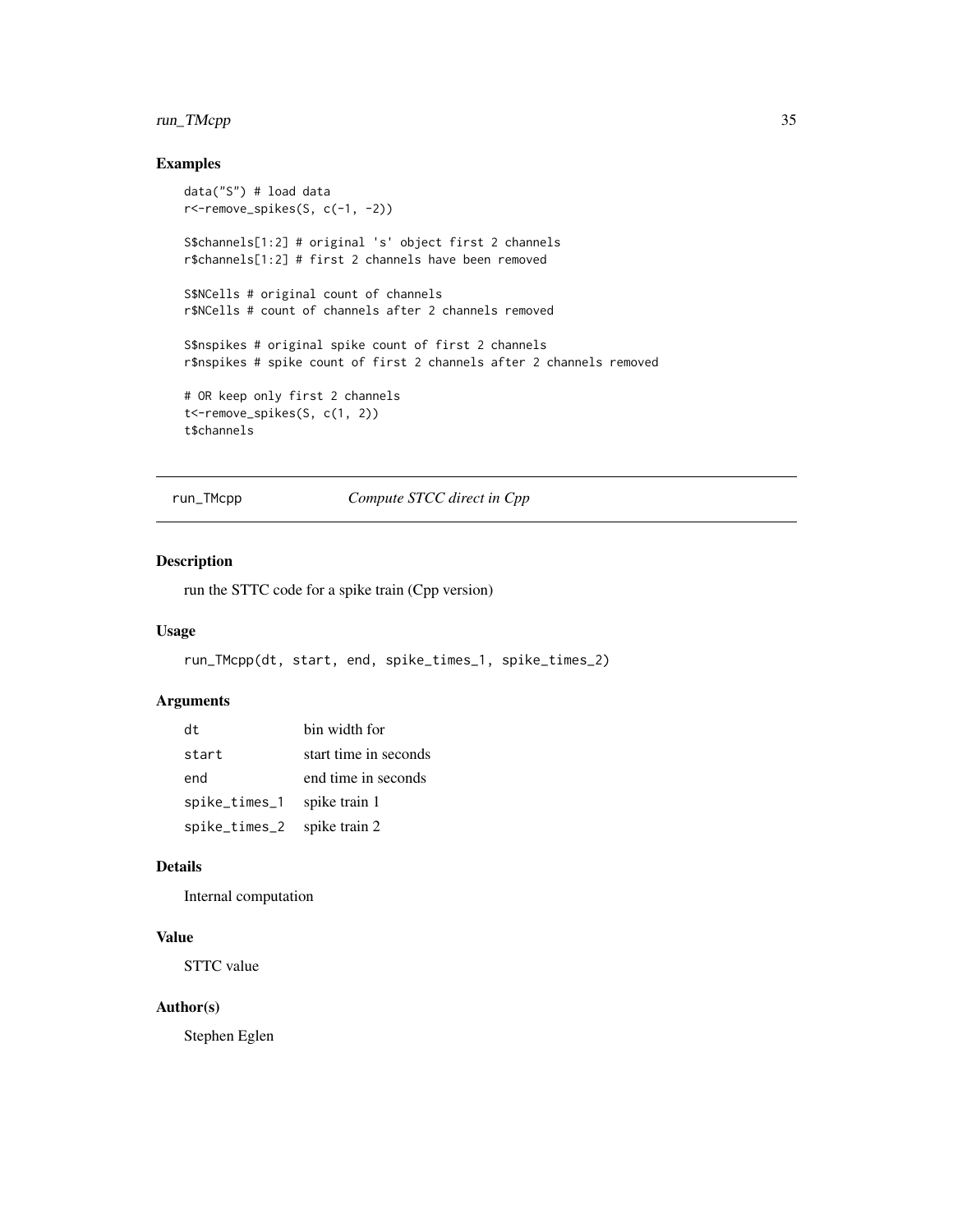<span id="page-35-0"></span>An example 'S' list object containing multiple fields describing 1 minute recording on a 48 well plate.

## Usage

data("S")

## Format

channels electrode names spikes a list of spike trains for each channel nspikes # spikes for each channel NCells total # electrodes meanfiringrate mean firing rate by channel file full path of file layout electrodes grid positions for all electrodes on plate rates list with average count and firing per time\_interval (s) as well as plate average rec\_time 2 element vector of first and last spike time of recording goodwells well names for all wells meeting minimum firing criteria treatment treatments for each well size chemical compound size for each treatment units units of dose of treatment dose dose of treatment well well names nae # active electrodes (firing>5spikes/min) cw wells that each channel belongs to parameters A list of parameters, see data("parameters") allb for each electrode, a matrix of burst related information bs burst summary, a data frame containing burst endpoints by electrode ns\_all for each well, a list of network spike information isis list of inter-spike interval (isi) (s) by channel mean\_isis list of average isi by channel sd\_isis list of standard deviation of isi by channel well\_stats data frame containing well level firing rate information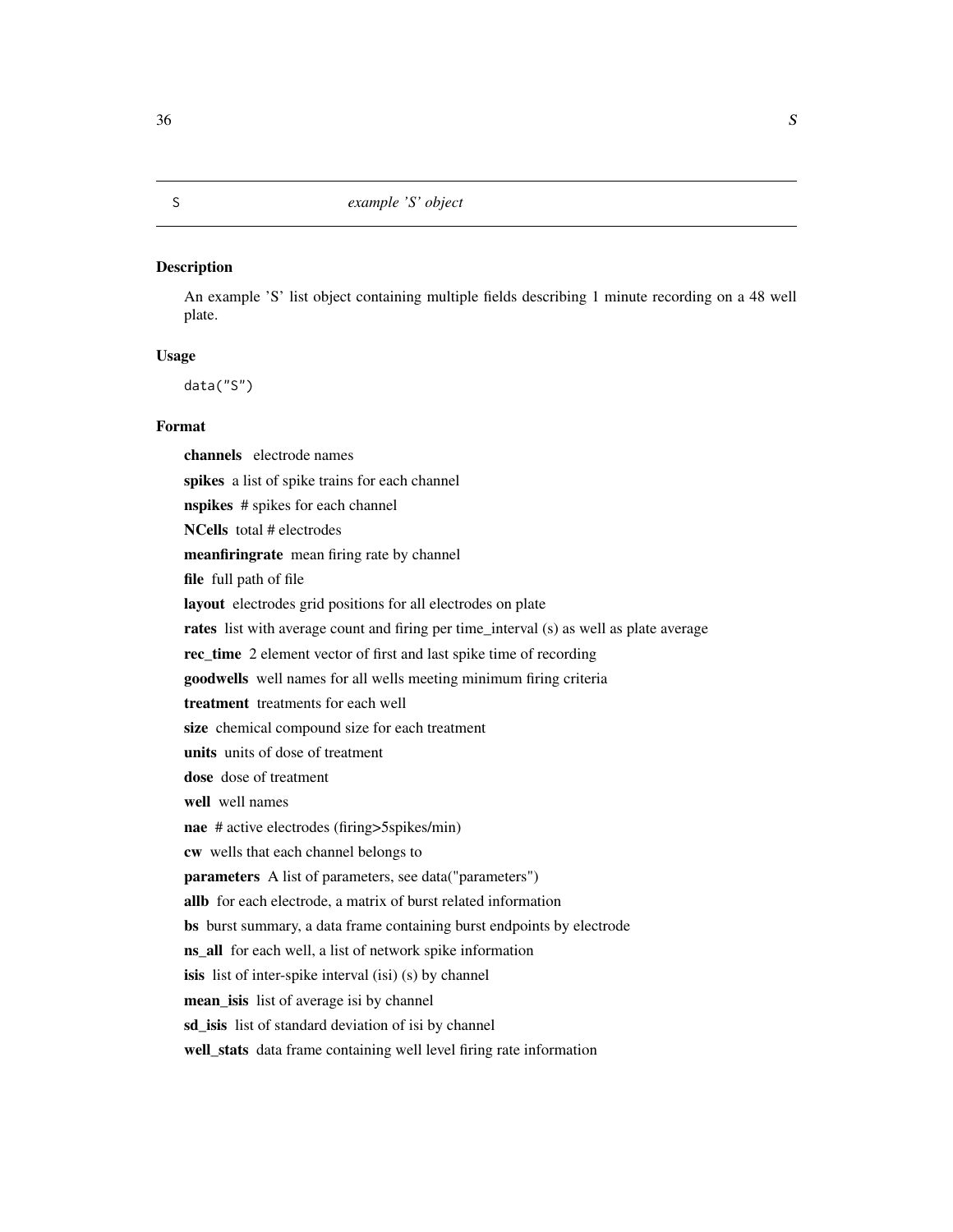## <span id="page-36-0"></span>si\_find\_bursts 37

## Details

Created by use of functions available in package.

## Examples

data('S') names(S)

si\_find\_bursts *Find bursts*

## Description

For one spike train, find the bursts using the Poisson surprise method.

## Usage

si\_find\_bursts(spikes,s\_min,burst\_isi\_max)

## Arguments

| spikes | A spike train of one channel, located in MEA data structure (example S\$spikes[[1]]). |
|--------|---------------------------------------------------------------------------------------|
| s min  | A minimum value for the surprise index                                                |
|        | burst_isi_max ISI threshold used by the the surprise index algorithm                  |

#### Value

Returns a matrix of burst information for a specific channel. Matrix columns are:

| beg         | the number of spike that is first in the burst |
|-------------|------------------------------------------------|
| end         | number of the last spike in the burst          |
| ibi         | time interval from previous burst              |
| durn        | durarion of burst in seconds                   |
| $mean$ isis | average inter spike interval within the burst  |
| si          | surprise index                                 |

## Author(s)

Stephen Eglen

## References

Eytan and Marom (2006) J Neuroscience.

## Examples

```
data("S")
allb <- lapply(S$spikes, si_find_bursts, S$parameters$s_min )
```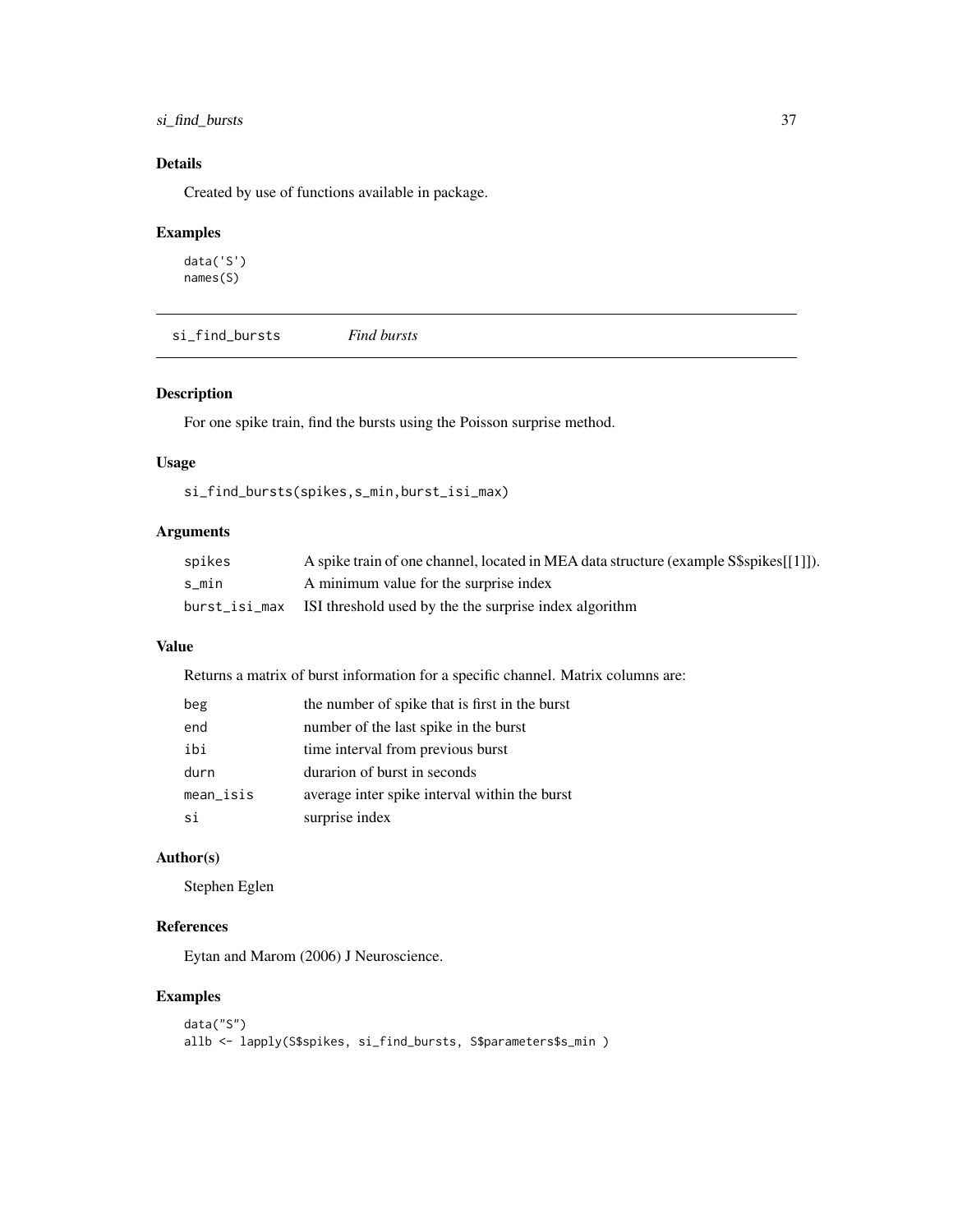<span id="page-37-0"></span>Compute STTC for a pair of spike trains

## Usage

sttc(a,  $b$ , dt = 0.05, rec\_time = NULL)

## Arguments

| a        | first spike train                    |
|----------|--------------------------------------|
| h        | second spike train                   |
| dt.      | bin size in seconds                  |
| rec time | 2-element vector: start and end time |

## Details

The Spike Time Tiling correlation (STTC) is computed for a pair of spike trains. The method is defined in Cutts and Eglen (2014). We assume that the spike trains are ordered, smallest-time first.

## Value

STTC a scalar bounded between -1 and +1.

## Author(s)

Stephen J Eglen

## Examples

 $a = c(1, 2, 3, 4, 5)$  $b = a + 0.01$  $c = a + 0.5$  $sttc(a, b) == 1$  $sttc(a, c) == 0$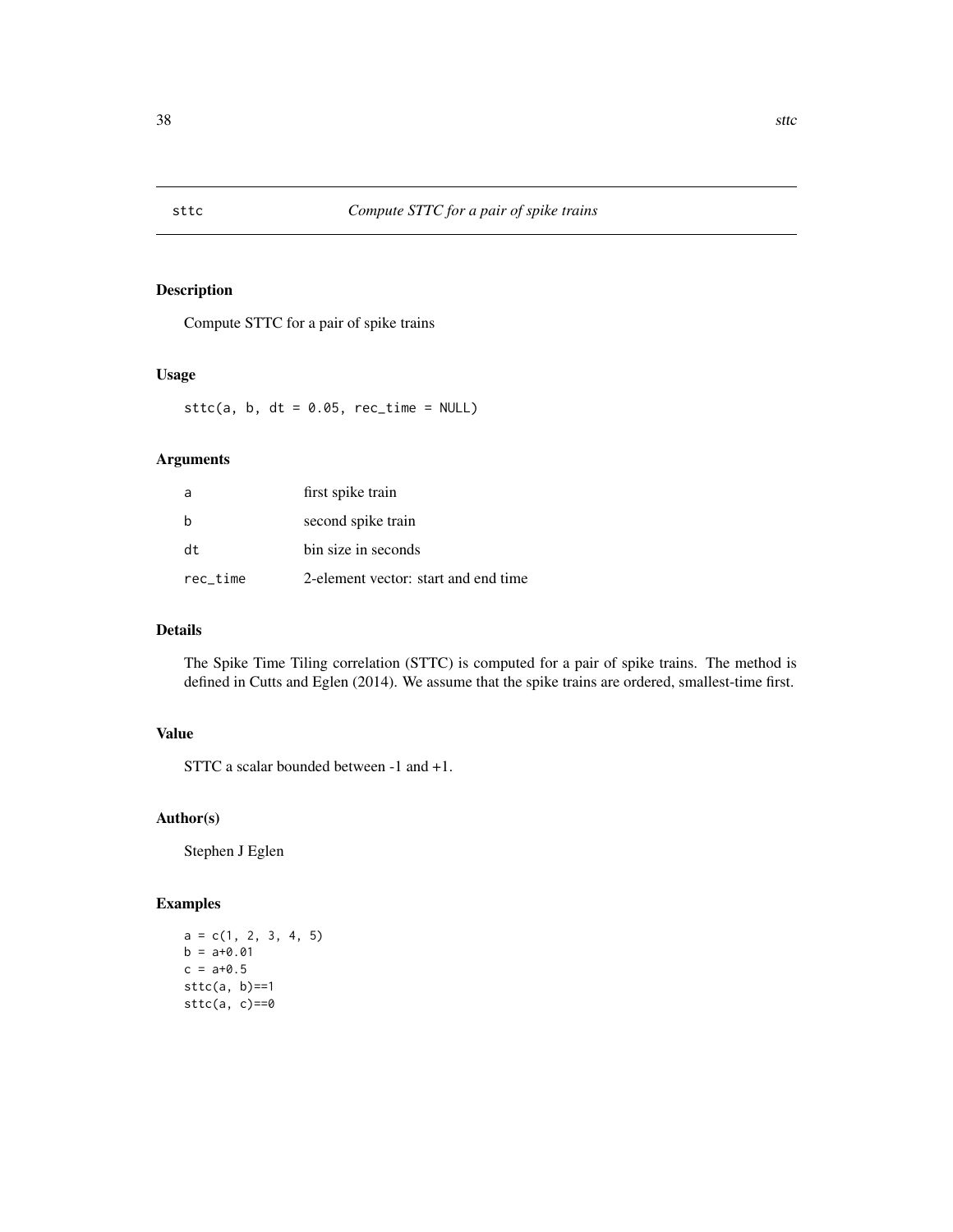<span id="page-38-0"></span>

Compute STTC profile for a pair of spike trains

## Usage

```
sttcp(a, b, dt = 0.05, tau_max = 5, tau_step = 0.1, beg = NULL,
 end = NULL)
```
### Arguments

| a        | spike train 1                                                                 |
|----------|-------------------------------------------------------------------------------|
| b        | spike train 2                                                                 |
| dt       | time window for STTC                                                          |
| tau_max  | maximum time shift                                                            |
| tau_step | step size in tau                                                              |
| beg      | start of recording. When NULL use the minimum spike time from the two trains. |
| end      | end of recording. When NULL use the maximum spike time from the two trains.   |

## Details

We extend the STTC to a profile (or correlogram) by shifting one spike train by amount tau, where tau varies in [-tau\_max, +tau\_max] in steps of tau\_step.

## Value

List containing the STTC profile.

### Author(s)

Stephen Eglen

## Examples

```
t1 <- -cumsum(log(runif(1000)) / 2)
t2 <- -cumsum(log(runif(1000)) / 2)
corr <- sttcp(t1, t2)
plot(corr, main="cross correlation")
autocorr <- sttcp(t1, t1)
plot(autocorr, main="auto correlation")
```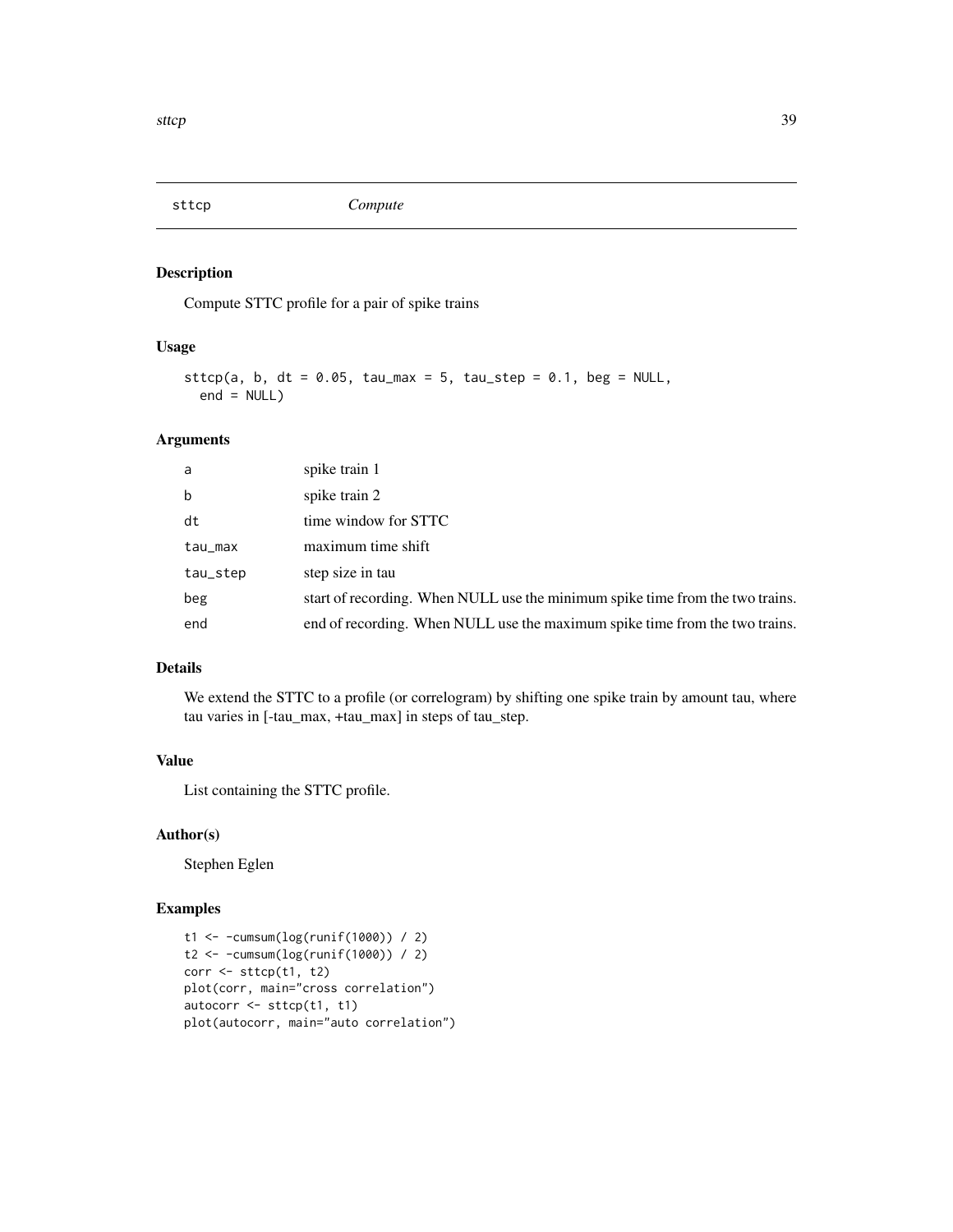<span id="page-39-0"></span>

Compute STTC profile for two spike trains

## Usage

sttcp\_ab(a, b, start, end, dt, tau\_sep, tau\_max)

## Arguments

| a       | Spike train 1                             |
|---------|-------------------------------------------|
| b       | Spike train 2                             |
| start   | Start time                                |
| end     | End time                                  |
| dt      | coincidence window for STTC               |
| tau_sep | step size for tau in [-tau_max, +tau_max] |
| tau_max | maximum tau value                         |

## Details

Compute the STTC profile for two spike trains using C++.

## Value

obj An object of type "sttcp", containing the tau values and correlations.

## Author(s)

Stephen Eglen

sttc\_allspikes1 *Compute STTC for all pairs of spike trains*

## Description

Compute STTC for all unique pairs of spike trains

#### Usage

sttc\_allspikes1(spikes, dt, beg, end)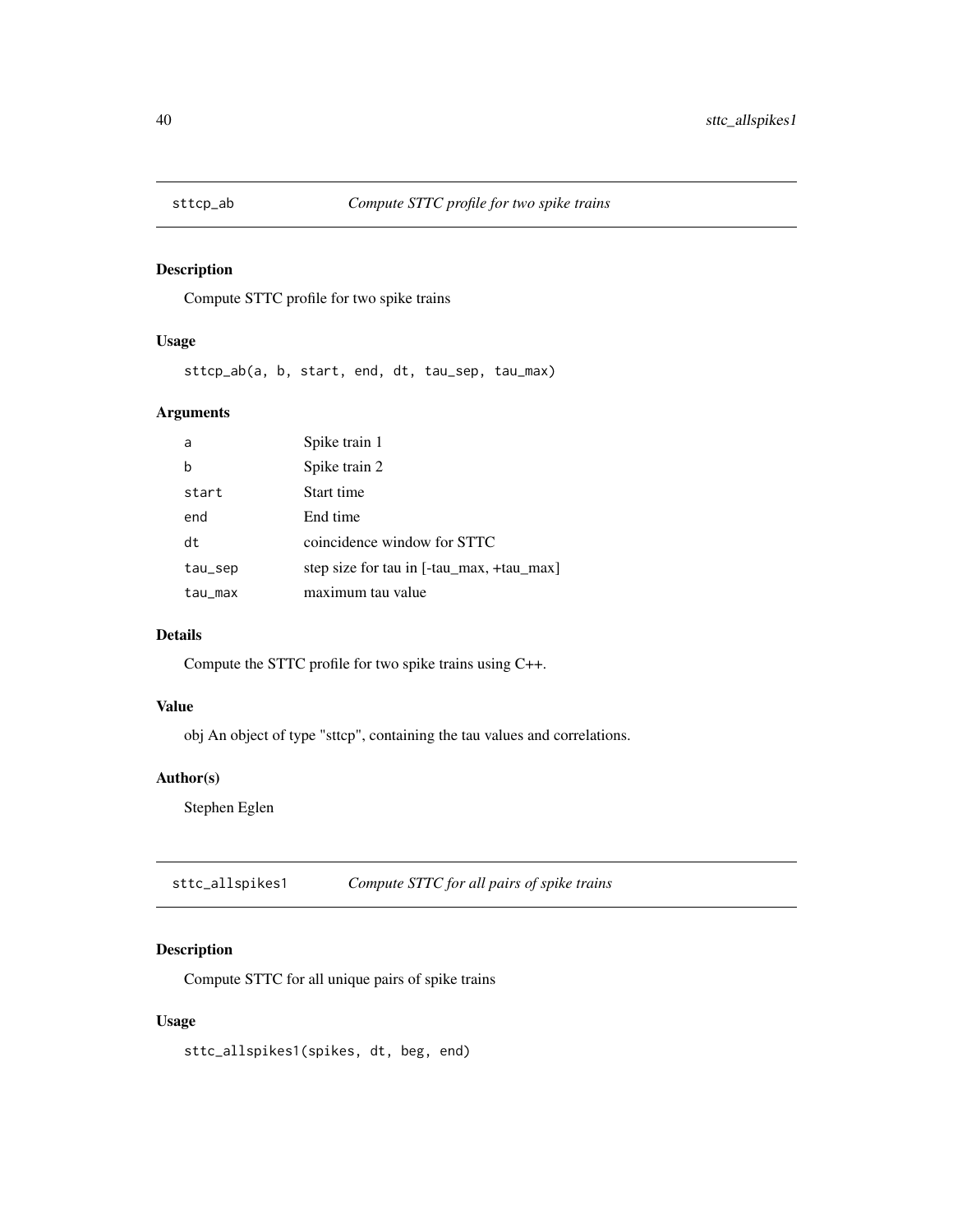## <span id="page-40-0"></span>Arguments

| spikes | List of spike trains |
|--------|----------------------|
| dt.    | tiling window        |
| beg    | start time           |
| end    | end time             |

## Details

Return a matrix of all STTC values

## Value

Matrix of STTC values. Upper diagonal matrix only; diagonal elements should be 1.

## Author(s)

Stephen Eglen

summarize\_network\_spikes

*Generate network spikes based features.*

## Description

This function takes the returned object from calcualte.network.spikes function and parse and filter them using customed filters to regenerate features used by IGM MEA projects.

#### Usage

```
summarize_network_spikes(e, nspikes, ns_e, sur)
```
## Arguments

| e       | A spike list object for a set of electrodes.                                                                                                                                                                              |
|---------|---------------------------------------------------------------------------------------------------------------------------------------------------------------------------------------------------------------------------|
| nspikes | The spike list object returned from calling calculate_network_spikes.                                                                                                                                                     |
| $ns_e$  | Minumum number of spikes for each electrode within the network spike win-<br>dow. Most IGM MEA projects use a value of 2.                                                                                                 |
| sur     | This parameter is related to the number of datapoints to be used in summmariz-<br>ing mean network spikes, which will be only used for network spike diagnostics.<br>The default value of 100 will usually be sufficient. |

#### Value

Returns a new spikes object with filtered and re-calcualted features.

## Author(s)

Quanli Wang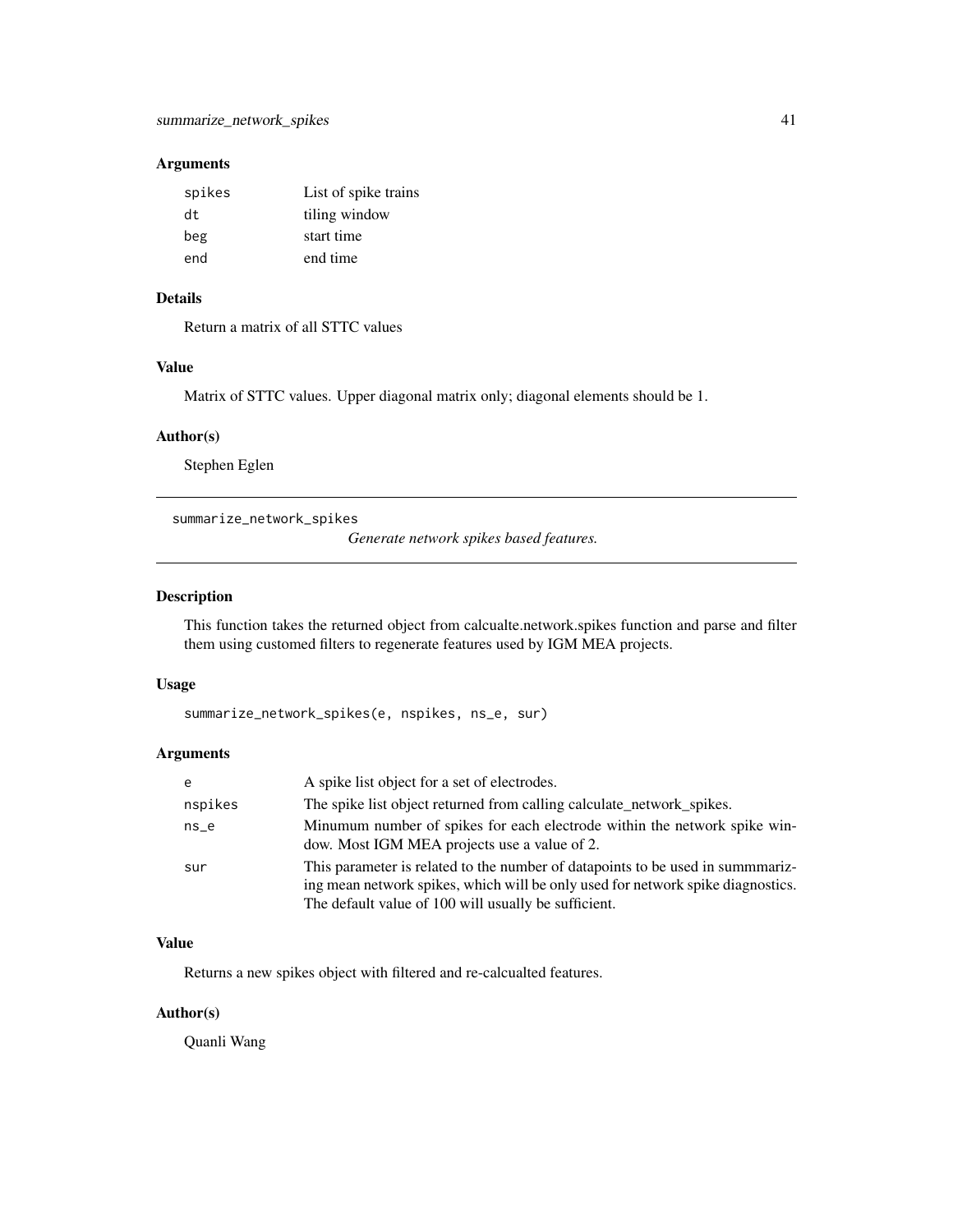<span id="page-41-0"></span>tiling\_correlogramcpp *Compute all STTPs for a set of spike trains*

## Description

Compute all STTPs for a set of spike trains

### Usage

```
tiling_correlogramcpp(spikes, n, nspikes, first_spike, start, end, dt, tau_sep,
  tau_max)
```
## Arguments

| spikes      | Concatenated list of spike trains                    |
|-------------|------------------------------------------------------|
| n           | number of spike trains                               |
| nspikes     | Vector containing the number of spikes in each train |
| first_spike | Index to the first spike in each train.              |
| start       | Start time of recording in seconds                   |
| end         | End time of recording in seconds                     |
| dt          | Coincidence window for STTC                          |
| tau_sep     | Step size for taus.                                  |
| tau_max     | Maximum absolute tau value.                          |

## Details

This computes all pairwise STTPs for spike trains. (This may be of use for Tom's internal code, rather than for production use.)

## Value

Pairwise STTPs for all spike trains

## Author(s)

Tom Edinburgh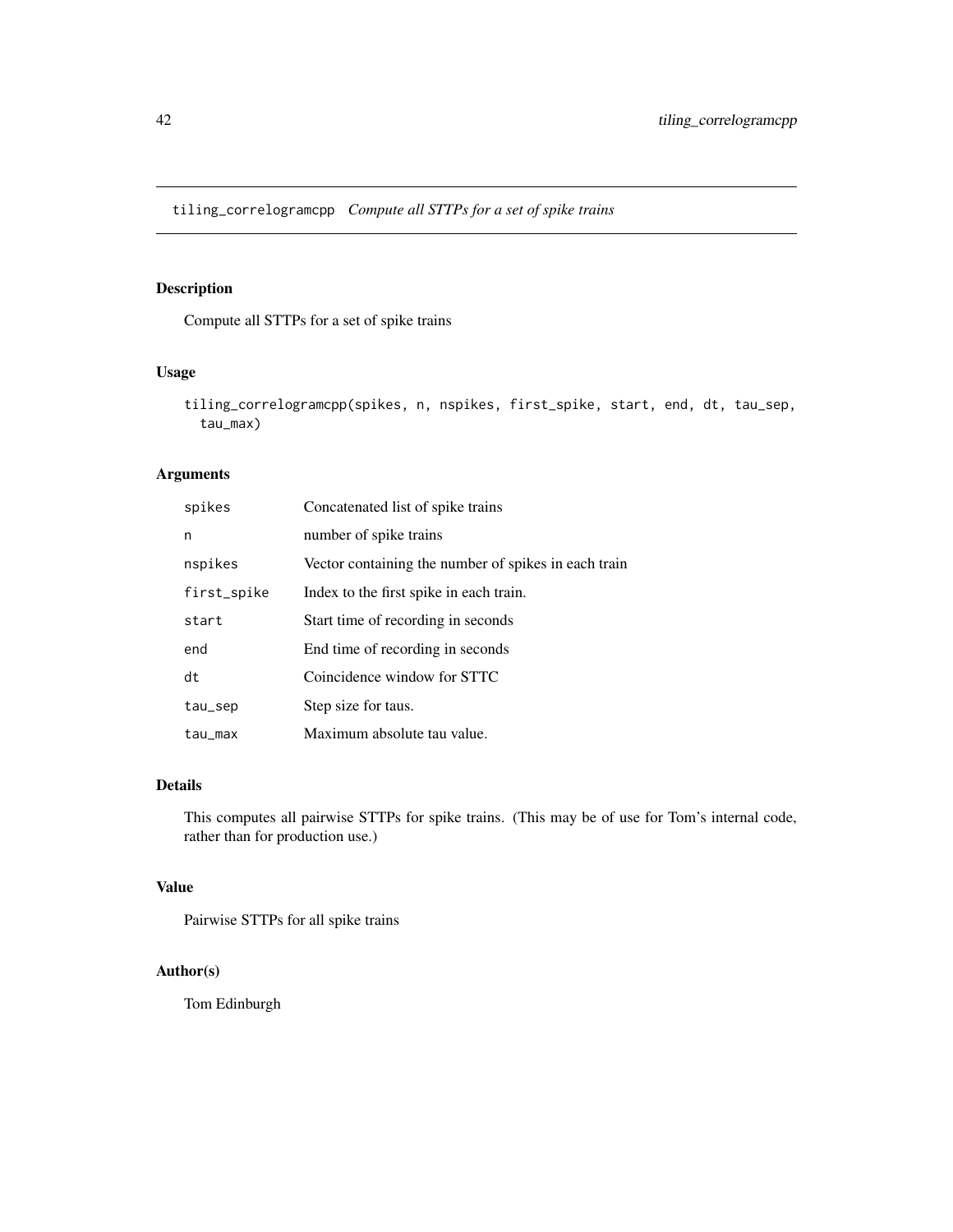<span id="page-42-0"></span>tiling\_correlogramcpp\_index

*Compute STTPs for just two spike trains, A and B*

## Description

Compute STTP for just one pair of trains

#### Usage

```
tiling_correlogramcpp_index(spikes, n, nspikes, first_spike, start, end, dt,
  tau_sep, tau_max, a, b)
```
## Arguments

| spikes      | Concatenated list of spike trains                    |
|-------------|------------------------------------------------------|
| n           | number of spike trains                               |
| nspikes     | Vector containing the number of spikes in each train |
| first_spike | Index to the first spike in each train.              |
| start       | Start time of recording in seconds                   |
| end         | End time of recording in seconds                     |
| dt          | Coincidence window for STTC                          |
| tau_sep     | Step size for taus.                                  |
| tau_max     | Maximum absolute tau value.                          |
| a           | Number of first spike train                          |
| b           | Number of second spike train                         |

#### Details

If you have the spikes from an array in a flattened form, you can compute the STTP for just two of the spike trains, rather than computing all pairwise STTPs.

#### Value

STTP for spike trains a and b

#### Author(s)

Tom Edinburgh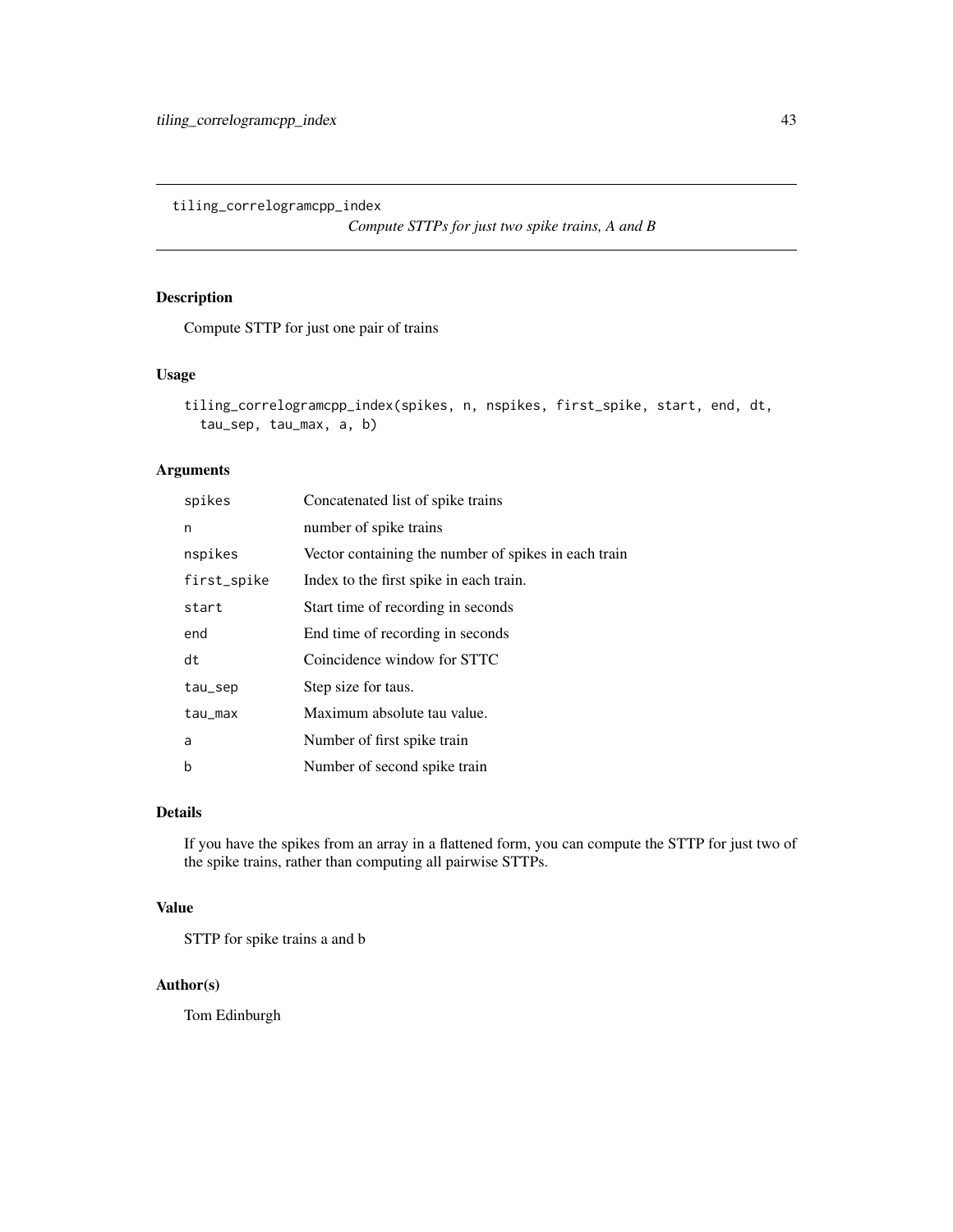<span id="page-43-0"></span>write\_features\_to\_files

*Write feature data to an output file*

## Description

Takes in list of dataframes (one per feature) from an MEA data structure that is produced by [ag](#page-2-1)[gregate\\_features](#page-2-1) and writes output to Files. Each dataframe corresponds to one feature, containing values for each well across each DIV of recording

#### Usage

```
write_features_to_files(s, features_list, output_dir, type)
```
### Arguments

| S          | MEA data structure                                      |
|------------|---------------------------------------------------------|
|            | features_list list of dataframes, one for each feature. |
| output_dir | Output directory)                                       |
| type       | Type of features (e.g. "spikes", "ns", "bursts")        |

## Value

Write one csv per feature for the feature type requested.

## Examples

```
data("S")
s<-list()
s[[1]]<-S
 spike_features = aggregate_features(s, "spike")
   write_features_to_files(s, spike_features, analysis$output_dir, "spikes")
```
write\_network\_spikes\_to\_csv

*Summarize and write netowrk spikes features into a csv file.*

## Description

Summarize and write netowrk spikes features into a csv file.

#### Usage

```
write_network_spikes_to_csv(s, nspikes, outputdir)
```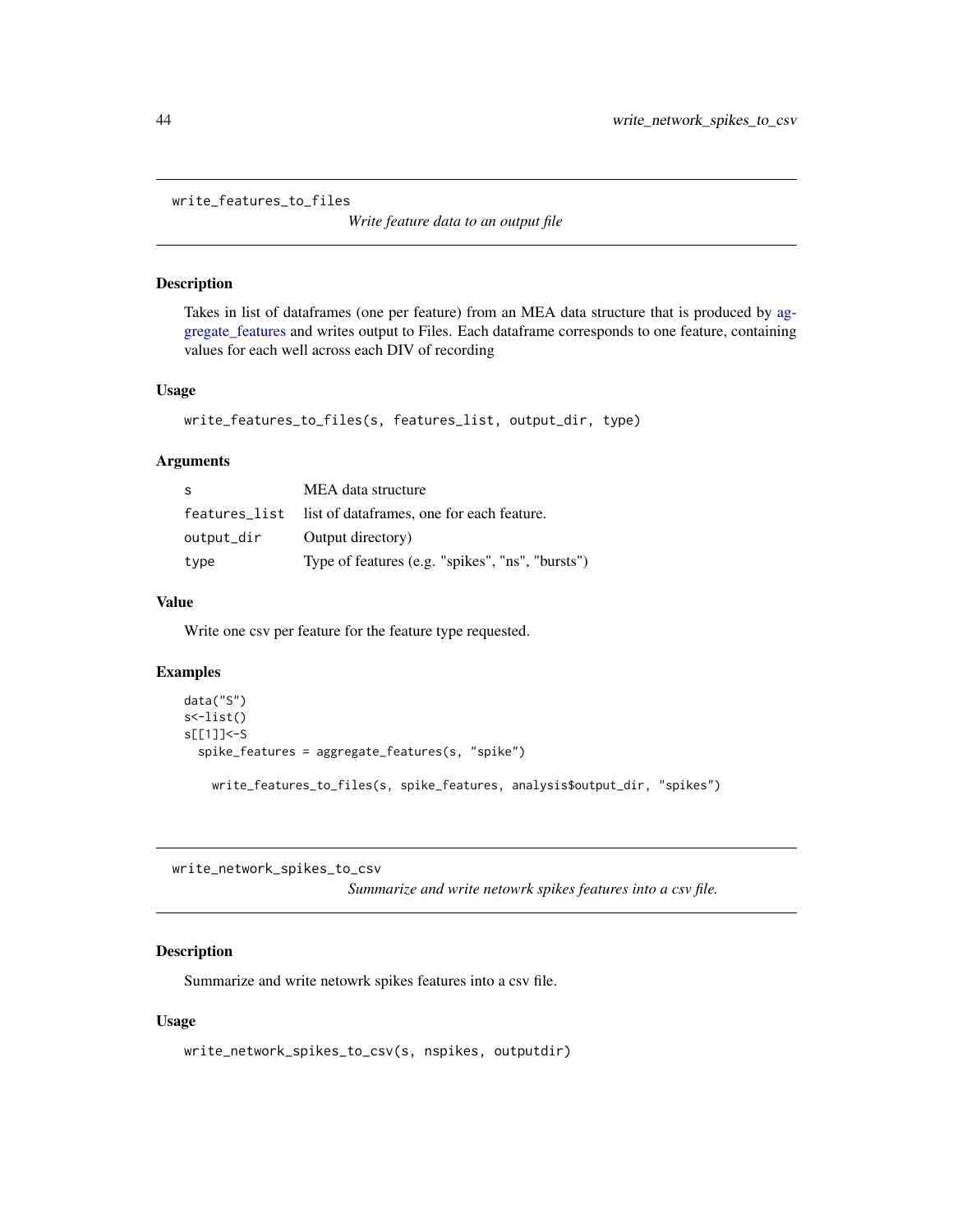## <span id="page-44-0"></span>Arguments

|           | A list of MEA recordings, typically from the same MEA plate at different time<br>point.                                                   |
|-----------|-------------------------------------------------------------------------------------------------------------------------------------------|
| nspikes   | The spike list object returned from calling calculate network spikes.                                                                     |
| outputdir | The user defined output directory while the cys file to be writen. There should<br>not have a file sperator at the end of the output dir. |

#### Value

None.

write\_plate\_summary\_for\_bursts

## *Prints bursting features*

## Description

The function reads the MEA data structure and uses the 'allb' list built using mi\_find\_bursts. It then prints all bursting features summary per well and per channel in \_bursts.csv and \_well\_bursts.csv

## Usage

write\_plate\_summary\_for\_bursts(s, outputdir)

## Arguments

| S         | MEA data structure |
|-----------|--------------------|
| outputdir | Output directory   |

#### Value

Output file \_bursts.csv holds all features generated for bursts per well and per channel:

| treatment                 | the treatment/genotype based on the experimental log file plan |
|---------------------------|----------------------------------------------------------------|
| well                      | well number                                                    |
| nae                       | number of active electrodes                                    |
| nAB                       | number of electrodes with bursts                               |
| duration                  | total duration of bursts                                       |
| mean_dur                  | mean duration of bursts                                        |
| mean_freq                 | firing rate $(Hz)$                                             |
| nbursts                   | number of bursts                                               |
|                           | bursts_per_sec bursts/second.matrix(nrow=0,ncol=1)             |
| bursts_per_min bursts/min |                                                                |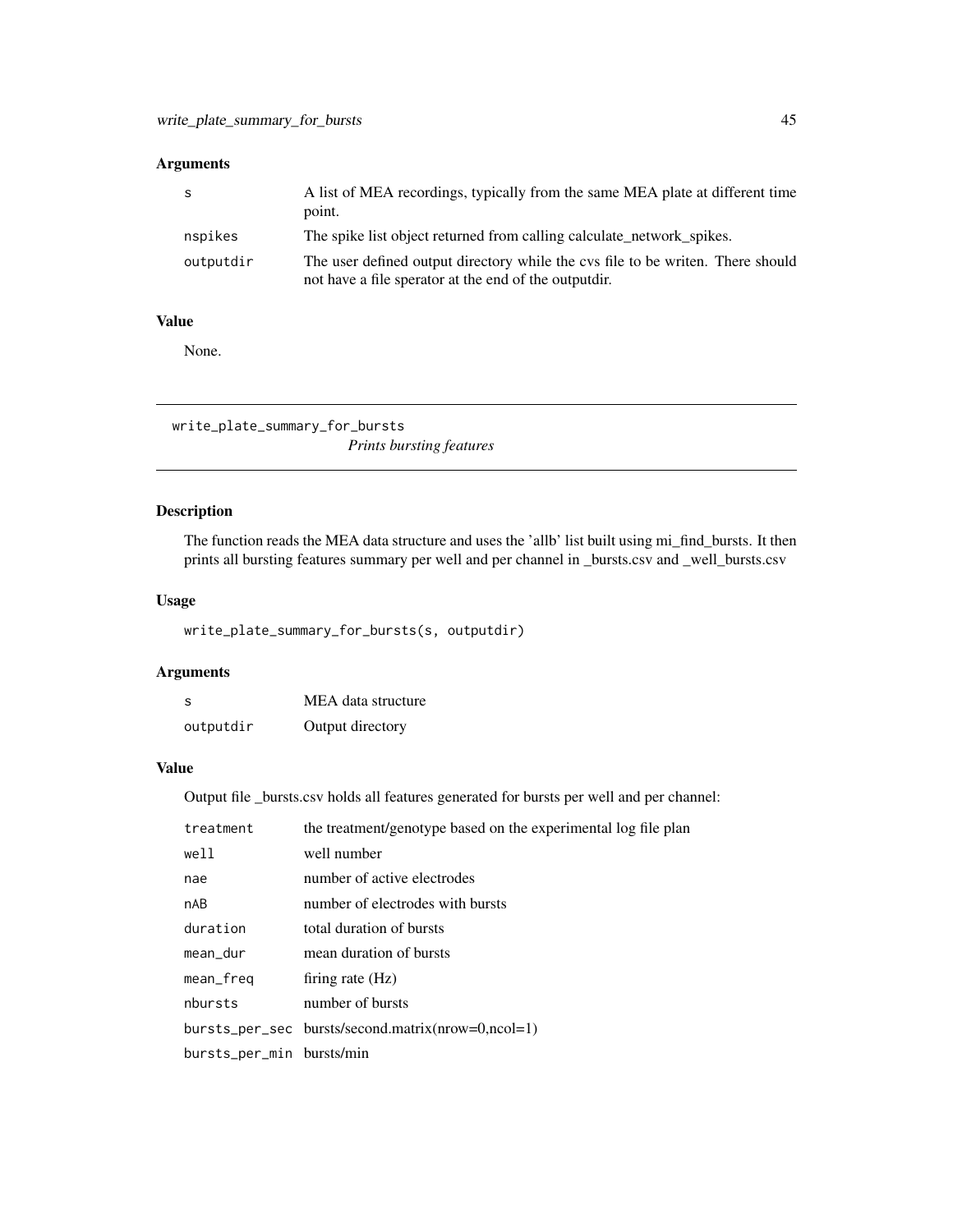<span id="page-45-0"></span>

| sd_dur                | sd of burst duration                                  |
|-----------------------|-------------------------------------------------------|
| mean_freq_in_burst    |                                                       |
|                       | average frequency of spikes in a burst                |
| sd_freq_in_burst      |                                                       |
|                       | sd of frequency of spikes in a burst                  |
| mean_spikes_in_burst  |                                                       |
|                       | mean number of spikes in a burst                      |
| sd_spikes_in_burst    |                                                       |
|                       | sd of number of spikes in a burst                     |
| total_spikes_in_burst |                                                       |
|                       | total number of spikes in a bursts                    |
| per_spikes_in_burst   |                                                       |
|                       | percent of spikes in a burst                          |
| mean_isis             | mean ISI within a burst                               |
| sd_isis               | sd ISI within a burst                                 |
| mean_ibis             | mean IBI                                              |
| sd_ibis               | sd of ibis                                            |
| $cv_$ ibis            | Coefficient of variation of IBI $(=$ mean_ibi/sd_ibi) |
| file                  | input recording file                                  |

#### Examples

```
data("S")
output_dir = file.path(tempdir(),"Analysis")
print(paste0("Creating output folders under ",output_dir))
dir.create(output_dir)
s<-list(); s[[1]]<-S
write_plate_summary_for_bursts(s, output_dir)
```
write\_plate\_summary\_for\_spikes

*write\_plate\_summary\_for\_spikes*

## Description

Produces csv output related to firing rate by DIV to directory of user specified output directory

## Usage

write\_plate\_summary\_for\_spikes(s, outputdir)

## Arguments

s 's' spike .RData object. Must be a list with one entry per DIV.

outputdir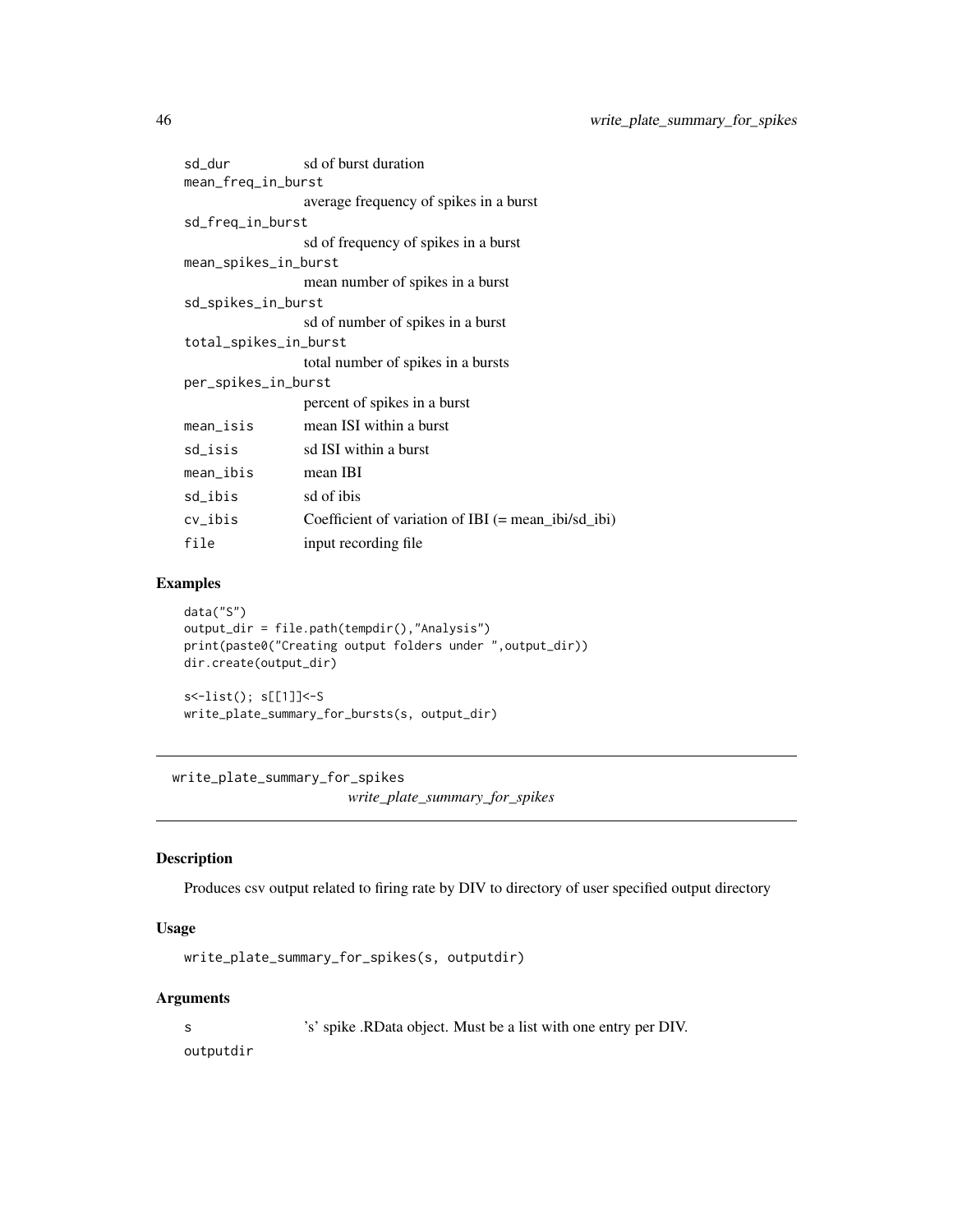## <span id="page-46-0"></span>Value

One .csv file for each DIV is output and one additional file comprising all DIVs. Quantification of activity levels including total spike count, well and elctrode level firing rate, as well as ISI and standard deviation of applicable features.

### Author(s)

Diana Hall

## Examples

```
data("S")
s<-list()
s[[1]]<-S
  path<-tempdir()
  write_plate_summary_for_spikes(s , path)
```
xyplot\_network\_spikes *xyplot for network spikes at the plate level.*

#### Description

xyplot for network spikes at the plate level. It will detech the plate layout and plot individual wells according to plate layout.

### Usage

```
xyplot_network_spikes(nspikes)
```
## Arguments

nspikes The returned obect from calling summary.network.spikes.

#### Value

Return the handle of xyplot.

#### Author(s)

Quanli Wang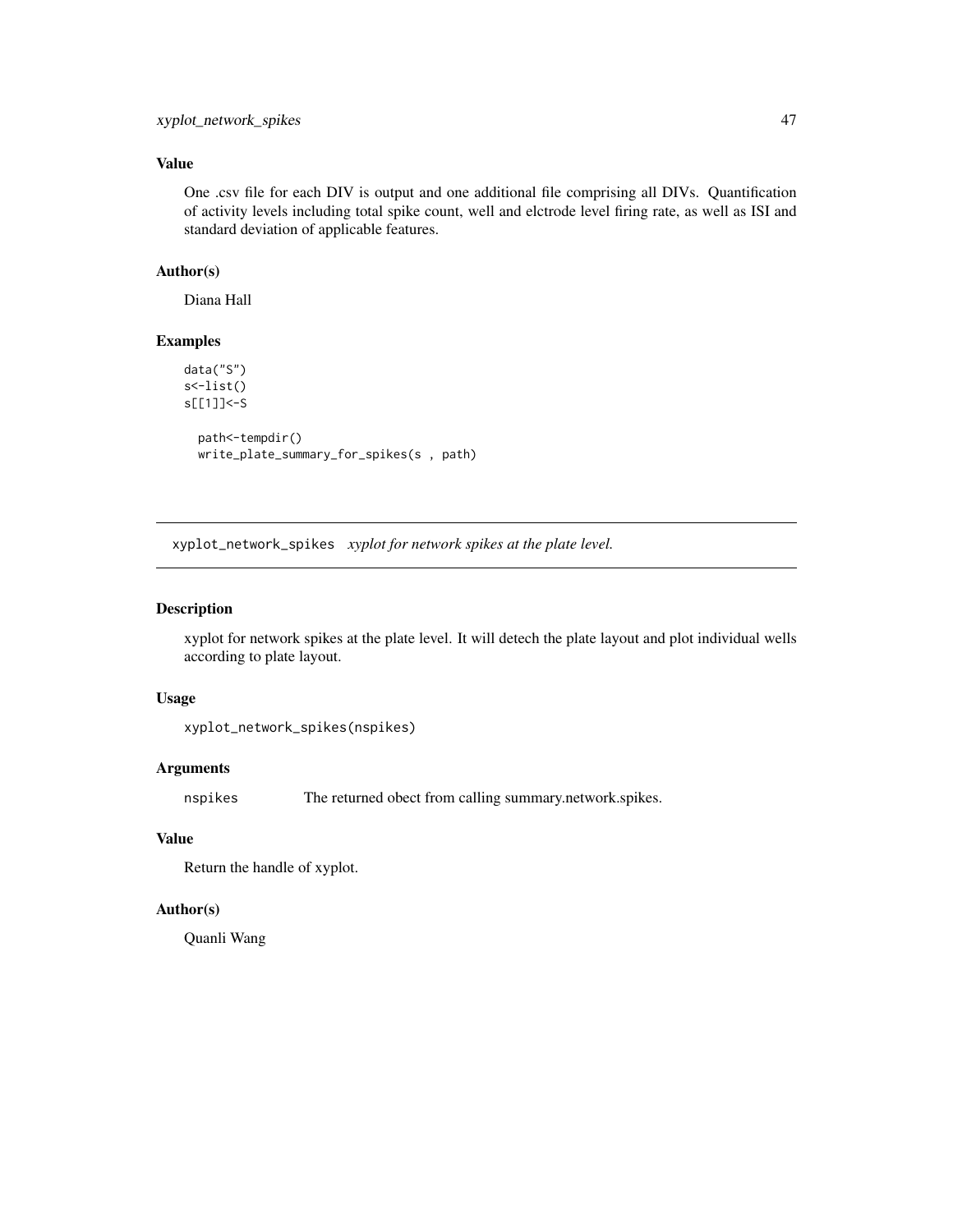# <span id="page-47-0"></span>**Index**

∗Topic Aggregate aggregate\_features, [3](#page-2-0) ∗Topic Axion read\_spikelist, [33](#page-32-0) ∗Topic Entropy calculate\_entropy\_and\_mi, [4](#page-3-0) ∗Topic IBI calc\_burst\_distributions, [8](#page-7-0) calc\_burst\_summary, [10](#page-9-0) get\_burst\_info, [18](#page-17-0) mi\_find\_bursts, [25](#page-24-0) write\_plate\_summary\_for\_bursts, [45](#page-44-0) ∗Topic MEA aggregate\_features, [3](#page-2-0) permute\_features\_and\_plot, [27](#page-26-0) ∗Topic Mutual Information calculate\_entropy\_and\_mi, [4](#page-3-0) ∗Topic PDF permute\_features\_and\_plot, [27](#page-26-0) ∗Topic Rdata load\_spikelist, [24](#page-23-0) ∗Topic allb mi\_find\_bursts, [25](#page-24-0) ∗Topic analysis permute\_features\_and\_plot, [27](#page-26-0) ∗Topic bursts\_per\_min calc\_burst\_summary, [10](#page-9-0) ∗Topic bursts write\_features\_to\_files, [44](#page-43-0) write\_plate\_summary\_for\_bursts, [45](#page-44-0) ∗Topic burst calc\_burst\_distributions, [8](#page-7-0) calc\_burst\_summary, [10](#page-9-0) get\_burst\_info, [18](#page-17-0) mi\_find\_bursts, [25](#page-24-0) plot\_plate\_summary\_for\_bursts, [31](#page-30-0) si\_find\_bursts, [37](#page-36-0) ∗Topic datasets parameters, [26](#page-25-0)

S, [36](#page-35-0) ∗Topic distributions calc\_burst\_distributions, [8](#page-7-0) ∗Topic distribution dist\_perm, [13](#page-12-0) plot\_plate\_summary\_for\_bursts, [31](#page-30-0) ∗Topic duration calc\_burst\_summary, [10](#page-9-0) get\_burst\_info, [18](#page-17-0) write\_plate\_summary\_for\_bursts, [45](#page-44-0) ∗Topic experimental log get\_experimental\_log\_file, [19](#page-18-0) ∗Topic features write\_features\_to\_files, [44](#page-43-0) ∗Topic filter calculate\_burst\_features, [4](#page-3-0) calculate\_spike\_features, [8](#page-7-0) filter\_wells, [15](#page-14-0) ∗Topic firing plot\_mean\_firingrate\_by\_eletrode\_by\_div, [30](#page-29-0) plot\_mean\_firingrate\_by\_well\_by\_div, [30](#page-29-0) ∗Topic frequency calc\_burst\_distributions, [8](#page-7-0) calc\_burst\_summary, [10](#page-9-0) write\_plate\_summary\_for\_bursts, [45](#page-44-0) ∗Topic inter spike interval calculate\_isis, [5](#page-4-0) ∗Topic interval isi, [24](#page-23-0) ∗Topic isis calculate\_isis, [5](#page-4-0) ∗Topic isi calc\_burst\_summary, [10](#page-9-0) isi, [24](#page-23-0) ∗Topic maximum interval mi\_find\_bursts, [25](#page-24-0) ∗Topic mfr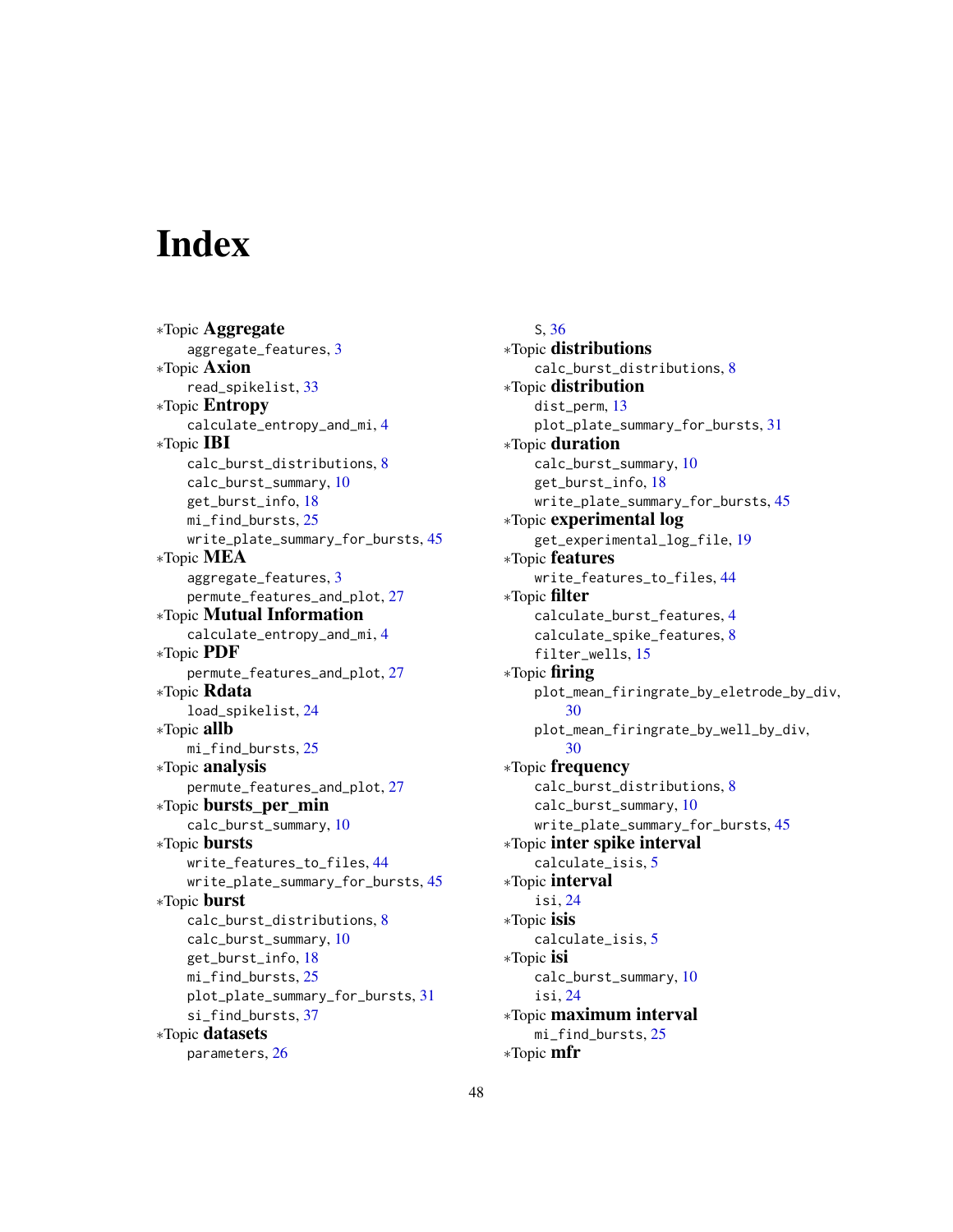#### INDEX 49

compute\_mean\_firingrate\_by\_well, [11](#page-10-0) ∗Topic network bursts calculate\_network\_bursts, [6](#page-5-0) nb\_matrix\_to\_feature\_dfs, [26](#page-25-0) ∗Topic network spikes calculate\_network\_spikes, [7](#page-6-0) plot\_network\_spikes, [31](#page-30-0) summarize\_network\_spikes, [41](#page-40-0) write\_network\_spikes\_to\_csv, [44](#page-43-0) xyplot\_network\_spikes, [47](#page-46-0) ∗Topic network has\_network\_spikes, [23](#page-22-0) plot\_active\_wells\_network\_spikes,  $29$ write\_features\_to\_files, [44](#page-43-0) ∗Topic permutation test nb\_matrix\_to\_feature\_dfs, [26](#page-25-0) ∗Topic permutation dist\_perm, [13](#page-12-0) ∗Topic plot plot\_network\_spikes, [31](#page-30-0) ∗Topic poisson surprise si\_find\_bursts, [37](#page-36-0) ∗Topic print write\_features\_to\_files, [44](#page-43-0) ∗Topic r\_object read\_spikelist, [33](#page-32-0) ∗Topic rate plot\_mean\_firingrate\_by\_eletrode\_by\_div, [30](#page-29-0) plot\_mean\_firingrate\_by\_well\_by\_div, [30](#page-29-0) ∗Topic s-object get\_data, [19](#page-18-0) ∗Topic spike list calculate\_network\_spikes, [7](#page-6-0) ∗Topic spike-list get\_file\_basename, [21](#page-20-0) ∗Topic spike\_list read\_spikelist, [33](#page-32-0) ∗Topic spikes calculate\_burst\_features, [4](#page-3-0) calculate\_spike\_features, [8](#page-7-0) compute\_mean\_firingrate\_by\_well, [11](#page-10-0) generate\_raster\_plot, [17](#page-16-0) get\_num\_ae, [21](#page-20-0)

has\_network\_spikes, [23](#page-22-0) isi, [24](#page-23-0) plot\_active\_wells\_network\_spikes, [29](#page-28-0) plot\_mean\_firingrate\_by\_well\_by\_div, [30](#page-29-0) plot\_plate\_summary\_for\_spikes, [32](#page-31-0) remove\_spikes, [34](#page-33-0) write\_features\_to\_files, [44](#page-43-0) write\_plate\_summary\_for\_spikes, [46](#page-45-0) ∗Topic s load\_spikelist, [24](#page-23-0) ∗Topic treatment get\_wt, [23](#page-22-0) ∗Topic utility generate\_raster\_plot, [17](#page-16-0) get\_project\_plate\_name, [22](#page-21-0) ∗Topic well filter\_wells, [15](#page-14-0) ∗Topic wt get\_wt, [23](#page-22-0) ∗Topic xyplot xyplot\_network\_spikes, [47](#page-46-0) aggregate\_features, [3,](#page-2-0) *[44](#page-43-0)* calc\_burst\_distributions, [8](#page-7-0) calc\_burst\_summary, [10](#page-9-0) calculate\_burst\_features, [4](#page-3-0) calculate\_entropy\_and\_mi, [4](#page-3-0) calculate\_isis, [5](#page-4-0) calculate\_network\_bursts, [6,](#page-5-0) *[26](#page-25-0)* calculate\_network\_spikes, [7](#page-6-0) calculate\_spike\_features, [8](#page-7-0) compute\_mean\_firingrate\_by\_well, [11](#page-10-0) compute\_mean\_sttc\_by\_well, [12](#page-11-0) count\_ns, [13](#page-12-0) dist\_perm, [13](#page-12-0) filter\_nonactive\_spikes, [14](#page-13-0) filter\_wells, [15](#page-14-0) frate\_counts, [16](#page-15-0) generate\_raster\_plot, [17](#page-16-0) get\_burst\_info, [18](#page-17-0) get\_data, [19](#page-18-0)

get\_experimental\_log\_file, [19](#page-18-0) get\_file\_basename, [21](#page-20-0)